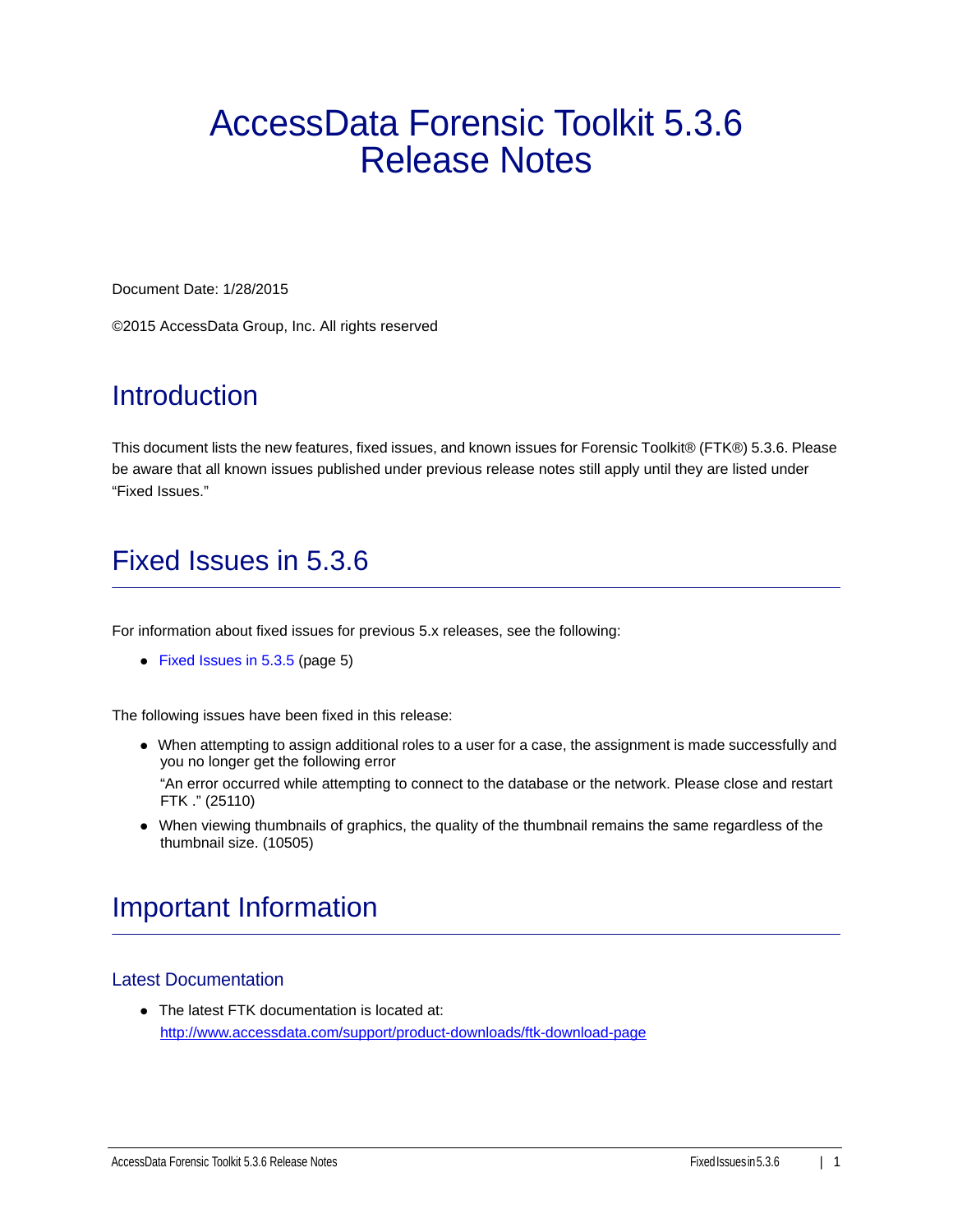### Installation and upgrade

- For FTK installation and upgrade instructions, see the *FTK Quick Install Guide* and the detailed *FTK Installation Guide* which are available at http://www.accessdata.com/support/product-downloads/ftk-download-page
- FTK supports Distributed Processing Engines (DPEs).
- Before installing Distributed Processing, see the *Install Guide*.

### Known File Filter

For information on installing and configuring KFF, see the *KFF Install Guide*, available in the *User Guide* or at: <http://www.accessdata.com/support/product-downloads>> *Known File Filter (KFF)*.

### Recommendations

- Cerberus writes binaries to the AD Temp folder momentarily in order to perform the malware analysis. Upon completion, it will quickly delete the binary. It is important to ensure that your antivirus is not scanning the AD Temp folder. If the antivirus deletes/quarantines the binary from the temp, Cerberus analysis will not be performed.
- If you choose to have a case's database files placed in the case folder, do not move your case folder without first archiving and detaching the case.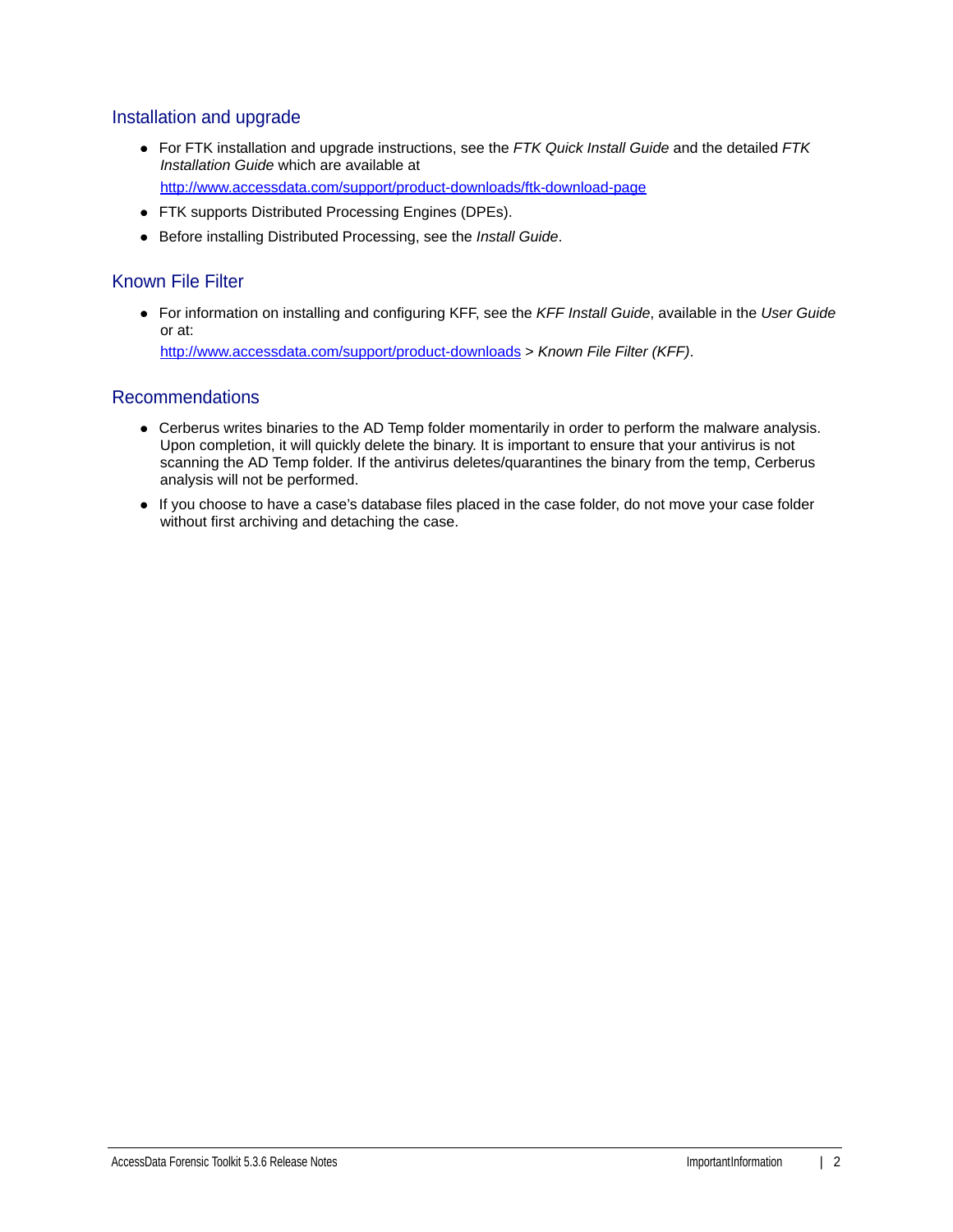# Where to get more information

Use the following documentation resources to learn more about this product. Each document is available in PDF format in the download ISO file. The *User Guide* is also available through the *Help* menu in FTK.

The latest version of each document is available in the *Product Release* pane on the FTK product download page:

http://www.accessdata.com/support/product-downloads/ftk-download-page

| <b>Document</b>                                              | <b>Description</b>                                                                                                                                          |
|--------------------------------------------------------------|-------------------------------------------------------------------------------------------------------------------------------------------------------------|
| Quick Installation Guide                                     | Basic information about how to install and upgrade this and related<br>products.                                                                            |
| <b>FTK</b> Installation Guide                                | Information about how to install and upgrade this and related products.                                                                                     |
| User Guide                                                   | Information about how to use this product, including detailed technical<br>information and instructions for performing tasks.                               |
| Upgrading, Migrating, and Moving<br>Cases                    | Information about upgrading and migrating cases from 4.1 to 4.2, and<br>moving cases from one database to another.                                          |
| <b>Upgrading Cases</b>                                       | Information about upgrading cases from 4.1 to 4.2.                                                                                                          |
| <b>Migrating Archived Cases</b>                              | Information about upgrading or migrating cases that you have archived<br>in a previous release.                                                             |
| <b>KFF Quick Install Guide and KFF</b><br>installation files | For the most current KFF Server and KFF data installation files, as well<br>as the KFF Quick Install Guide, visit the AccessData Product<br>Downloads page: |
|                                                              | http://www.accessdata.com/support/product-downloads                                                                                                         |
|                                                              | Under Current Releases, expand the Known File Filter (KFF) section<br>and then the KFF Server section.                                                      |

## Comments?

We value all feedback from our customers. Please contact us at *support@accessdata.com*, or send documentation issues to *documentation@accessdata.com*.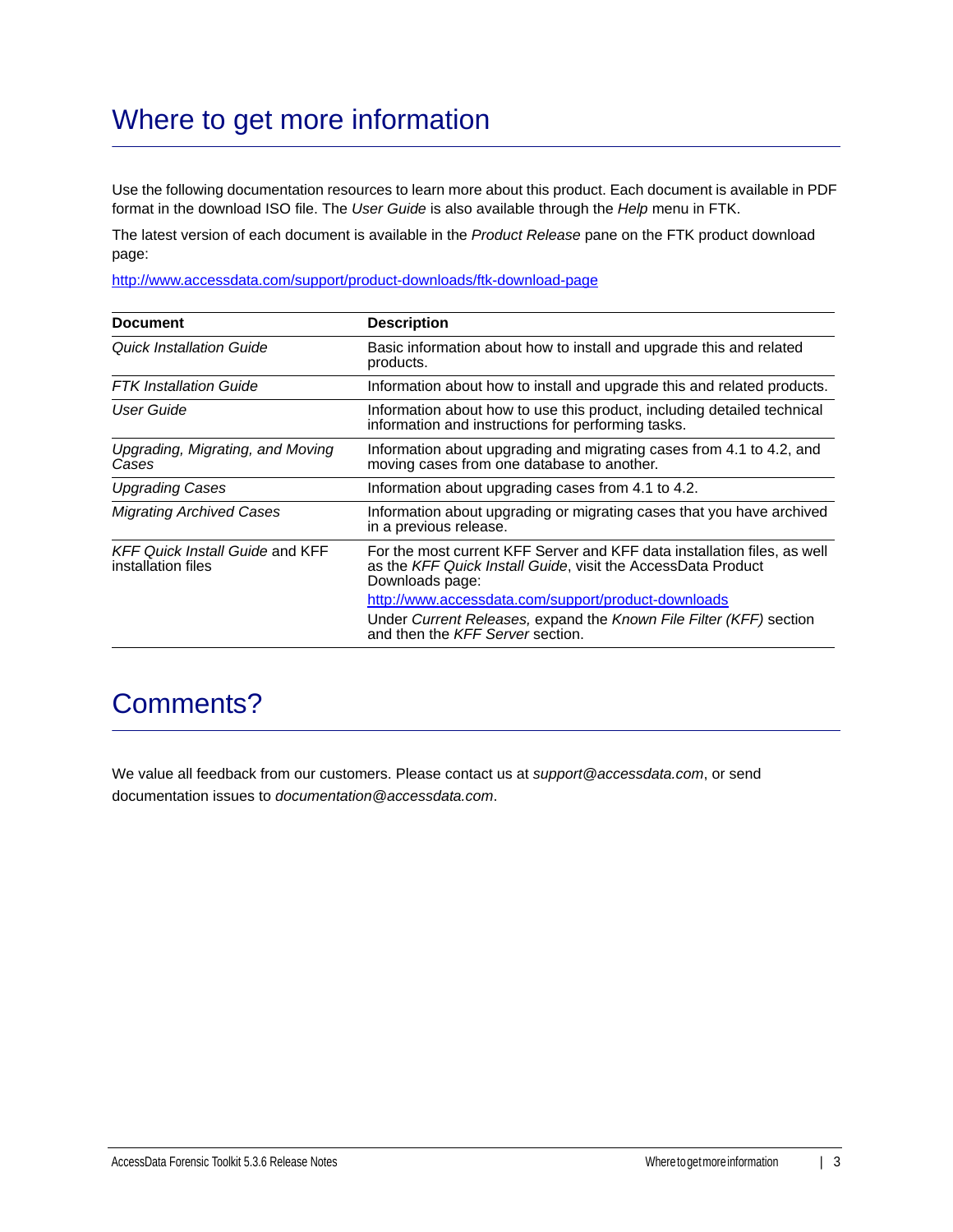# AccessData Forensic Toolkit 5.3.5 Release Notes

Document Date: 7/29/2014

©2014 AccessData Group, Inc. All rights reserved

# **Introduction**

This document lists the new features, fixed issues, and known issues for Forensic Toolkit® (FTK®) 5.3.5. Please be aware that all known issues published under previous release notes still apply until they are listed under "Fixed Issues."

# Important Information

### Latest Documentation

• The latest FTK documentation is located at: http://www.accessdata.com/support/product-downloads/ftk-download-page

### Installation and upgrade

- For FTK installation and upgrade instructions, see the *FTK Quick Install Guide* and the detailed *FTK Installation Guide* which are available at http://www.accessdata.com/support/product-downloads/ftk-download-page
- FTK supports Distributed Processing Engines (DPEs).
- Before installing Distributed Processing, see the *Install Guide*.

#### Known File Filter

For information on installing and configuring KFF, see the *KFF Install Guide*, available in the *User Guide* or at: <http://www.accessdata.com/support/product-downloads>> *Known File Filter (KFF)*.

#### Recommendations

Cerberus writes binaries to the AD Temp folder momentarily in order to perform the malware analysis. Upon completion, it will quickly delete the binary. It is important to ensure that your antivirus is not scanning the AD Temp folder. If the antivirus deletes/quarantines the binary from the temp, Cerberus analysis will not be performed.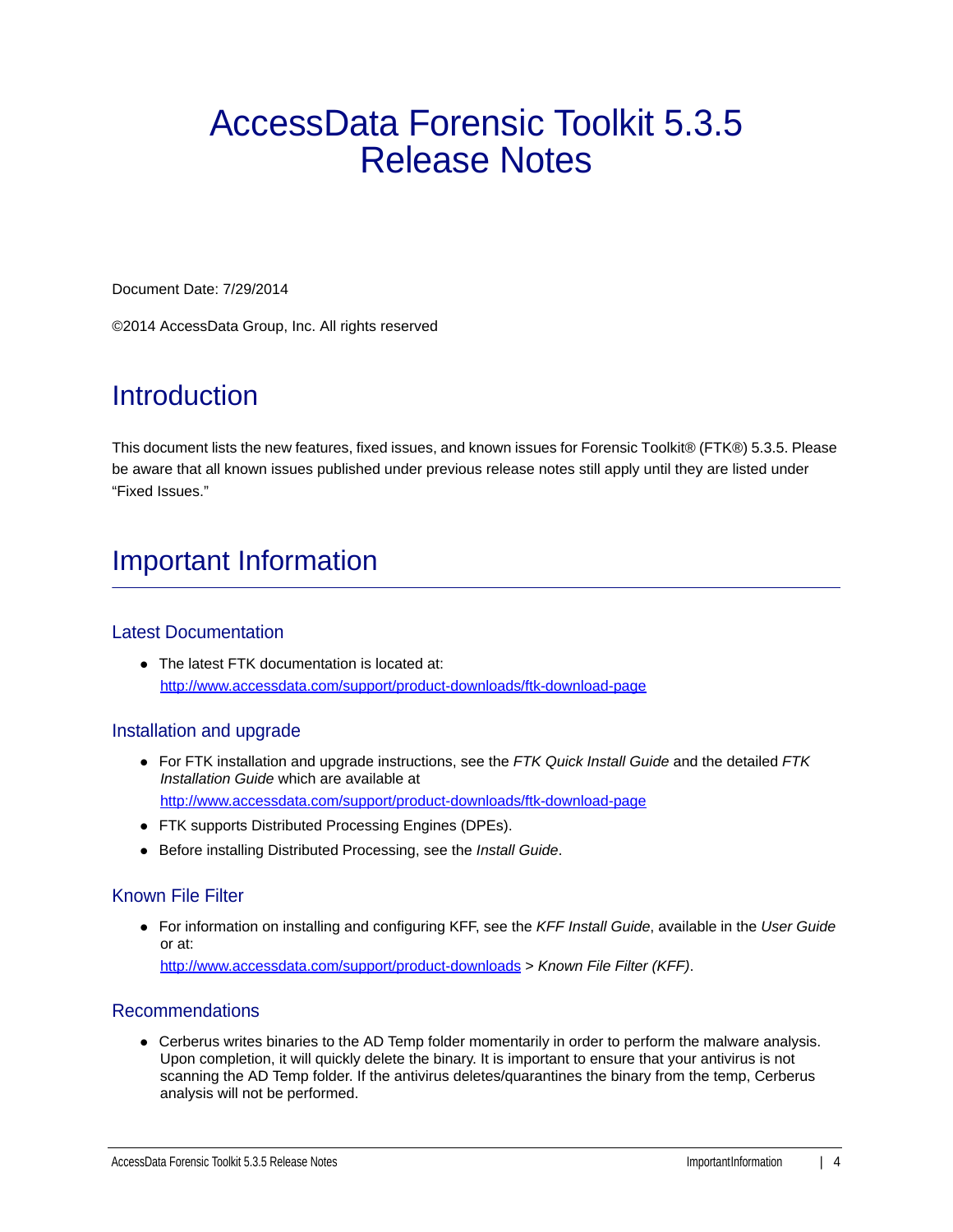If you choose to have a case's database files placed in the case folder, do not move your case folder without first archiving and detaching the case.

## 5.3.5 New and Improved

For information about new features in previous 5.x releases, see:

- [5.3.4 New and Improved \(page 10\)](#page-9-0)
- [5.3.3 New and Improved \(page 15\)](#page-14-0)
- [5.3.2 New and Improved \(page 20\)](#page-19-0)
- [5.3.1 New and Improved \(page 25\)](#page-24-0)
- [5.3 New and Improved \(page 31\)](#page-30-0)
- [5.2 New and Improved \(page 41\)](#page-40-0)

There are no new features for this release.

### <span id="page-4-0"></span>Fixed Issues in 5.3.5

For information about fixed issues for previous 5.x releases, see the following:

- [Fixed Issues in 5.3.4 \(page 10\)](#page-9-1)
- [Fixed Issues in 5.3.3 \(page 16\)](#page-15-0)
- [Fixed Issues in 5.3.2 \(page 20\)](#page-19-1)
- [Fixed Issues in 5.3.1 \(page 25\)](#page-24-1)
- [Fixed Issues in 5.3 \(page 32\)](#page-31-0)
- [Fixed Issues in 5.2.1 \(page 37\)](#page-36-0)
- [Fixed Issues in 5.2 \(page 43\)](#page-42-0)

The following issues have been fixed in this release:

#### **Bookmarks**

- When editing a new bookmark, the **Save Changes** button is now active after adding a bookmark or file comment. (15105)
- Creating a bookmark report now correctly labels *Bookmark Comments* in the report. (15106)
- A bookmark now recognizes saved changes to the *File Comment*. Previously, you were prompted to save the bookmark even though there were no changes to be saved. (15108)
- When creating a bookmark report, *Bookmark Comments* created for one bookmark no longer display in subsequent bookmarks. (15110)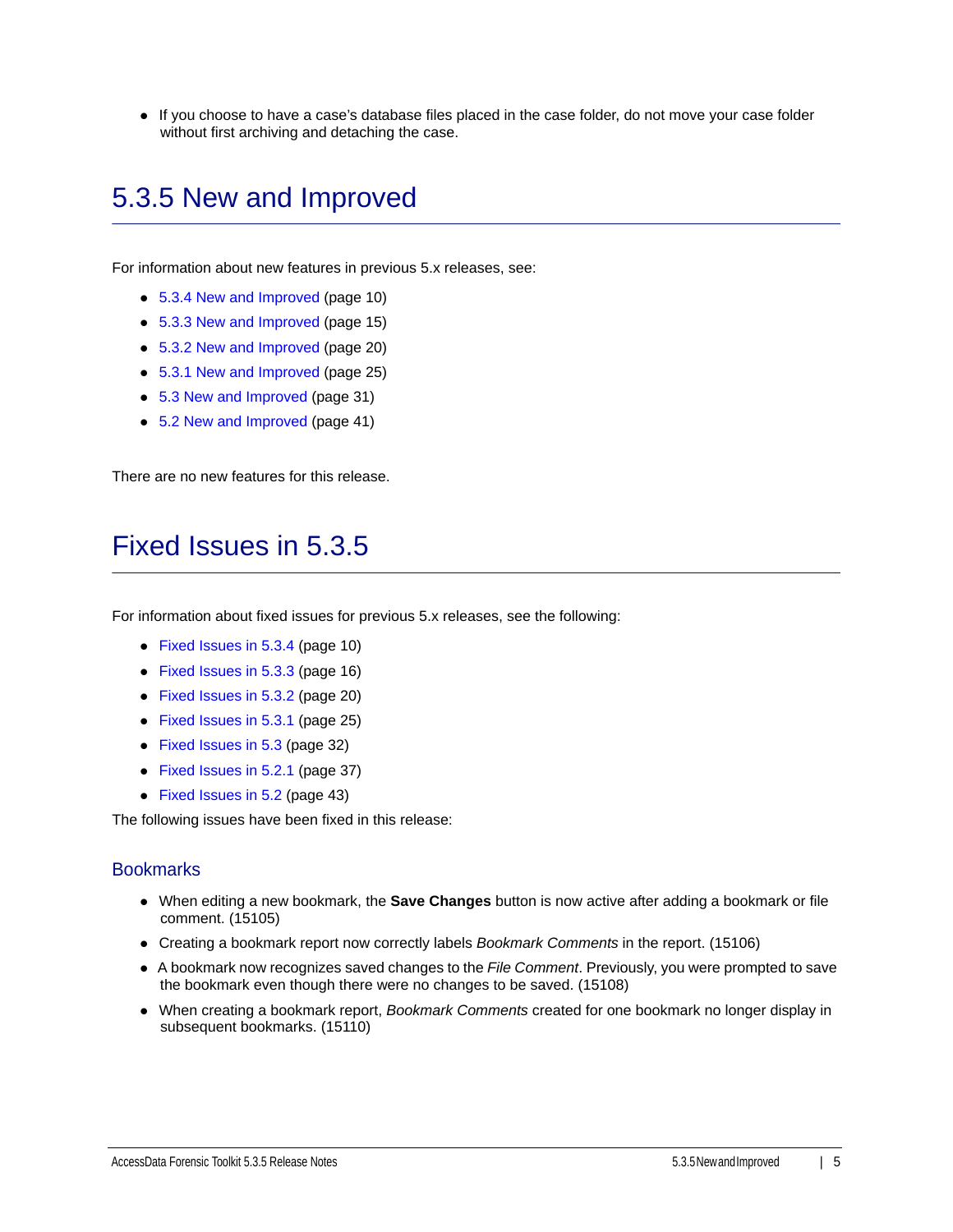### Reporting

• Selecting a second-level child bookmark of Shared without selecting the first-level child bookmark now correctly includes the second-level child bookmark in the report. (14836)

### KFF

- In the **Manage > KFF** menu, the **OK** button is now immediately available after creating a new group. (4252)
- Sorting by the *Source* column in the KFF dialog no longer cause the program to stop responding. (10570)

#### **Decryption**

- Drives encrypted with FileVault 2 are now properly detected. (13354)
- All versions of Lotus Notes NSF files are now properly decrypted. (13746)

### Known Issues in 5.3.5

For a list of known issues for previous 5.x releases, see the following:

- [Known Issues in 5.3.4 \(page 11\)](#page-10-0)
- [Known Issues in 5.3.3 \(page 16\)](#page-15-1)
- [Known Issues in 5.3.2 \(page 21\)](#page-20-0)
- [Known Issues in 5.3.1 \(page 27\)](#page-26-0)
- [Known Issues in 5.3 \(page 33\)](#page-32-0)
- [Known Issues in 5.2 \(page 45\)](#page-44-0)

The following items are known issues:

#### KFF

After processing a case with defaults and extra options, the *KFF Admin* window displays the *Case Specific* template. (13399)

#### **Graphics**

The Thumbnail pane on the Graphics tab does not scroll vertically. (13256)

#### Case Review

Individually parsed entries for Internet Explorer 9 Cache files do not display in Cool HTML. (3476)

#### **Decryption**

When decrypting drives encrypted with FileVault 2, the decryption completes, but the files detected from the drive are not consistent. (13354)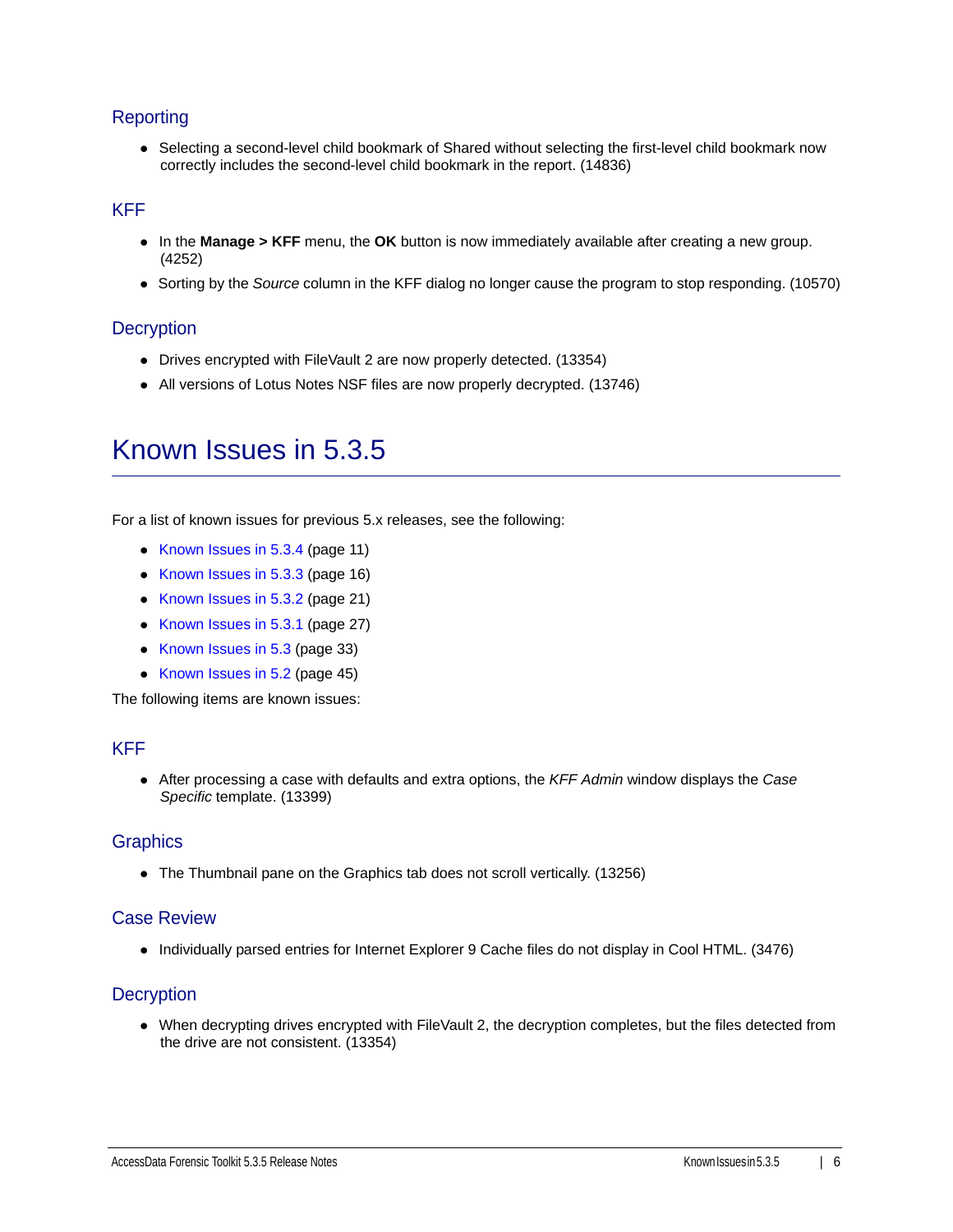# Where to get more information

Use the following documentation resources to learn more about this product. Each document is available in PDF format in the download ISO file. The *User Guide* is also available through the *Help* menu in FTK.

The latest version of each document is available in the *Product Release* pane on the FTK product download page:

http://www.accessdata.com/support/product-downloads/ftk-download-page

| <b>Document</b>                                              | <b>Description</b>                                                                                                                                          |
|--------------------------------------------------------------|-------------------------------------------------------------------------------------------------------------------------------------------------------------|
| Quick Installation Guide                                     | Basic information about how to install and upgrade this and related<br>products.                                                                            |
| <b>FTK</b> Installation Guide                                | Information about how to install and upgrade this and related products.                                                                                     |
| User Guide                                                   | Information about how to use this product, including detailed technical<br>information and instructions for performing tasks.                               |
| Upgrading, Migrating, and Moving<br>Cases                    | Information about upgrading and migrating cases from 4.1 to 4.2, and<br>moving cases from one database to another.                                          |
| <b>Upgrading Cases</b>                                       | Information about upgrading cases from 4.1 to 4.2.                                                                                                          |
| <b>Migrating Archived Cases</b>                              | Information about upgrading or migrating cases that you have archived<br>in a previous release.                                                             |
| <b>KFF Quick Install Guide and KFF</b><br>installation files | For the most current KFF Server and KFF data installation files, as well<br>as the KFF Quick Install Guide, visit the AccessData Product<br>Downloads page: |
|                                                              | http://www.accessdata.com/support/product-downloads                                                                                                         |
|                                                              | Under Current Releases, expand the Known File Filter (KFF) section<br>and then the KFF Server section.                                                      |

## Comments?

We value all feedback from our customers. Please contact us at *support@accessdata.com*, or send documentation issues to *documentation@accessdata.com*.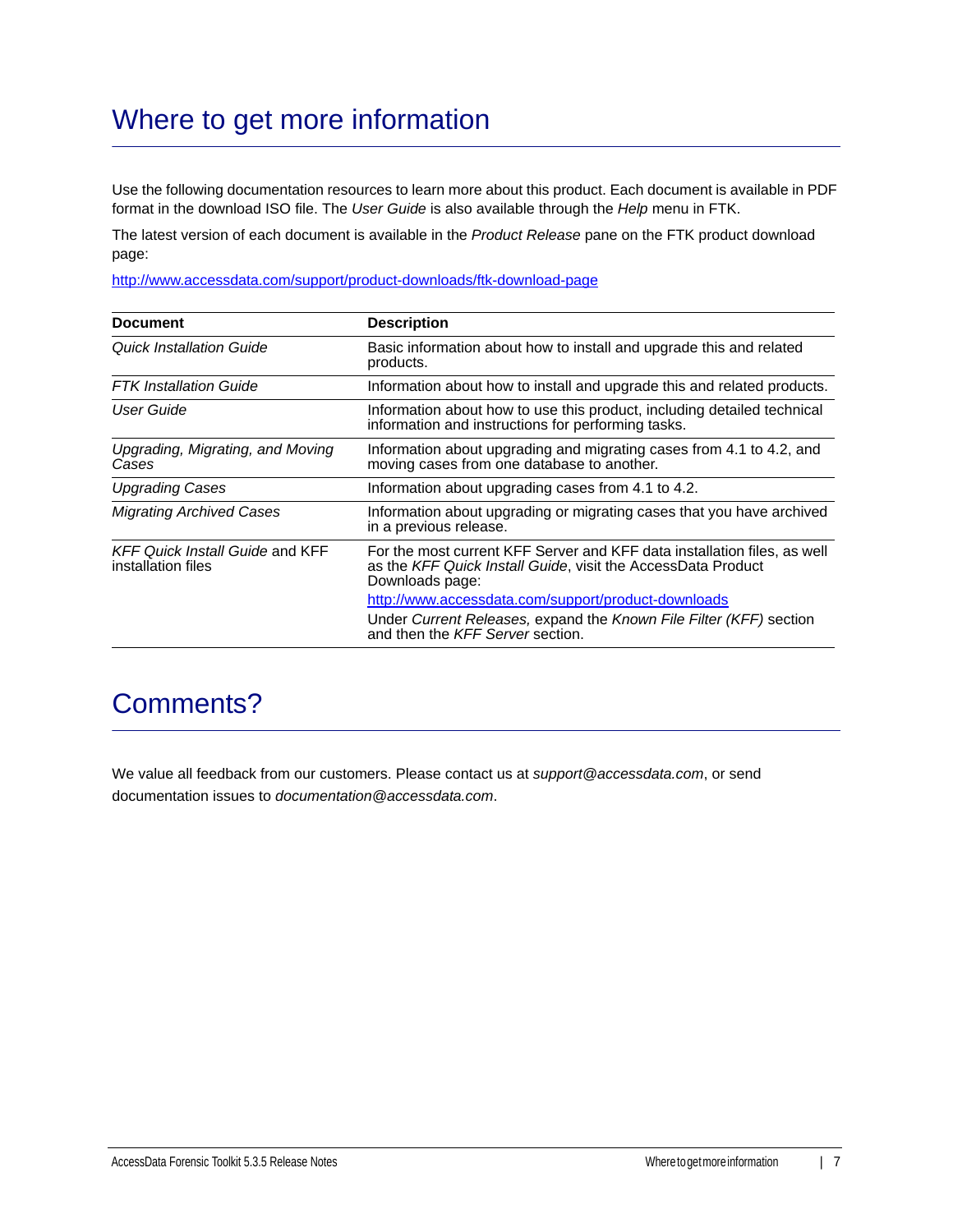# AccessData Forensic Toolkit 5.3.4 Release Notes

Document Date: 6/19/2014

©2014 AccessData Group, Inc. All rights reserved

# **Introduction**

This document lists the new features, fixed issues, and known issues for Forensic Toolkit® (FTK®) 5.3.4. Please be aware that all known issues published under previous release notes still apply until they are listed under "Fixed Issues."

# Important Information

### Latest Documentation

• The latest FTK documentation is located at: http://www.accessdata.com/support/product-downloads/ftk-download-page

### Installation and upgrade

- For FTK installation and upgrade instructions, see the *FTK Quick Install Guide* and the detailed *FTK Installation Guide* which are available at http://www.accessdata.com/support/product-downloads/ftk-download-page
- Whenever possible, install FTK on a physical system. Due to performance, AccessData does not recommend configurations where the database or the Evidence Processing Engine is running on a virtual machine.
- FTK supports Distributed Processing Engines (DPEs). Distributed Processing allows the installation of up to three additional processing engines to share the work load of processing evidence in a case. Before installing Distributed Processing, see the *Install Guide*.
- Offline versions of the maps used for Geolocation are available. Use the links **Geolocation Map for Offline Use** and **Geolocation Map for Offline ReadMe** on the FTK Product download page: http://www.accessdata.com/support/product-downloads/ftk-download-page

### **PostgreSQL**

• If using PostgreSQL, please note the following: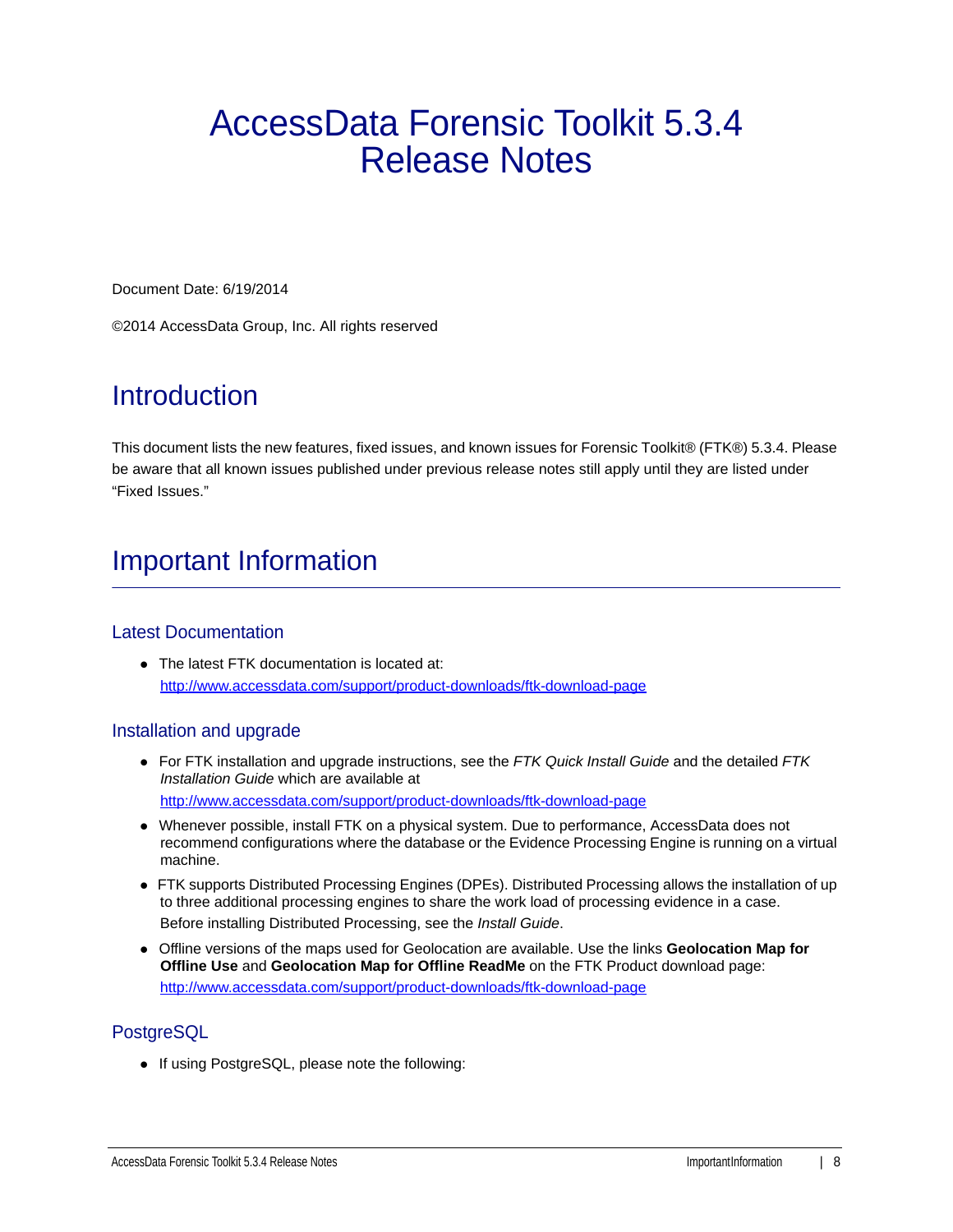If the computer has fewer than 16 cores ( $<$  16), then in the PostgreSQL configuration file, set the max connections to 60 per computer.

For example, if there are 4 computers in the Distributed Processing Model in which every computer has fewer than 16 cores, then set max\_connections to 240 (60\*4).

- If the computer has 16 or more cores ( $>= 16$ ), then in the PostgreSQL configuration file, set the max connections to 125 per computer. For example, if there are 4 computers in the Distributed Processing Model in which 3 computers are 8 core (<16) and 1 computer is 16 core (>=16), then set max connections to 245 (60\*3 + 125\*1).
- If there is just one computer in the Distributed Processing Model, the max\_connections should be no less than 100.

### **Oracle**

- Oracle 10g is not compatible with Windows 8.
- When you first launch FTK and add the database, change the Oracle SID from ADG to FTK2 after selecting Oracle as your database.
- Oracle must be installed on a computer with a name that begins with a letter (a-z and A-Z). Due to a restriction on domain names in RFC 1035, applications cannot connect to Oracle if the computer's name begins with a number. If the Oracle computer name begins with a number, you must change the machine name before installing Oracle.

### Known File Filter

For information on installing and configuring KFF, see the *KFF Install Guide*, available in the *User Guide* or at:

<http://www.accessdata.com/support/product-downloads>> *Known File Filter (KFF)*.

- To install the KFF server, you must have admin privileges. Otherwise, you get the following error: *Unhandled exception has occurred in your application.*
- If you have too few KFF Lookup Interface threads configured, it can result in KFF not completing and generating the following error in the error log:

"[Date] Failure on item ... Could not connect to KFF Server ..., token ..."

If you get the error, increase the thread count.

For instructions on configuring KFF, see the *Working with the KFF Library* chapter in the FTK User Guide.

If you are installing KFF in a distributed processing environment, you must specify the KFF server by its IP address and not use 'localhost'. Otherwise you may get incorrect KFF counts.

### Recommendations

- AccessData recommends that, whenever possible, you not have an active internet connection when running Imager or FTK. If the computer running Imager or FTK has an active internet connection and you are viewing certain types of HTML web pages or binaries, there is a potential risk that is associated with specially crafted pages or binaries. These pages or binaries can trigger unintended consequences, such as running malicious code or scripts.
- It is strongly recommended that you configure your antivirus to exclude the database (PostgreSQL, Oracle database, Microsoft SQL) AD temp, source images/loose files, and case folders for performance and data integrity.
	- Cerberus writes binaries to the AD Temp folder momentarily in order to perform the malware analysis. Upon completion, it will quickly delete the binary. It is important to ensure that your antivirus is not scanning the AD Temp folder. If the antivirus deletes/quarantines the binary from the temp, Cerberus analysis will not be performed.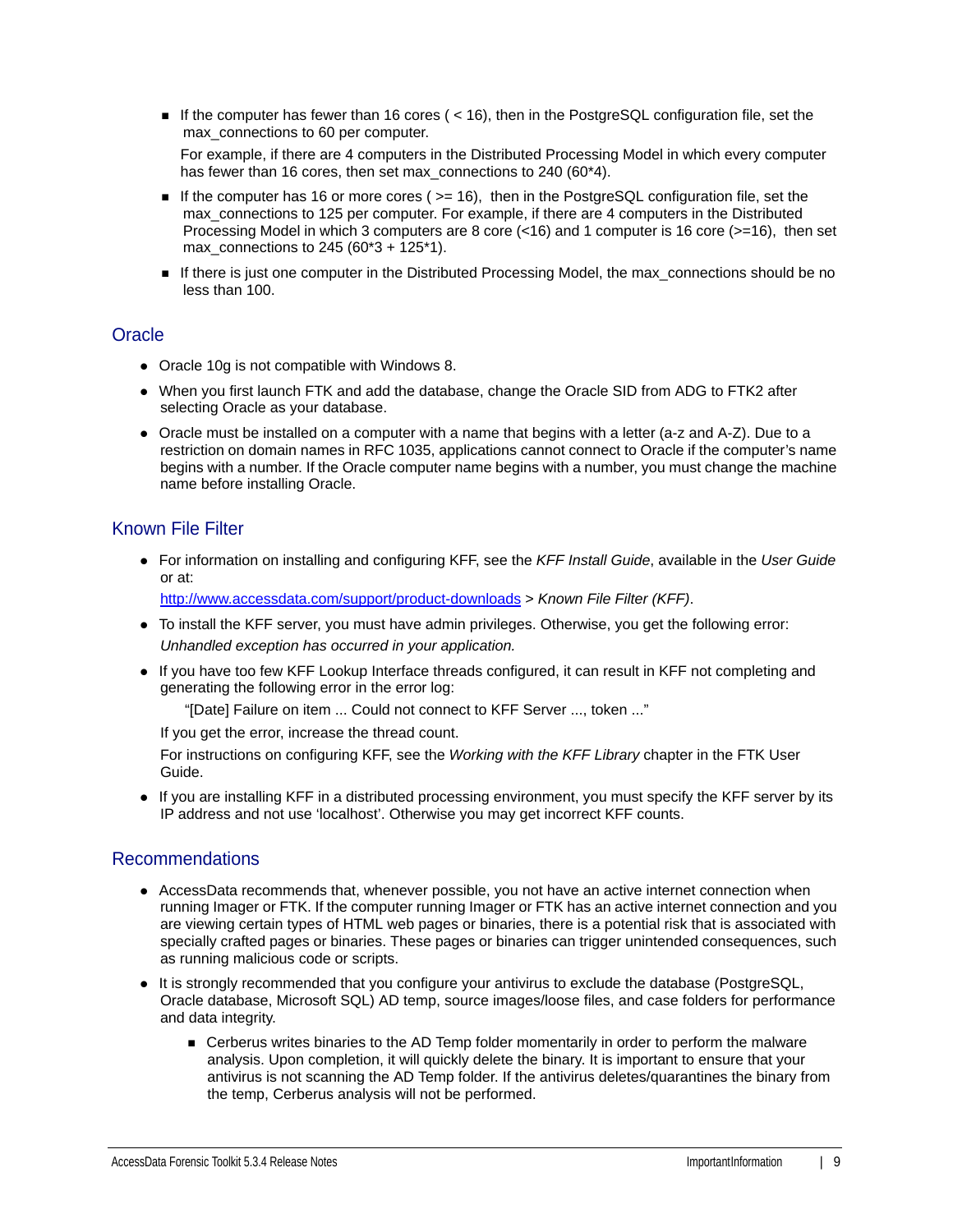If you choose to have a case's database files placed in the case folder, do not move your case folder without first archiving and detaching the case.

# <span id="page-9-0"></span>5.3.4 New and Improved

For information about new features in previous 5.x releases, see:

- [5.3.3 New and Improved \(page 15\)](#page-14-0)
- [5.3.2 New and Improved \(page 20\)](#page-19-0)
- [5.3.1 New and Improved \(page 25\)](#page-24-0)
- [5.3 New and Improved \(page 31\)](#page-30-0)
- [5.2 New and Improved \(page 41\)](#page-40-0)

There are no new features for this release.

### <span id="page-9-1"></span>Fixed Issues in 5.3.4

For information about fixed issues for previous 5.x releases, see the following:

- [Fixed Issues in 5.3.3 \(page 16\)](#page-15-0)
- [Fixed Issues in 5.3.2 \(page 20\)](#page-19-1)
- [Fixed Issues in 5.3.1 \(page 25\)](#page-24-1)
- [Fixed Issues in 5.3 \(page 32\)](#page-31-0)
- [Fixed Issues in 5.2.1 \(page 37\)](#page-36-0)
- [Fixed Issues in 5.2 \(page 43\)](#page-42-0)

The following issues have been fixed in this release:

### **DBControl**

• In DBControl, you can now assign multiple users to a single user when restoring a case from a previous version of FTK. (12875)

#### Case

The *Case Created Date* now displays in Coordinated Universal Time (UTC). (12595)

#### Parsing

• Hard links parsed from an HFS+ system now display correctly. (9114)

#### **Graphics**

Changes to thumbnail sizes now persist when switching between tabs. (12076)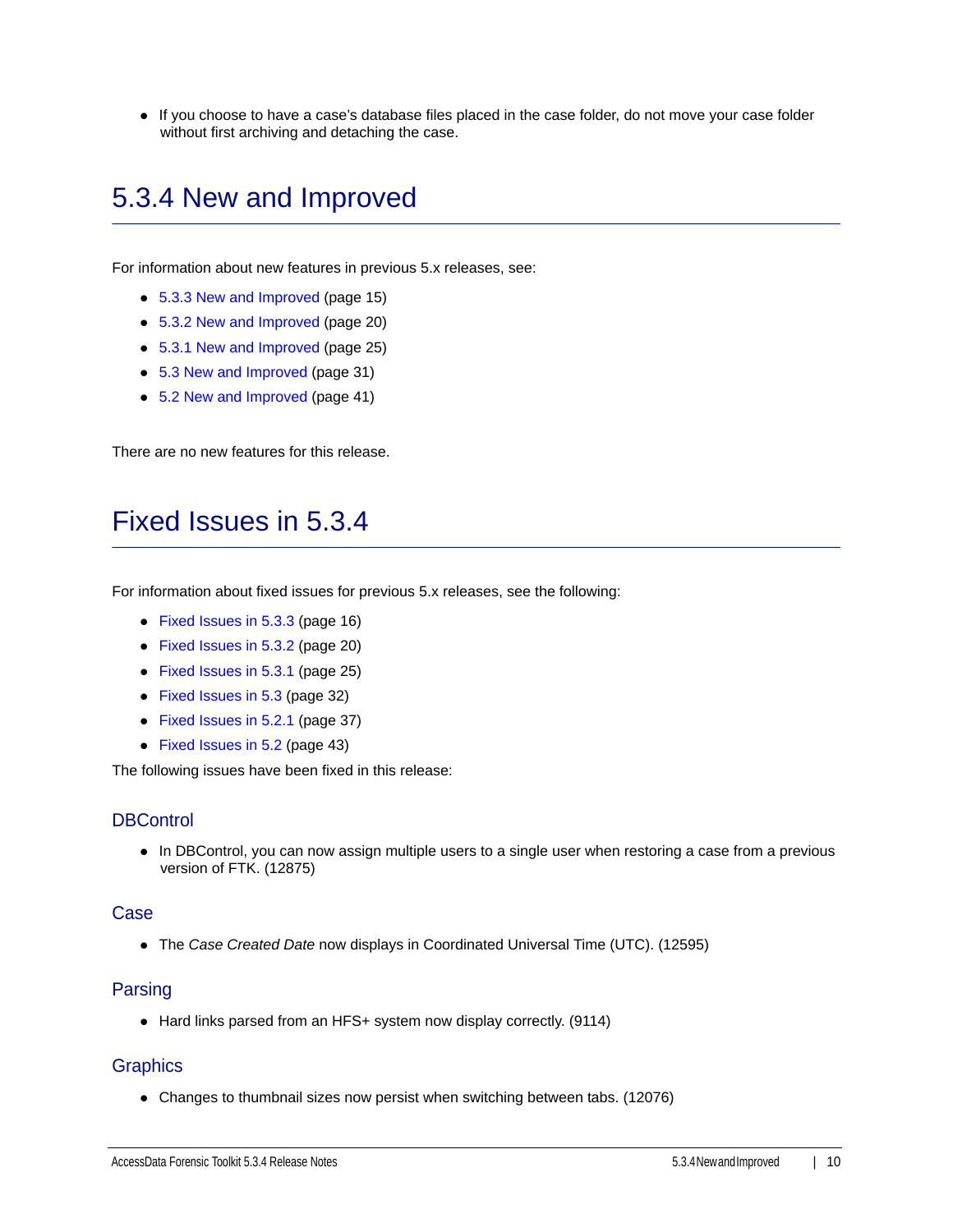### **Reporting**

*Time Zone for Display* now displays the correct time zone when you run a previous report with a different time zone selected. (10202)

### <span id="page-10-0"></span>Known Issues in 5.3.4

For a list of known issues for previous 5.x releases, see the following:

- [Known Issues in 5.3.3 \(page 16\)](#page-15-1)
- [Known Issues in 5.3.2 \(page 21\)](#page-20-0)
- [Known Issues in 5.3.1 \(page 27\)](#page-26-0)
- [Known Issues in 5.3 \(page 33\)](#page-32-0)
- [Known Issues in 5.2 \(page 45\)](#page-44-0)

The following items are known issues:

#### **Search**

• Selecting files in an Index Search may cause the program to stop responding. (13031)

#### Database

At times, it may take twice as long to process large amounts of data on a PostgreSQL database than in earlier versions of FTK. (13141)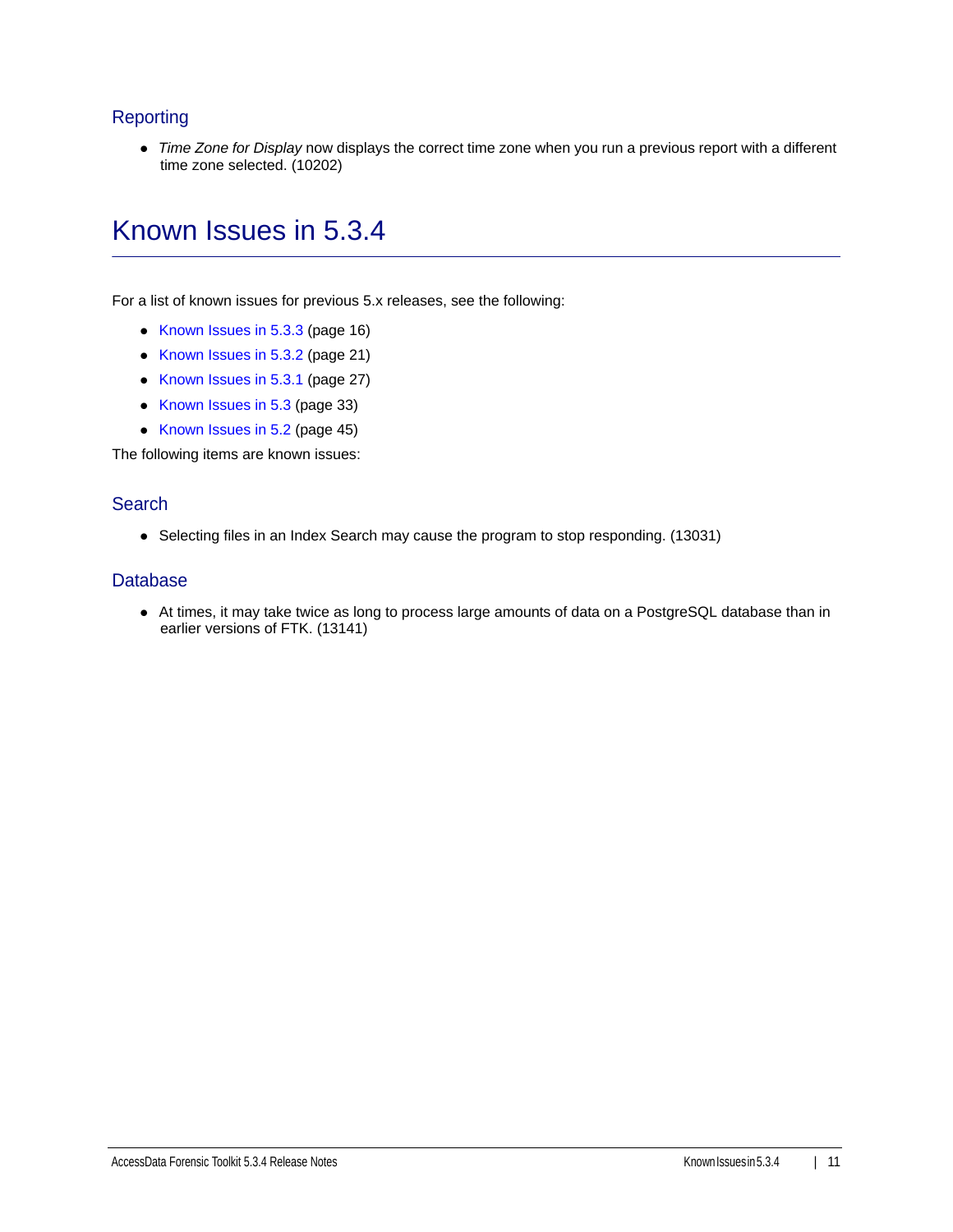# Where to get more information

Use the following documentation resources to learn more about this product. Each document is available in PDF format in the download ISO file. The *User Guide* is also available through the *Help* menu in FTK.

The latest version of each document is available in the *Product Release* pane on the FTK product download page:

http://www.accessdata.com/support/product-downloads/ftk-download-page

| <b>Document</b>                                              | <b>Description</b>                                                                                                                                          |
|--------------------------------------------------------------|-------------------------------------------------------------------------------------------------------------------------------------------------------------|
| Quick Installation Guide                                     | Basic information about how to install and upgrade this and related<br>products.                                                                            |
| <b>FTK</b> Installation Guide                                | Information about how to install and upgrade this and related products.                                                                                     |
| User Guide                                                   | Information about how to use this product, including detailed technical<br>information and instructions for performing tasks.                               |
| Upgrading, Migrating, and Moving<br>Cases                    | Information about upgrading and migrating cases from 4.1 to 4.2, and<br>moving cases from one database to another.                                          |
| <b>Upgrading Cases</b>                                       | Information about upgrading cases from 4.1 to 4.2.                                                                                                          |
| <b>Migrating Archived Cases</b>                              | Information about upgrading or migrating cases that you have archived<br>in a previous release.                                                             |
| <b>KFF Quick Install Guide and KFF</b><br>installation files | For the most current KFF Server and KFF data installation files, as well<br>as the KFF Quick Install Guide, visit the AccessData Product<br>Downloads page: |
|                                                              | http://www.accessdata.com/support/product-downloads                                                                                                         |
|                                                              | Under Current Releases, expand the Known File Filter (KFF) section<br>and then the KFF Server section.                                                      |

## Comments?

We value all feedback from our customers. Please contact us at *support@accessdata.com*, or send documentation issues to *documentation@accessdata.com*.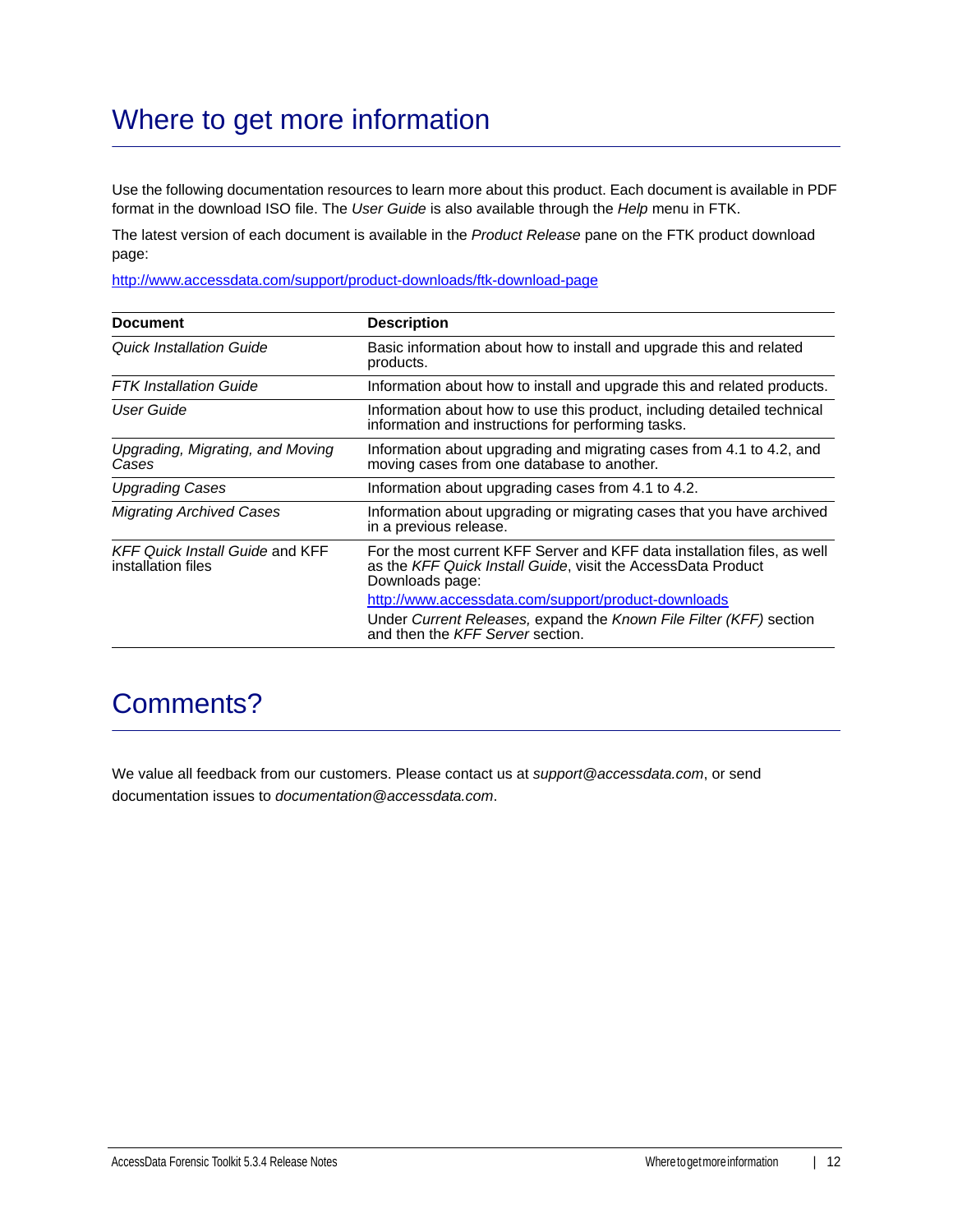# AccessData Forensic Toolkit 5.3.3 Release Notes

Document Date: 5/19/2014 ©2014 AccessData Group, Inc. All rights reserved

# **Introduction**

This document lists the new features, fixed issues, and known issues for Forensic Toolkit® (FTK®) 5.3.3. Please be aware that all known issues published under previous release notes still apply until they are listed under "Fixed Issues."

# Important Information

### Latest Documentation

• The latest FTK documentation is located at: http://www.accessdata.com/support/product-downloads/ftk-download-page

### Installation and upgrade:

- For FTK installation and upgrade instructions, see the *FTK Quick Install Guide* and the detailed *FTK Installation Guide* which are available at http://www.accessdata.com/support/product-downloads/ftk-download-page
- Whenever possible, install FTK on a physical system. Due to performance, AccessData does not recommend configurations where the database or the Evidence Processing Engine is running on a virtual machine.
- FTK supports Distributed Processing Engines (DPEs). Distributed Processing allows the installation of up to three additional processing engines to share the work load of processing evidence in a case. Before installing Distributed Processing, see the *Install Guide*.
- Offline versions of the maps used for Geolocation are available. Use the links **Geolocation Map for Offline Use** and **Geolocation Map for Offline ReadMe** on the FTK Product download page: http://www.accessdata.com/support/product-downloads/ftk-download-page

### **PostgreSQL**

• If using PostgreSQL, please note the following: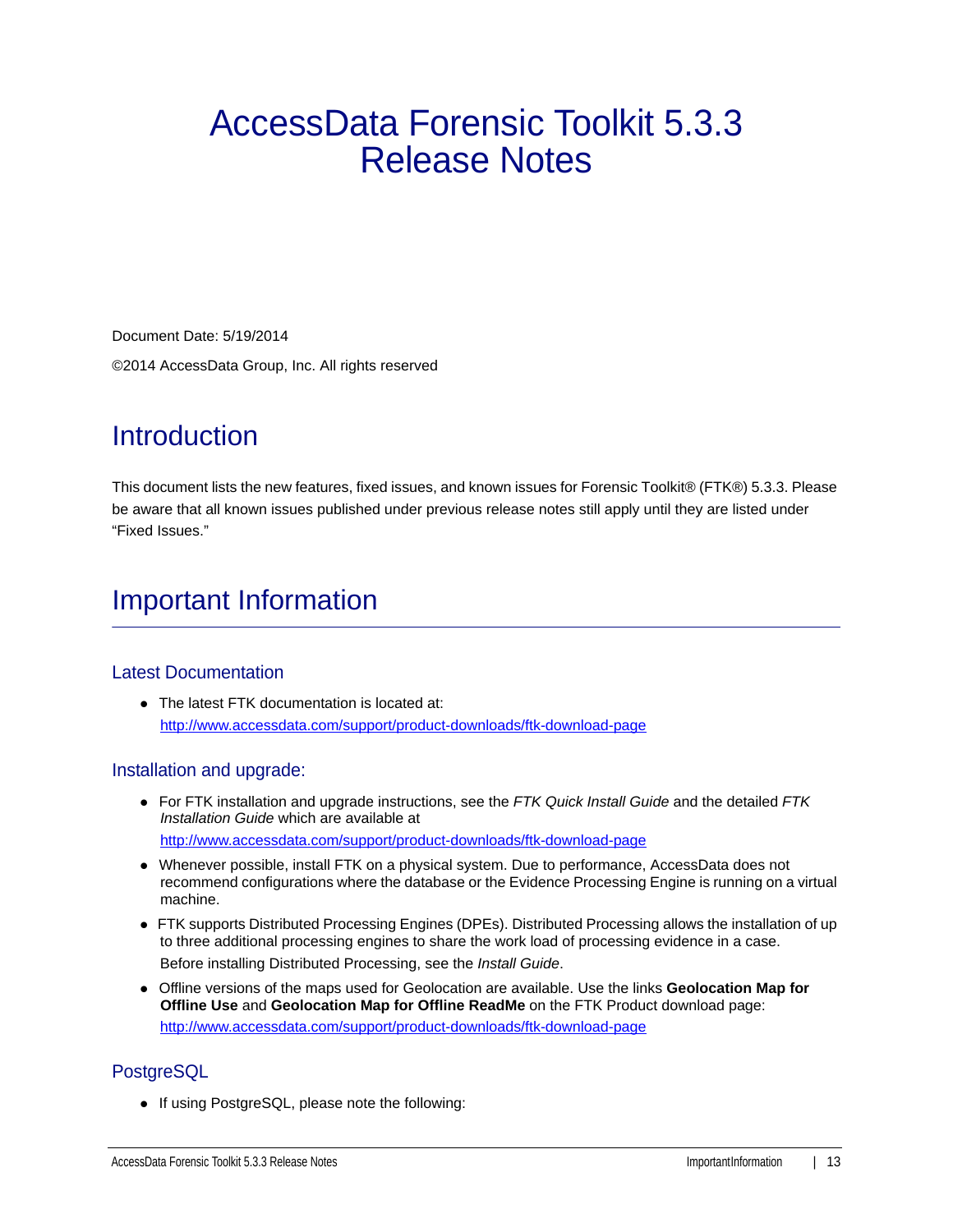If the computer has fewer than 16 cores ( $<$  16), then in the PostgreSQL configuration file, set the max connections to 60 per computer.

For example, if there are 4 computers in the Distributed Processing Model in which every computer has fewer than 16 cores, then set max\_connections to 240 (60\*4).

- If the computer has 16 or more cores ( $>= 16$ ), then in the PostgreSQL configuration file, set the max connections to 125 per computer. For example, if there are 4 computers in the Distributed Processing Model in which 3 computers are 8 core (<16) and 1 computer is 16 core (>=16), then set max connections to 245 (60\*3 + 125\*1).
- If there is just one computer in the Distributed Processing Model, the max\_connections should be no less than 100.

### **Oracle**

- Oracle 10g is not compatible with Windows 8.
- When you first launch FTK and add the database, change the Oracle SID from ADG to FTK2 after selecting Oracle as your database.
- Oracle must be installed on a computer with a name that begins with a letter (a-z and A-Z). Due to a restriction on domain names in RFC 1035, applications cannot connect to Oracle if the computer's name begins with a number. If the Oracle computer name begins with a number, you must change the machine name before installing Oracle.

### Known File Filter

For information on installing and configuring KFF, see the *KFF Install Guide*, available in the *User Guide* or at:

<http://www.accessdata.com/support/product-downloads>> *Known File Filter (KFF)*.

- To install the KFF server, you must have admin privileges. Otherwise, you get the following error: *Unhandled exception has occurred in your application.*
- If you have too few KFF Lookup Interface threads configured, it can result in KFF not completing and generating the following error in the error log:

"[Date] Failure on item ... Could not connect to KFF Server ..., token ..."

If you get the error, increase the thread count.

For instructions on configuring KFF, see the *Working with the KFF Library* chapter in the FTK User Guide.

If you are installing KFF in a distributed processing environment, you must specify the KFF server by its IP address and not use 'localhost'. Otherwise you may get incorrect KFF counts.

### Recommendations

- AccessData recommends that, whenever possible, you not have an active internet connection when running Imager or FTK. If the computer running Imager or FTK has an active internet connection and you are viewing certain types of HTML web pages or binaries, there is a potential risk that is associated with specially crafted pages or binaries. These pages or binaries can trigger unintended consequences, such as running malicious code or scripts.
- It is strongly recommended that you configure your antivirus to exclude the database (PostgreSQL, Oracle database, Microsoft SQL) AD temp, source images/loose files, and case folders for performance and data integrity.
	- Cerberus writes binaries to the AD Temp folder momentarily in order to perform the malware analysis. Upon completion, it will quickly delete the binary. It is important to ensure that your antivirus is not scanning the AD Temp folder. If the antivirus deletes/quarantines the binary from the temp, Cerberus analysis will not be performed.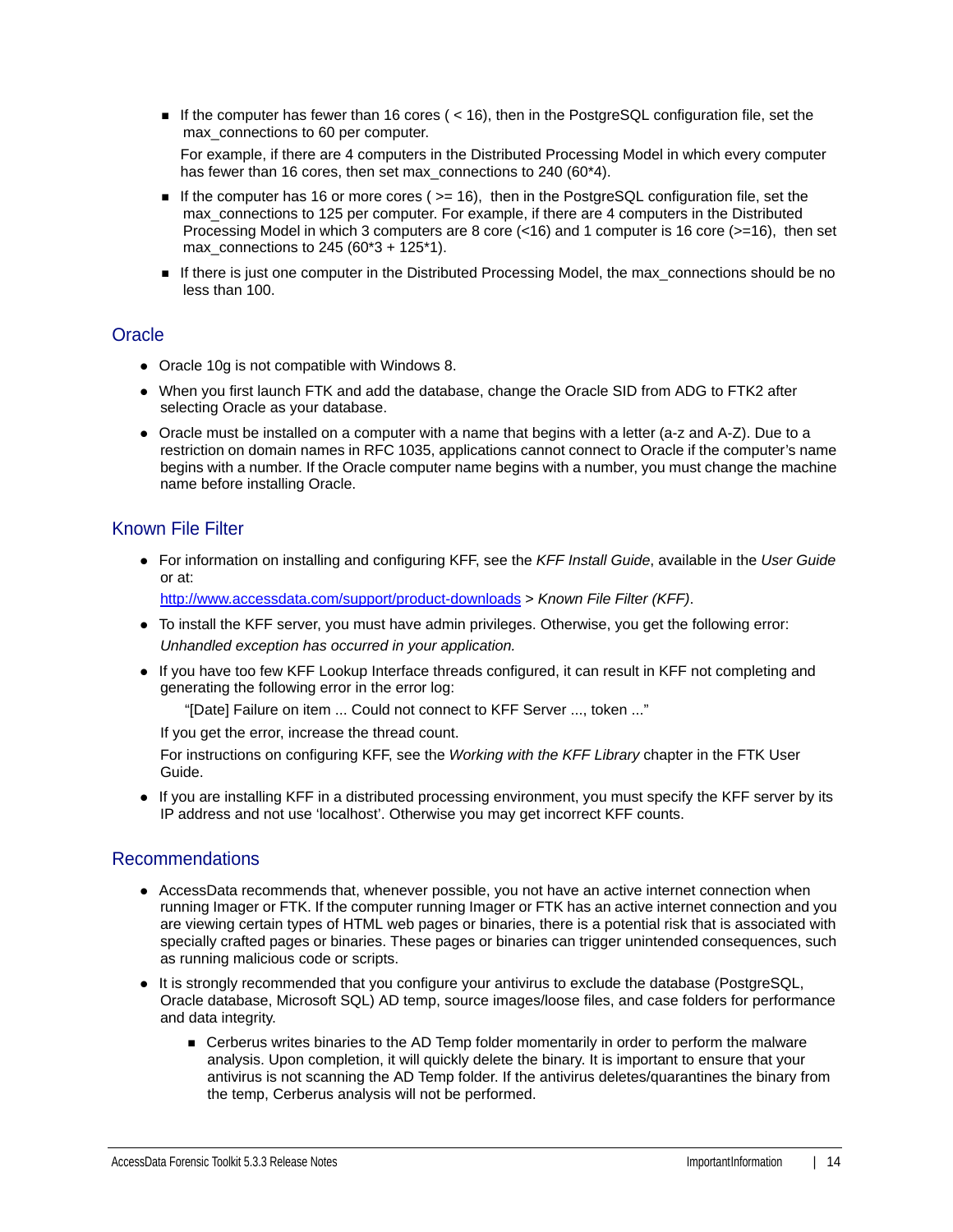If you choose to have a case's database files placed in the case folder, do not move your case folder without first archiving and detaching the case.

# <span id="page-14-0"></span>5.3.3 New and Improved

For information about new features in previous 5.x releases, see:

- [5.3.2 New and Improved \(page 20\)](#page-19-0)
- [5.3.1 New and Improved \(page 25\)](#page-24-0)
- [5.3 New and Improved \(page 31\)](#page-30-0)
- [5.2 New and Improved \(page 41\)](#page-40-0)

The following items are new and improved features and feature enhancements for this release:

#### Administration

You can now recover forgotton or lost passwords. Using a Password Reset File, you can reset your password. The Password Reset File is unique to your user name, password, and database. Create your Password Reset File and store it in a secure place. When you need to reset your password, simply access the Password Reset File in the Reset Password dialog. You can only use the Password Reset File once. After resetting your password, create a new Password Reset File for the next time you need to reset your password.

#### Attaching/Restoring Cases

You can now choose the path of the location to store the case's DB files, including a default option to save the DB files in the case folder. This is the same functionality that exists during a Case Creation.

#### Data Carving

• Added a new data carver for carving TIFF files.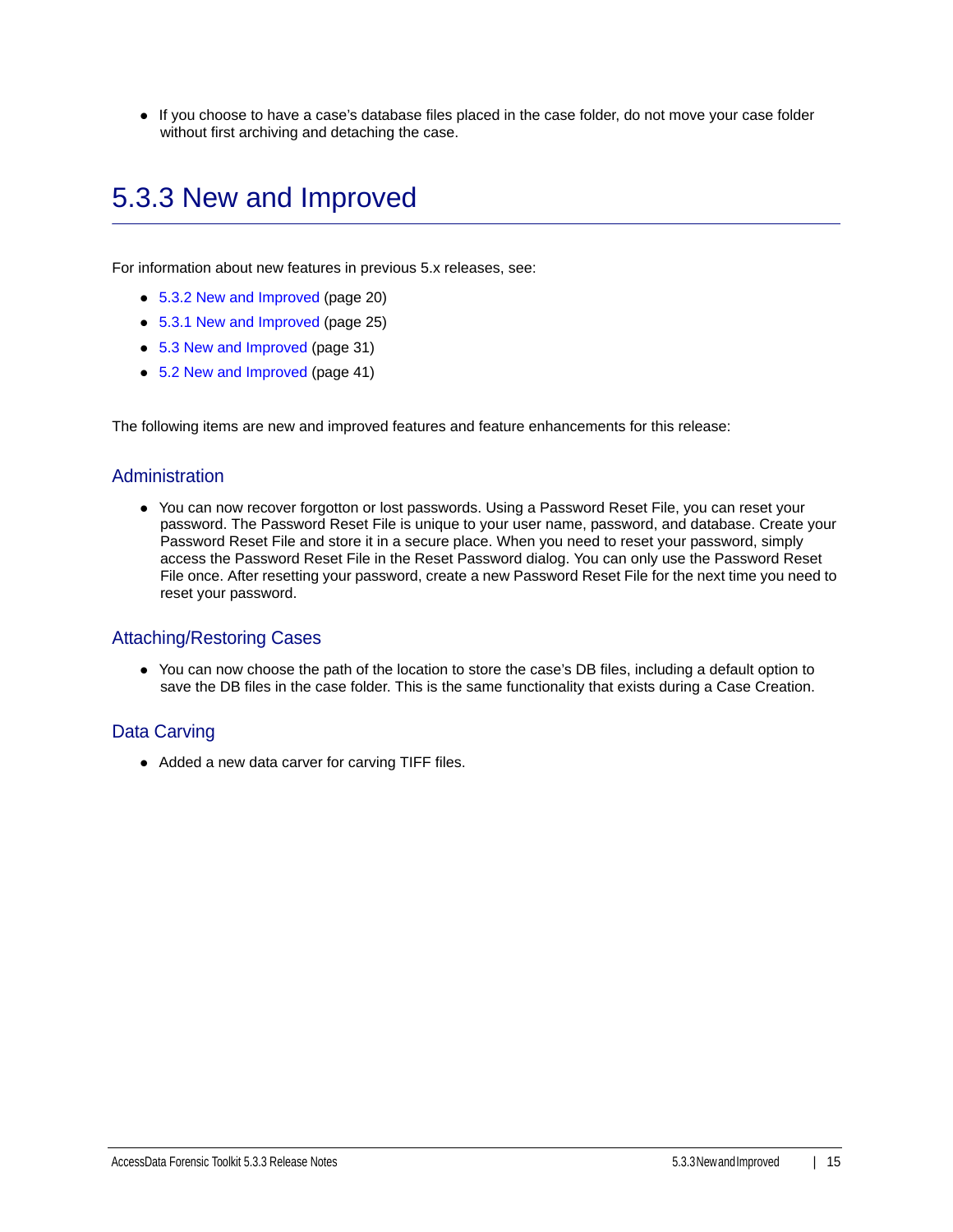## <span id="page-15-0"></span>Fixed Issues in 5.3.3

For information about fixed issues for previous 5.x releases, see the following:

- [Fixed Issues in 5.3.2 \(page 20\)](#page-19-1)
- [Fixed Issues in 5.3.1 \(page 25\)](#page-24-1)
- [Fixed Issues in 5.3 \(page 32\)](#page-31-0)
- [Fixed Issues in 5.2.1 \(page 37\)](#page-36-0)
- [Fixed Issues in 5.2 \(page 43\)](#page-42-0)

The following issues have been fixed in this release:

### Case Restore

When restoring a case that had multiple users with different roles, you no longer get an error when mapping all users to the App Admin or Case Admin roles. (10986)

#### **Bookmarks**

When changes are not made to a bookmark, you are no longer prompted to save your bookmark when exiting. (7601)

### <span id="page-15-1"></span>Known Issues in 5.3.3

For a list of known issues for previous 5.x releases, see the following:

- [Known Issues in 5.3.2 \(page 21\)](#page-20-0)
- [Known Issues in 5.3.1 \(page 27\)](#page-26-0)
- [Known Issues in 5.3 \(page 33\)](#page-32-0)
- [Known Issues in 5.2 \(page 45\)](#page-44-0)

The following items are known issues:

### Copy Case

Copy Case does not retain Bookmark Comments and File Comments for the bookmark you copied. (10600)

### Data Carving

GIF carving produces inconsistent results. (9636)

#### **Cerberus**

Cerberus Stage 2 analysis is missing some items that match the Stage 2 criteria. (9207)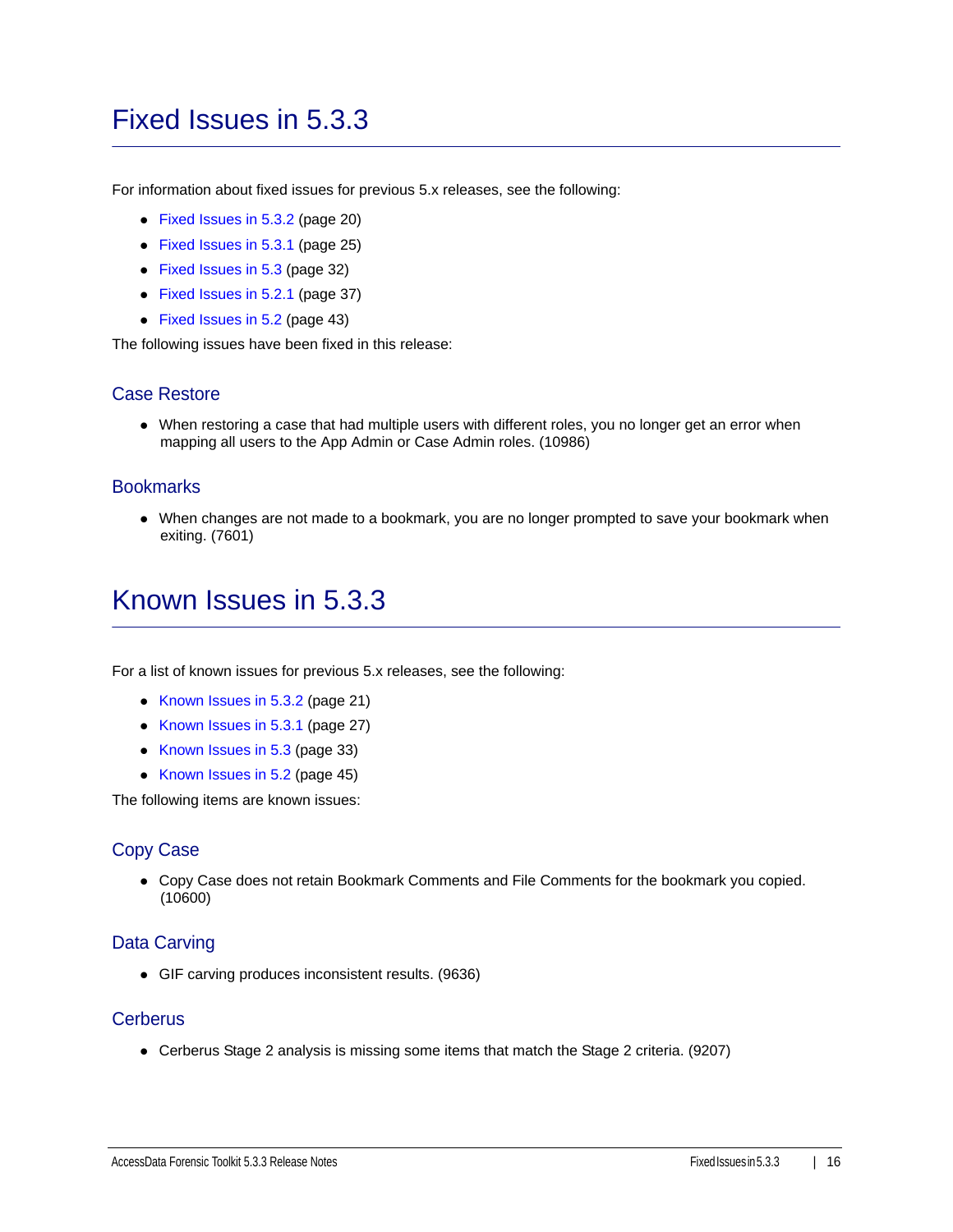# Where to get more information

Use the following documentation resources to learn more about this product. Each document is available in PDF format in the download ISO file. The *User Guide* is also available through the *Help* menu in FTK.

The latest version of each document is available in the *Product Release* pane on the FTK product download page:

http://www.accessdata.com/support/product-downloads/ftk-download-page

| <b>Document</b>                                              | <b>Description</b>                                                                                                                                          |
|--------------------------------------------------------------|-------------------------------------------------------------------------------------------------------------------------------------------------------------|
| Quick Installation Guide                                     | Basic information about how to install and upgrade this and related<br>products.                                                                            |
| <b>FTK</b> Installation Guide                                | Information about how to install and upgrade this and related products.                                                                                     |
| User Guide                                                   | Information about how to use this product, including detailed technical<br>information and instructions for performing tasks.                               |
| Upgrading, Migrating, and Moving<br>Cases                    | Information about upgrading and migrating cases from 4.1 to 4.2, and<br>moving cases from one database to another.                                          |
| <b>Upgrading Cases</b>                                       | Information about upgrading cases from 4.1 to 4.2.                                                                                                          |
| <b>Migrating Archived Cases</b>                              | Information about upgrading or migrating cases that you have archived<br>in a previous release.                                                             |
| <b>KFF Quick Install Guide and KFF</b><br>installation files | For the most current KFF Server and KFF data installation files, as well<br>as the KFF Quick Install Guide, visit the AccessData Product<br>Downloads page: |
|                                                              | http://www.accessdata.com/support/product-downloads                                                                                                         |
|                                                              | Under Current Releases, expand the Known File Filter (KFF) section<br>and then the KFF Server section.                                                      |

### Comments?

We value all feedback from our customers. Please contact us at *support@accessdata.com*, or send documentation issues to *documentation@accessdata.com*.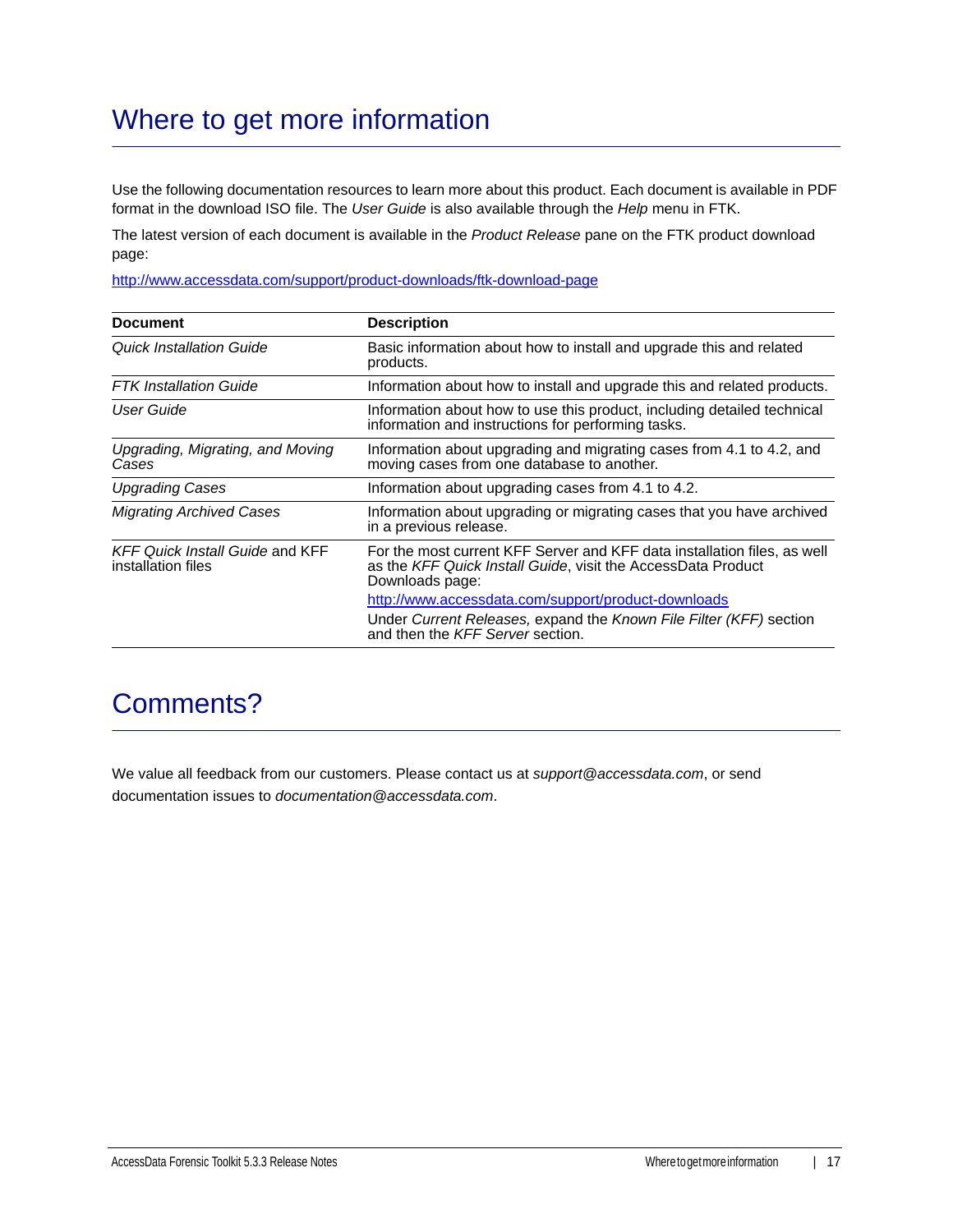# AccessData Forensic Toolkit 5.3.2 Release Notes

Document Date: 4/17/2014 ©2014 AccessData Group, Inc. All rights reserved

# **Introduction**

This document lists the new features, fixed issues, and known issues for Forensic Toolkit® (FTK®) 5.3.2. Please be aware that all known issues published under previous release notes still apply until they are listed under "Fixed Issues."

# Important Information

### Latest Documentation

• The latest FTK documentation is located at: http://www.accessdata.com/support/product-downloads/ftk-download-page

### Installation and upgrade:

- For FTK installation and upgrade instructions, see the *FTK Quick Install Guide* and the detailed *FTK Installation Guide* which are available at http://www.accessdata.com/support/product-downloads/ftk-download-page
- Whenever possible, install FTK on a physical system. Due to performance, AccessData does not recommend configurations where the database or the Evidence Processing Engine is running on a virtual machine.
- FTK supports Distributed Processing Engines (DPEs). Distributed Processing allows the installation of up to three additional processing engines to share the work load of processing evidence in a case. Before installing Distributed Processing, see the *Install Guide*.
- Offline versions of the maps used for Geolocation are available. Use the links **Geolocation Map for Offline Use** and **Geolocation Map for Offline ReadMe** on the FTK Product download page: http://www.accessdata.com/support/product-downloads/ftk-download-page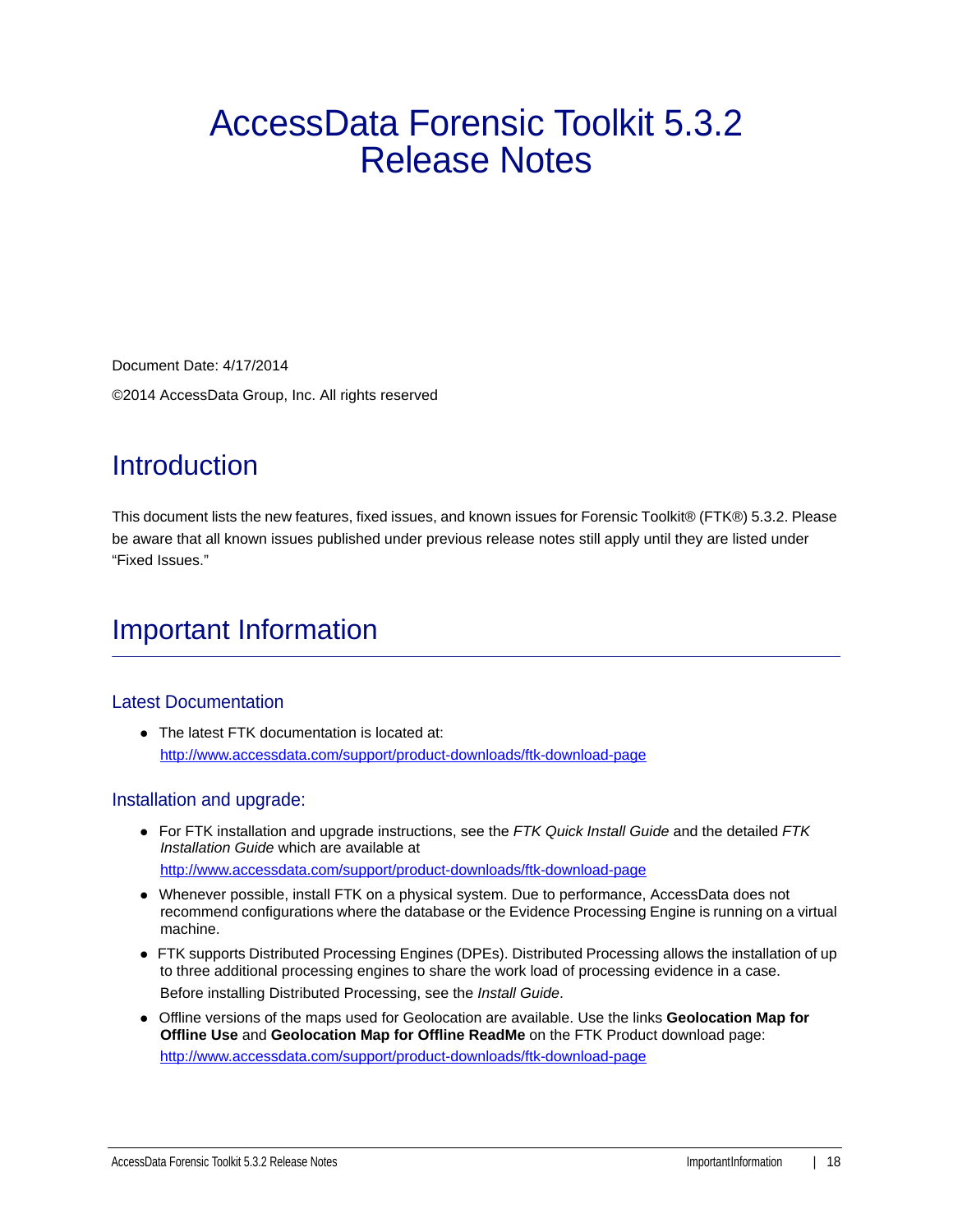### **PostgreSQL**

- If using PostgreSQL, please note the following:
	- If the computer has fewer than 16 cores ( $<$  16), then in the PostgreSQL configuration file, set the max connections to 60 per computer.

For example, if there are 4 computers in the Distributed Processing Model in which every computer has fewer than 16 cores, then set max\_connections to 240 (60\*4).

- If the computer has 16 or more cores ( $>= 16$ ), then in the PostgreSQL configuration file, set the max\_connections to 125 per computer.
- For example, if there are 4 computers in the Distributed Processing Model in which 3 computers are 8 core (<16) and 1 computer is 16 core ( $>=16$ ), then set max\_connections to 245 ( $60*3 + 125*1$ ).
- If there is just one computer in the Distributed Processing Model, the max\_connections should be no less than 100.

### **Oracle**

- Oracle 10g is not compatible with Windows 8.
- If you are using Oracle, when you first launch FTK and add the database, when you select to use Oracle, you must change the Oracle SID from ADG to FTK2.
- When using an Oracle database, it must be installed on a computer with a name that begins with a letter (a-z and A-Z). Due to a restriction on domain names in RFC 1035, applications cannot connect to Oracle if the computer's name begins with a number. If the Oracle computer name begins with a number, you must change the machine name before installing Oracle.

### Known File Filter

For information on installing and configuring KFF, see the *KFF Install Guide*, available in the *User Guide* or at:

<http://www.accessdata.com/support/product-downloads>> *Known File Filter (KFF)*.

- To install the KFF server, you must have admin privileges. Otherwise, you get the following error: *Unhandled exception has occurred in your application.* (9092)
- If you have too few KFF Lookup Interface threads configured, it can result in KFF not completing and generating the following error in the error log:

"[Date] Failure on item ... Could not connect to KFF Server ..., token ..."

If you get the error, increase the thread count.

For instructions on configuring KFF, see the *Working with the KFF Library* chapter in the FTK User Guide.

If you are installing KFF in a distributed processing environment, you must specify the KFF server by its IP address and not use 'localhost'. Otherwise you may get incorrect KFF counts.

### Recommendations

- AccessData recommends that, whenever possible, you not have an active internet connection when running Imager or FTK. If the computer running Imager or FTK has an active internet connection and you are viewing certain types of HTML web pages or binaries, there is a potential risk that is associated with specially crafted pages or binaries. These pages or binaries can trigger unintended consequences, such as running malicious code or scripts.
- It is strongly recommended that you configure your antivirus to exclude the database (PostgreSQL, Oracle database, Microsoft SQL) AD temp, source images/loose files, and case folders for performance and data integrity.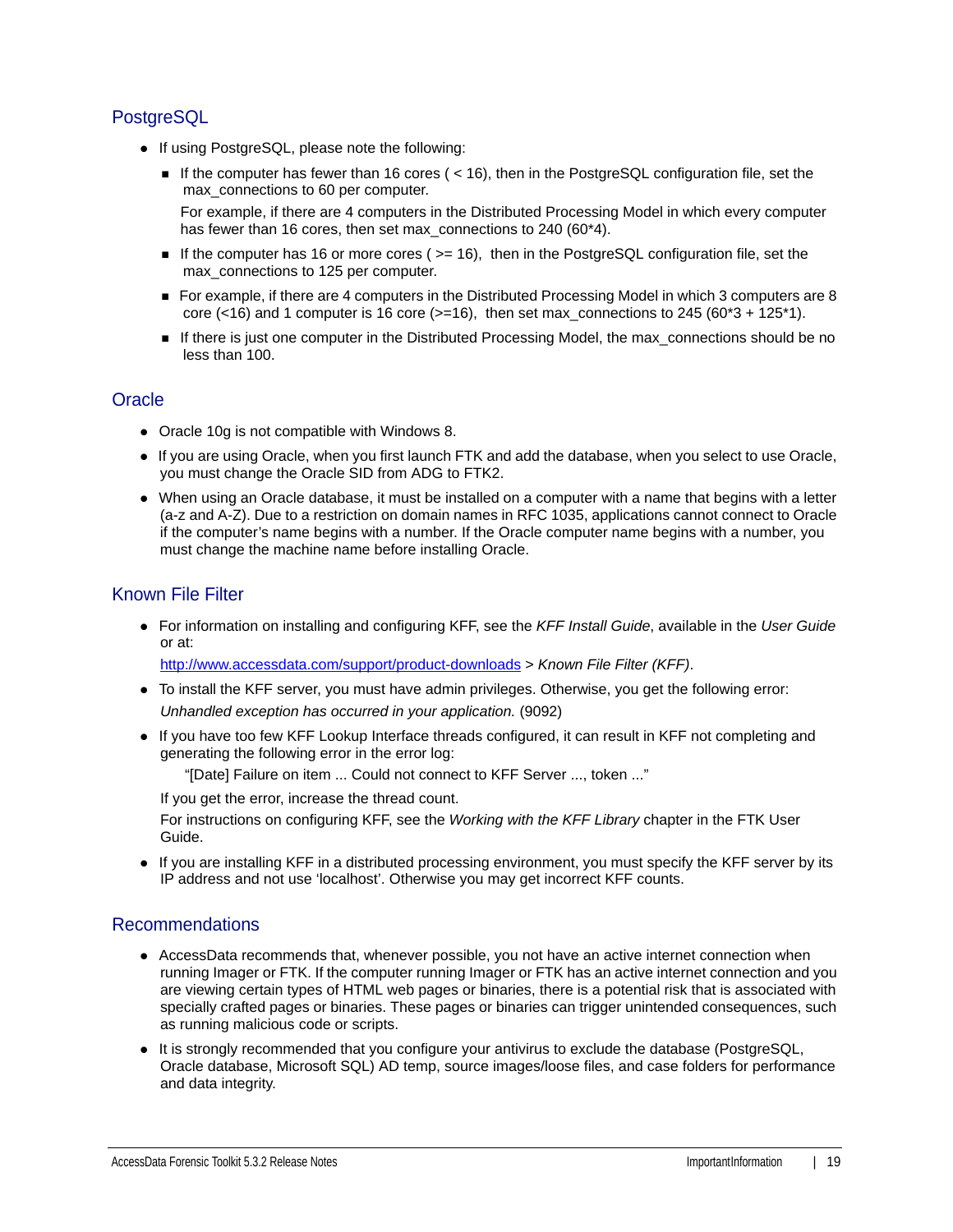- Cerberus writes binaries to the AD Temp folder momentarily in order to perform the malware analysis. Upon completion, it will quickly delete the binary. It is important to ensure that your antivirus is not scanning the AD Temp folder. If the antivirus deletes/quarantines the binary from the temp, Cerberus analysis will not be performed.
- If you choose to have a case's database files placed in the case folder, do not move your case folder without first archiving and detaching the case.

## <span id="page-19-0"></span>5.3.2 New and Improved

For information about new features in previous 5.x releases, see:

- [5.3.1 New and Improved \(page 25\)](#page-24-0)
- [5.3 New and Improved \(page 31\)](#page-30-0)
- [5.2 New and Improved \(page 41\)](#page-40-0)

#### Database

- PostgreSQL 9.1.13
	- **PostgreSQL 9.1.13 corrects the Heartbleed security issue. You are not required to upgrade from** previous versions of PostgreSQL; however, upgrading will protect you from the Heartbleed security risk.
	- This version of PostgreSQL is now provided on the installation disc.
	- For new installations, PostgreSQL 9.1.13 is the default database.
	- For information about version 9.1.13, see <http://www.postgresql.org/docs/9.1/static/index.html>

**Important:** Important PostgreSQL upgrade instructions are in the *FTK Installation Guide*.

### <span id="page-19-1"></span>Fixed Issues in 5.3.2

For information about fixed issues for previous 5.x releases, see the following:

- $\bullet$  [\(page 32\)](#page-31-1)
- [Fixed Issues in 5.2.1 \(page 37\)](#page-36-0)
- [Fixed Issues in 5.2 \(page 43\)](#page-42-0)

The following issues have been fixed in this release:

#### **Bookmarks**

- You can now add a manual comment to a bookmark. Previously, the Add button was inactive when adding manual comments. (8432)
- Multi-line bookmark comments now appear correctly in reports. (8432)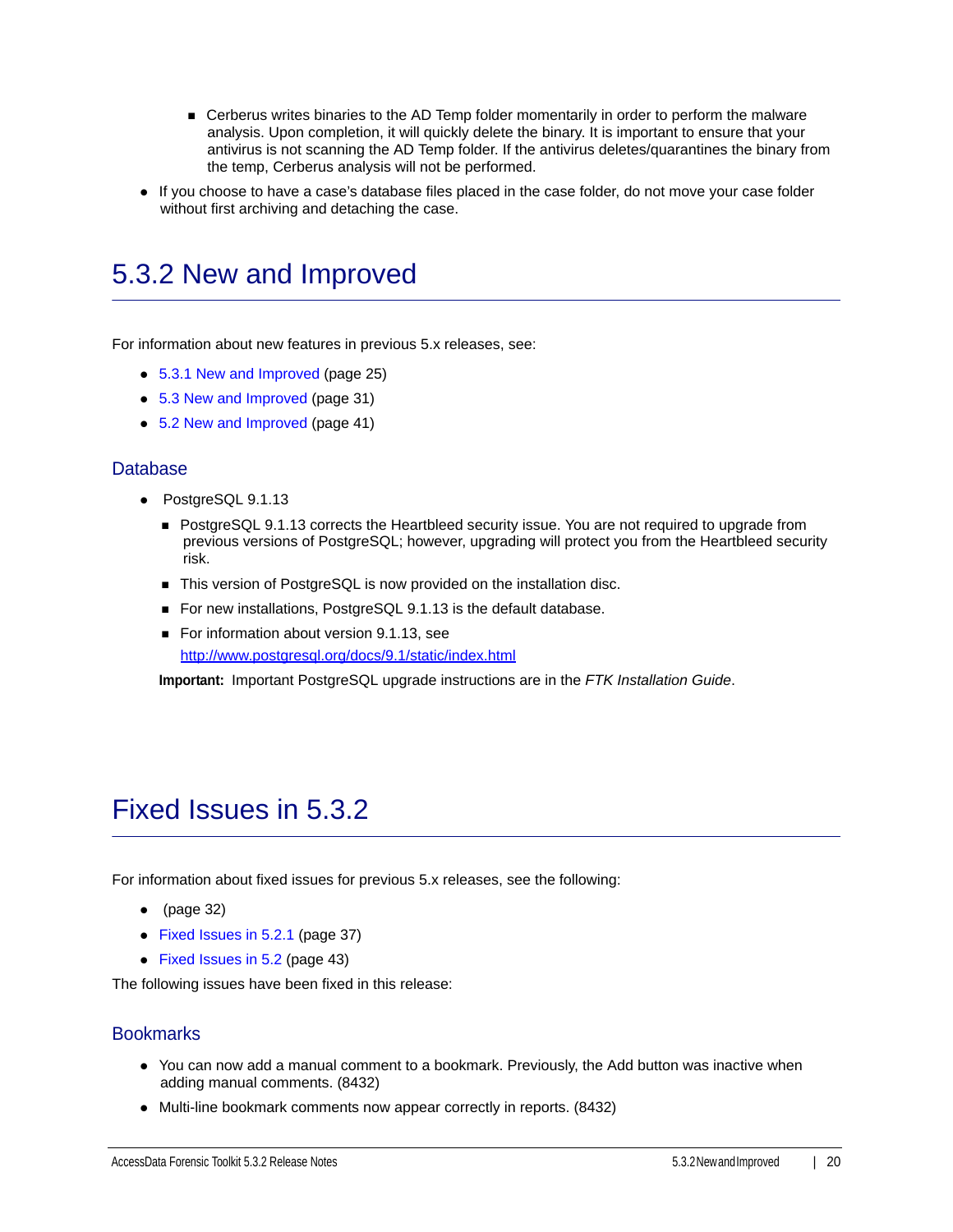### Copy Case

When a *Copy Previous Case* function now fails, all subsequent Copy Previous Case functions are not affected and execute correctly. (7677)

## <span id="page-20-0"></span>Known Issues in 5.3.2

For a list of known issues for previous 5.x releases, see the following:

- [Known Issues in 5.3 \(page 33\)](#page-32-0)
- [Known Issues in 5.2 \(page 45\)](#page-44-0)

The following items are known issues:

 $\bullet$ 

### **Agents**

Attempting to collect volatile data from a Windows XP, 64-bit machine displays an error and fails to collect the data. (9105)

### Language

- The Language Identification filter only pulls the selected language if it is listed singlely. The filter excludes multiple selected languages. (8856)
- Languages within items are not being correctly identified. (8898)

#### **Other**

• File Categories in the file category returns a count of one fewer than the File Category node count. (8497)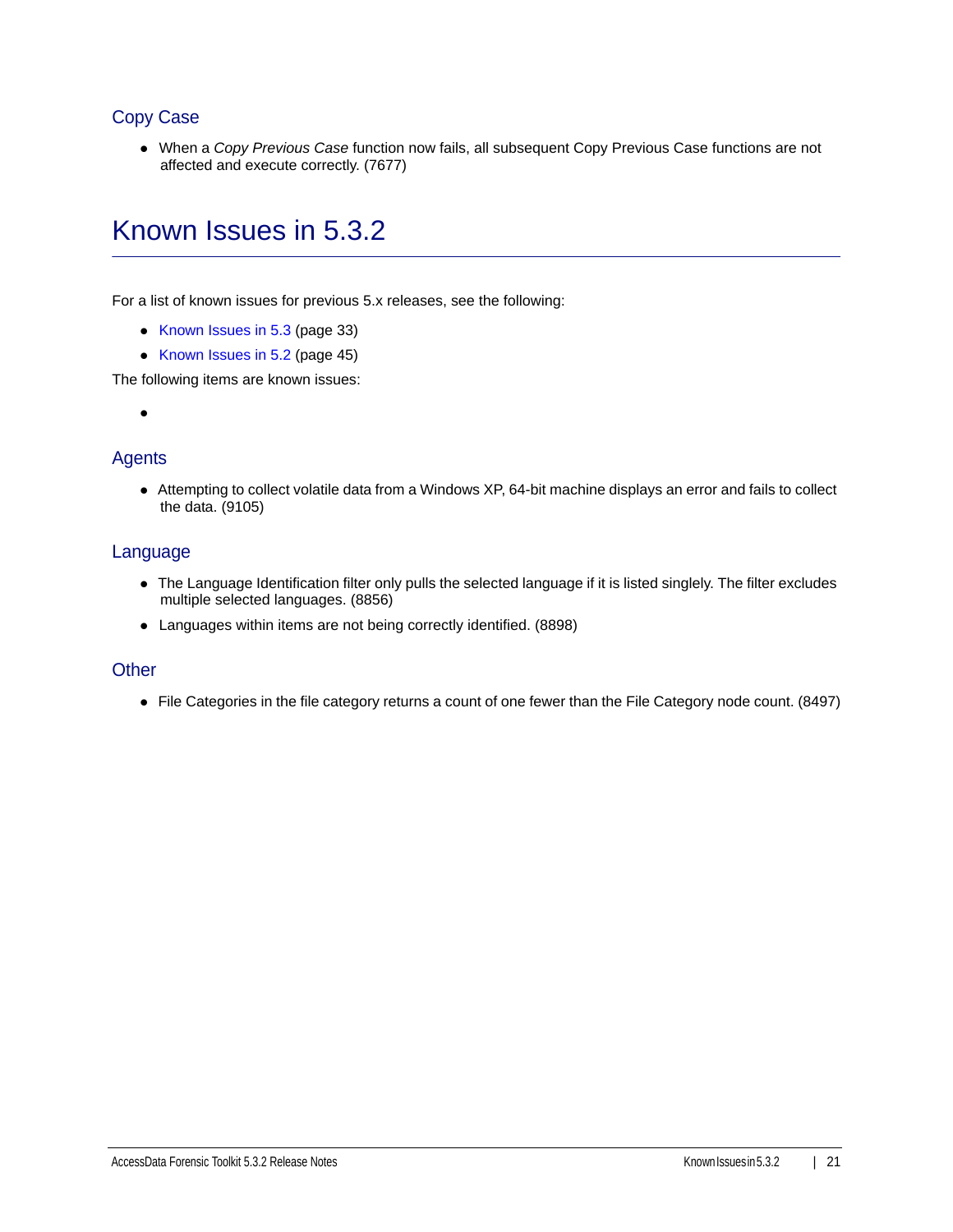# Where to get more information

Use the following documentation resources to learn more about this product. Each document is available in PDF format in the download ISO file. The *User Guide* is also available through the *Help* menu in FTK.

The latest version of each document is available in the *Product Release* pane on the FTK product download page:

http://www.accessdata.com/support/product-downloads/ftk-download-page

| <b>Document</b>                                              | <b>Description</b>                                                                                                                                          |
|--------------------------------------------------------------|-------------------------------------------------------------------------------------------------------------------------------------------------------------|
| <b>Quick Installation Guide</b>                              | Basic information about how to install and upgrade this and related<br>products.                                                                            |
| <b>FTK</b> Installation Guide                                | Information about how to install and upgrade this and related products.                                                                                     |
| User Guide                                                   | Information about how to use this product, including detailed technical<br>information and instructions for performing tasks.                               |
| Upgrading, Migrating, and Moving<br>Cases                    | Information about upgrading and migrating cases from 4.1 to 4.2, and<br>moving cases from one database to another.                                          |
| <b>Upgrading Cases</b>                                       | Information about upgrading cases from 4.1 to 4.2.                                                                                                          |
| <b>Migrating Archived Cases</b>                              | Information about upgrading or migrating cases that you have archived<br>in a previous release.                                                             |
| <b>KFF Quick Install Guide and KFF</b><br>installation files | For the most current KFF Server and KFF data installation files, as well<br>as the KFF Quick Install Guide, visit the AccessData Product<br>Downloads page: |
|                                                              | http://www.accessdata.com/support/product-downloads                                                                                                         |
|                                                              | Under Current Releases, expand the Known File Filter (KFF) section<br>and then the KFF Server section.                                                      |

### Comments?

We value all feedback from our customers. Please contact us at *support@accessdata.com*, or send documentation issues to *documentation@accessdata.com*.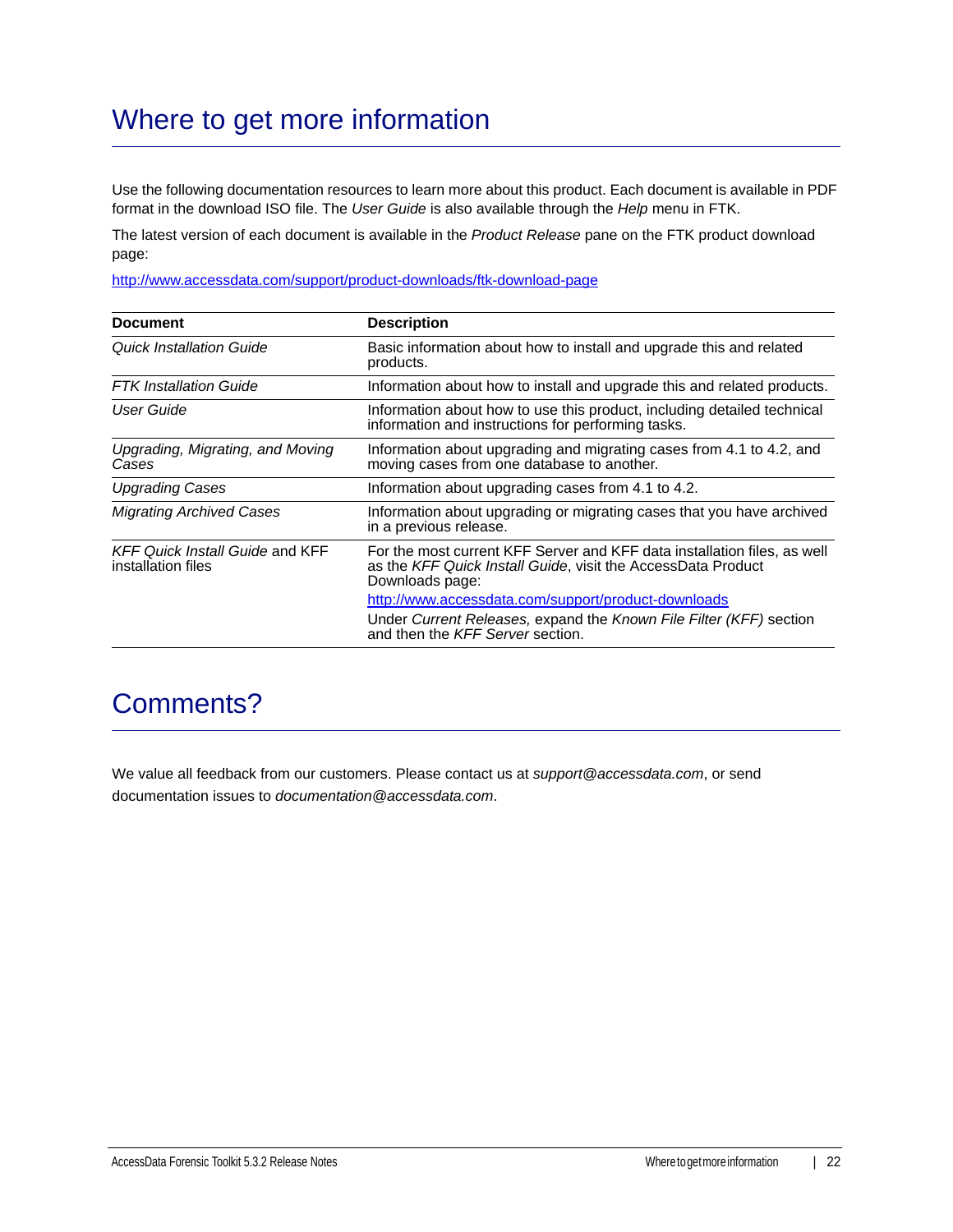# AccessData Forensic Toolkit 5.3.1 Release Notes

Document Date: 4/7/2014 ©2014 AccessData Group, Inc. All rights reserved

# **Introduction**

This document lists the new features, fixed issues, and known issues for Forensic Toolkit® (FTK®) 5.3.1. Please be aware that all known issues published under previous release notes still apply until they are listed under "Fixed Issues."

# Important Information

### Latest Documentation

• The latest FTK documentation is located at: http://www.accessdata.com/support/product-downloads/ftk-download-page

### Installation and upgrade:

- For FTK installation and upgrade instructions, see the *FTK Quick Install Guide* and the detailed *FTK Installation Guide* which are available at http://www.accessdata.com/support/product-downloads/ftk-download-page
- Whenever possible, install FTK on a physical system. Due to performance, AccessData does not recommend configurations where the database or the Evidence Processing Engine is running on a virtual machine.
- FTK supports Distributed Processing Engines (DPEs). Distributed Processing allows the installation of up to three additional processing engines to share the work load of processing evidence in a case. Before installing Distributed Processing, see the *Install Guide*.
- Offline versions of the maps used for Geolocation are available. Use the links **Geolocation Map for Offline Use** and **Geolocation Map for Offline ReadMe** on the FTK Product download page: http://www.accessdata.com/support/product-downloads/ftk-download-page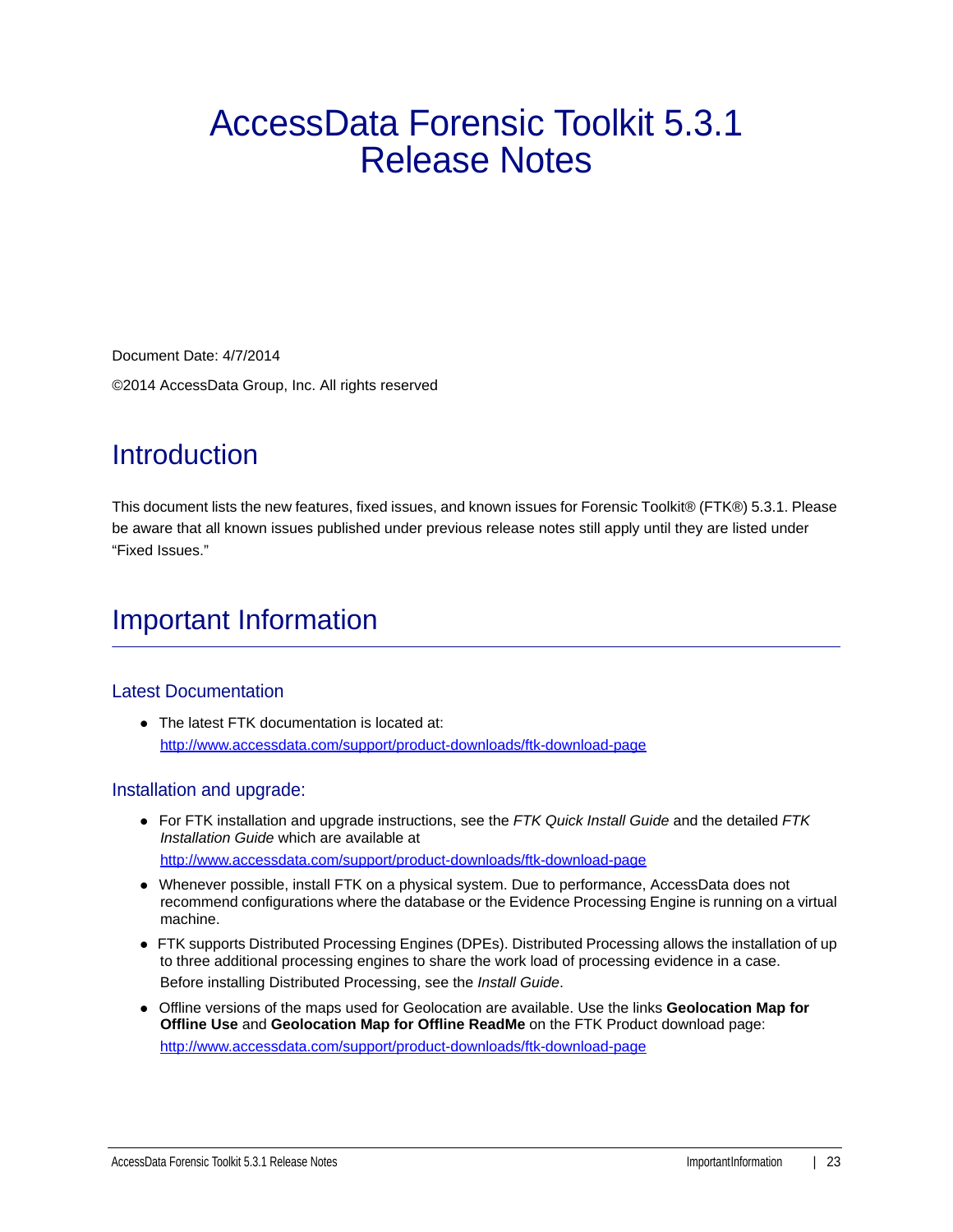### **PostgreSQL**

- If using PostgreSQL, please note the following:
	- If the computer has fewer than 16 cores ( $<$  16), then in the PostgreSQL configuration file, set the max connections to 60 per computer.

For example, if there are 4 computers in the Distributed Processing Model in which every computer has fewer than 16 cores, then set max\_connections to 240 (60\*4).

- If the computer has 16 or more cores ( $>= 16$ ), then in the PostgreSQL configuration file, set the max\_connections to 125 per computer.
- For example, if there are 4 computers in the Distributed Processing Model in which 3 computers are 8 core (<16) and 1 computer is 16 core ( $>=16$ ), then set max\_connections to 245 ( $60*3 + 125*1$ ).
- If there is just one computer in the Distributed Processing Model, the max\_connections should be no less than 100.

### **Oracle**

- Oracle 10g is not compatible with Windows 8.
- If you are using Oracle, when you first launch FTK and add the database, when you select to use Oracle, you must change the Oracle SID from ADG to FTK2.
- When using an Oracle database, it must be installed on a computer with a name that begins with a letter (a-z and A-Z). Due to a restriction on domain names in RFC 1035, applications cannot connect to Oracle if the computer's name begins with a number. If the Oracle computer name begins with a number, you must change the machine name before installing Oracle.

### Known File Filter

For information on installing and configuring KFF, see the *KFF Install Guide*, available in the *User Guide* or at:

<http://www.accessdata.com/support/product-downloads>> *Known File Filter (KFF)*.

- To install the KFF server, you must have admin privileges. Otherwise, you get the following error: *Unhandled exception has occurred in your application.* (9092)
- If you have too few KFF Lookup Interface threads configured, it can result in KFF not completing and generating the following error in the error log:

"[Date] Failure on item ... Could not connect to KFF Server ..., token ..."

If you get the error, increase the thread count.

For instructions on configuring KFF, see the *Working with the KFF Library* chapter in the FTK User Guide.

If you are installing KFF in a distributed processing environment, you must specify the KFF server by its IP address and not use 'localhost'. Otherwise you may get incorrect KFF counts.

### Recommendations

- AccessData recommends that, whenever possible, you not have an active internet connection when running Imager or FTK. If the computer running Imager or FTK has an active internet connection and you are viewing certain types of HTML web pages or binaries, there is a potential risk that is associated with specially crafted pages or binaries. These pages or binaries can trigger unintended consequences, such as running malicious code or scripts.
- It is strongly recommended that you configure your antivirus to exclude the database (PostgreSQL, Oracle database, Microsoft SQL) AD temp, source images/loose files, and case folders for performance and data integrity.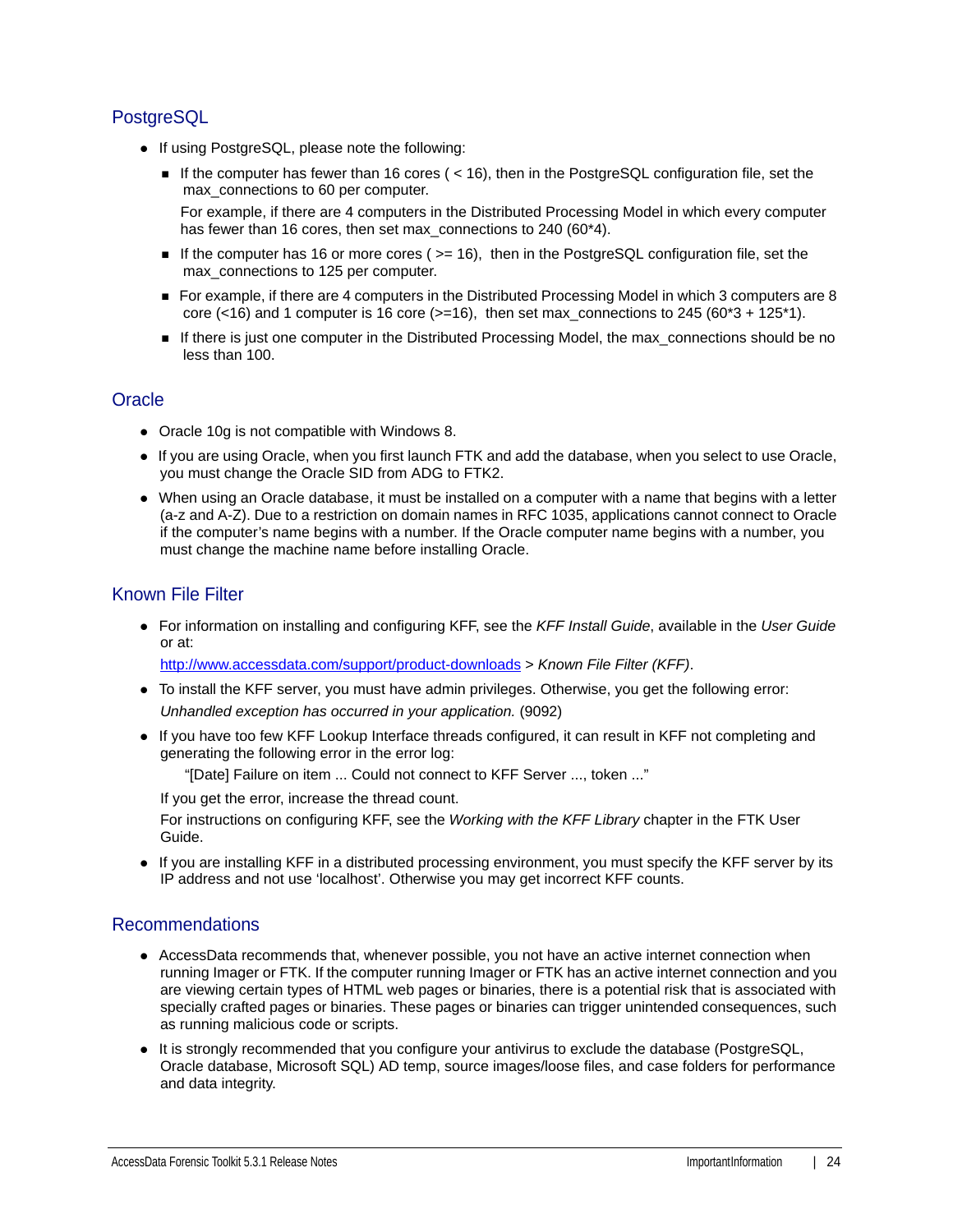- Cerberus writes binaries to the AD Temp folder momentarily in order to perform the malware analysis. Upon completion, it will quickly delete the binary. It is important to ensure that your antivirus is not scanning the AD Temp folder. If the antivirus deletes/quarantines the binary from the temp, Cerberus analysis will not be performed.
- If you choose to have a case's database files placed in the case folder, do not move your case folder without first archiving and detaching the case.

### <span id="page-24-0"></span>5.3.1 New and Improved

For information about new features in previous 5.x releases, see:

- [5.3.1 New and Improved \(page 25\)](#page-24-0)
- [5.2 New and Improved \(page 41\)](#page-40-0)

The following items are new and improved features and feature enhancements for this release:

### Common Video File Format

When converting videos to a common format, MP4 is now used.

#### ESE Support

You can now parse and review data from generic ESE (Extensible Storage Engine) database formats. Some applications that use ESE format include: Windows Live Mail, Desktop Search for Vista and Windows 7, Windows Help Center, and more.

### Data Carving

• Added a new data carver for carving ZIP files.

### <span id="page-24-1"></span>Fixed Issues in 5.3.1

For information about fixed issues for previous 5.x releases, see the following:

- $\bullet$  [\(page 32\)](#page-31-1)
- [Fixed Issues in 5.2.1 \(page 37\)](#page-36-0)
- [Fixed Issues in 5.2 \(page 43\)](#page-42-0)

The following issues have been fixed in this release.

#### Summation/Insight Integration

With Summation/Insight installed, creating a filter in FTK no longer causes FTK to close. (7089)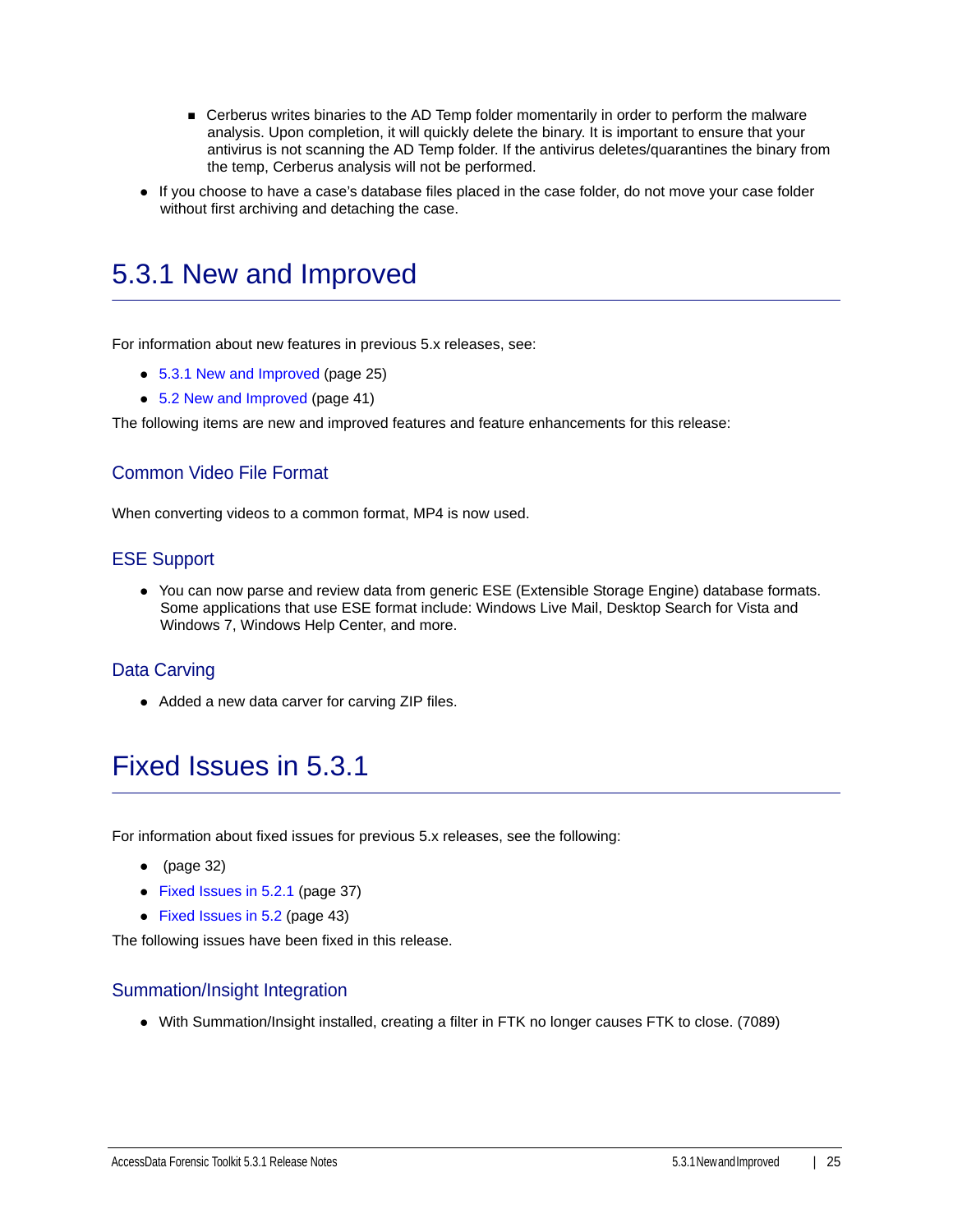#### **Database**

On a PostgreSQL database, restarting a machine while processing an image no longer corrupts the PostgreSQL database. (4714)

#### Review

- The **Download** category now displays correctly in the *Chrome* node of the *Internet/Chat* tab. (7345)
- Fixed the issue where counts in 5.3 are inconsistent from counts in 5.2.1 with Internet/Chat files. Subcategories were also missing in 5.3. (6742)

#### **Search**

- Deleting a search query from an Index Search no longer causes the application to become unresponsive. (4536)
- The Search Index no longer displays incorrect counts during a search. This issue occurred infrequently. (6313)
- Attempting to export a live search query no longer causes FTK to stop responding. (7227)

#### KFF

- Deleting a KFF hash from the Hash dialog now correctly removes the hash so that is does not appear in future searches. (4964)
- All available sets are now displayed in the Templates tab when no group is selected. (4973)
- Corrected color display problems in the KFF Hashes dialog. This only occurred on Windows XP machines. (4450)
- The *OK* button in the KFF Library Set dialog is not active until there are changes to save. (4454)

#### **Bookmarks**

• Reports run on an Oracle or MSSQL database with large bookmarks (containing more than 1001 items) now correctly display all of the bookmarks in the report. (5603)

### Copy Case

On Server 2012, Windows 8.1, and MSSQL, Copy Case now correctly displays the Copy Source. (6726)

#### Agent

Agents are now updating correctly from 4.9 to 5.3. (6012)

#### Language

The Language Selector desktop icon no longer displays the .EXE extension in the name. (7172)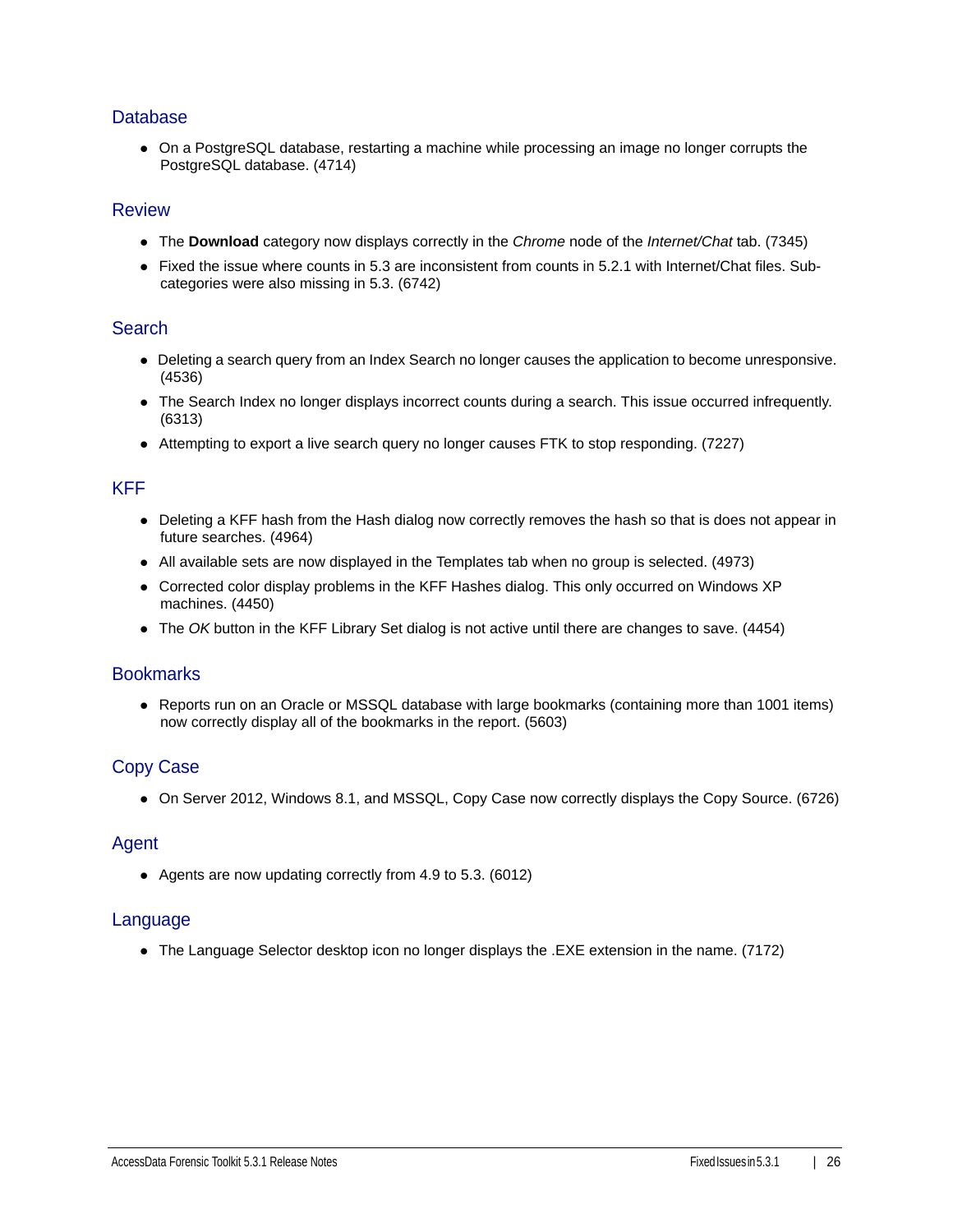### <span id="page-26-0"></span>Known Issues in 5.3.1

For a list of known issues for previous 5.x releases, see the following:

- [Known Issues in 5.3 \(page 33\)](#page-32-0)
- [Known Issues in 5.2 \(page 45\)](#page-44-0)

The following items are known issues:

#### **Database**

- The FTK\_log.txt is reporting errors after installing and adding PostgreSQL 9.16 to FTK. (5377)
- When the program runs queries against the database during database optimization on a PostgreSQL, processing may stop responding. This occurs intermittently. (3444)

#### **Reports**

Any comments added to a Bookmark will display RTF formatting codes in Reports. (7554)

#### Language

Changing the language and then accessing or creating a case causes the program to stop responding. **Workaround:** Set the language to English. (7234)

#### Review

Deleted files with non-Latin characters (for example, Asian, Middle-Eastern, Russian, and so forth) are not displaying correctly in the Case Overview file list. (7448)

### Case Manager

When a Copy Previous Case function fails, all subsequent Copy Previous Case functions will fail even when there is no problem with the case being copied.

**Workaround:** Restart the program and run Copy Previous Case again. (7677)

#### Visualization

• There are two file categories named "Other Known Types" in the Heatmap option. When both are selected, one supersedes the other and the selected results only come from the one category. (3489)

#### **Other**

- Some DOC files are not decrypting correctly. (3494)
- Adding multiple columns to the Column Settings causes the File List to refresh slowly. (3548)
- There are file count and index count inconsistencies between the FTK 4.2 and FTK 5.3 versions. (6728)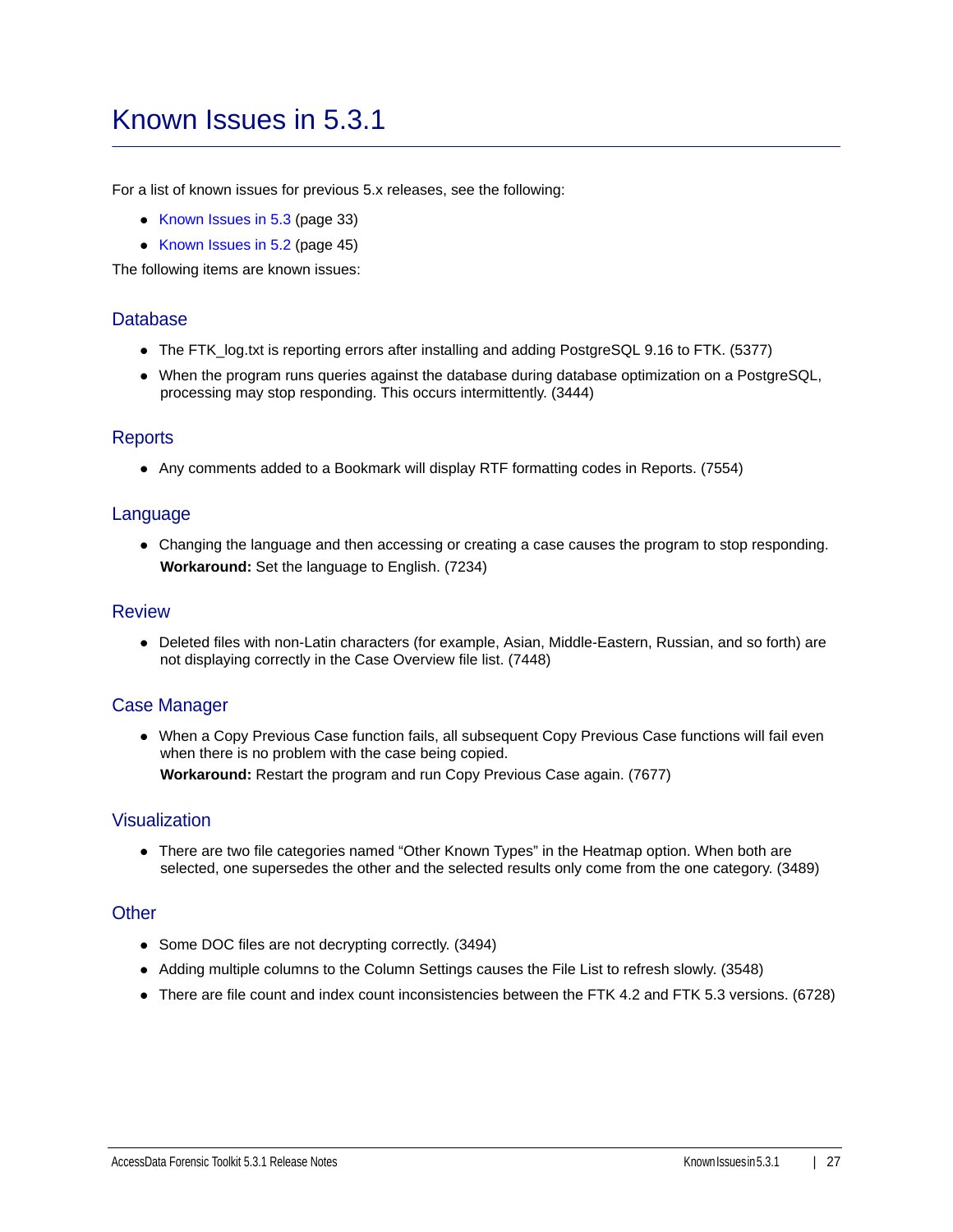# Where to get more information

Use the following documentation resources to learn more about this product. Each document is available in PDF format in the download ISO file. The *User Guide* is also available through the *Help* menu in FTK.

The latest version of each document is available in the *Product Release* pane on the FTK product download page:

http://www.accessdata.com/support/product-downloads/ftk-download-page

| <b>Document</b>                                              | <b>Description</b>                                                                                                                                          |
|--------------------------------------------------------------|-------------------------------------------------------------------------------------------------------------------------------------------------------------|
| <b>Quick Installation Guide</b>                              | Basic information about how to install and upgrade this and related<br>products.                                                                            |
| <b>FTK</b> Installation Guide                                | Information about how to install and upgrade this and related products.                                                                                     |
| User Guide                                                   | Information about how to use this product, including detailed technical<br>information and instructions for performing tasks.                               |
| Upgrading, Migrating, and Moving<br>Cases                    | Information about upgrading and migrating cases from 4.1 to 4.2, and<br>moving cases from one database to another.                                          |
| <b>Upgrading Cases</b>                                       | Information about upgrading cases from 4.1 to 4.2.                                                                                                          |
| <b>Migrating Archived Cases</b>                              | Information about upgrading or migrating cases that you have archived<br>in a previous release.                                                             |
| <b>KFF Quick Install Guide and KFF</b><br>installation files | For the most current KFF Server and KFF data installation files, as well<br>as the KFF Quick Install Guide, visit the AccessData Product<br>Downloads page: |
|                                                              | http://www.accessdata.com/support/product-downloads                                                                                                         |
|                                                              | Under Current Releases, expand the Known File Filter (KFF) section<br>and then the KFF Server section.                                                      |

### Comments?

We value all feedback from our customers. Please contact us at *support@accessdata.com*, or send documentation issues to *documentation@accessdata.com*.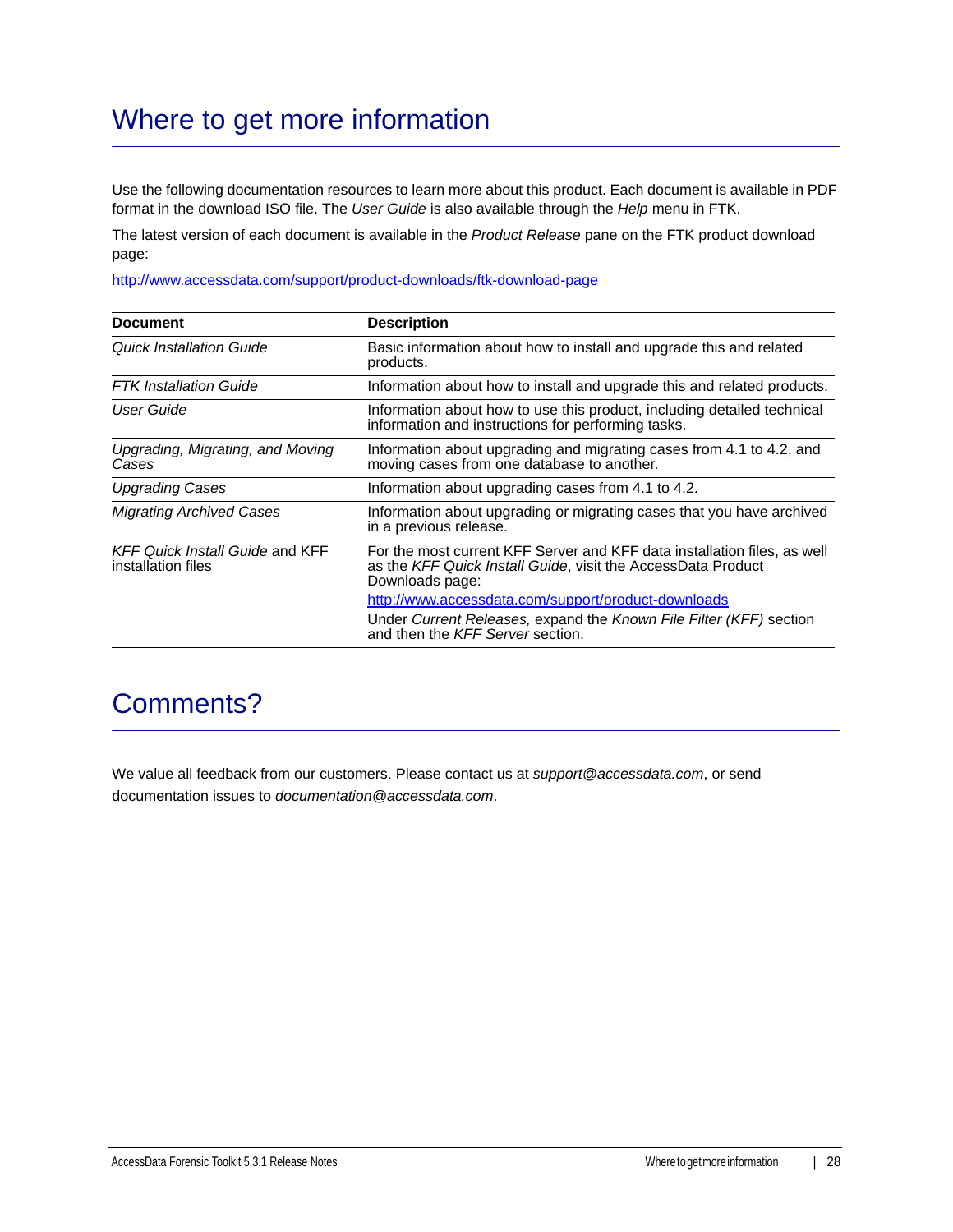# AccessData Forensic Toolkit 5.3 Release Notes

Document Date: 3/20/2014

©2014 AccessData Group, Inc. All rights reserved

# **Introduction**

This document lists the new features, fixed issues, and known issues for Forensic Toolkit® (FTK®) 5.3. Please be aware that all known issues published under previous release notes still apply until they are listed under "Fixed Issues."

# Important Information

### Latest Documentation

• The latest FTK documentation is located at: http://www.accessdata.com/support/product-downloads/ftk-download-page

### Installation and upgrade:

- For FTK installation and upgrade instructions, see the *FTK Quick Install Guide* and the detailed *FTK Installation Guide* which are available at http://www.accessdata.com/support/product-downloads/ftk-download-page
- Whenever possible, install FTK on a physical system. Due to performance, AccessData does not recommend configurations where the database or the Evidence Processing Engine is running on a virtual machine.
- FTK supports Distributed Processing Engines (DPEs). Distributed Processing allows the installation of up to three additional processing engines to share the work load of processing evidence in a case. Before installing Distributed Processing, see the *Install Guide*.
- Offline versions of the maps used for Geolocation are available. Use the links **Geolocation Map for Offline Use** and **Geolocation Map for Offline ReadMe** on the FTK Product download page: http://www.accessdata.com/support/product-downloads/ftk-download-page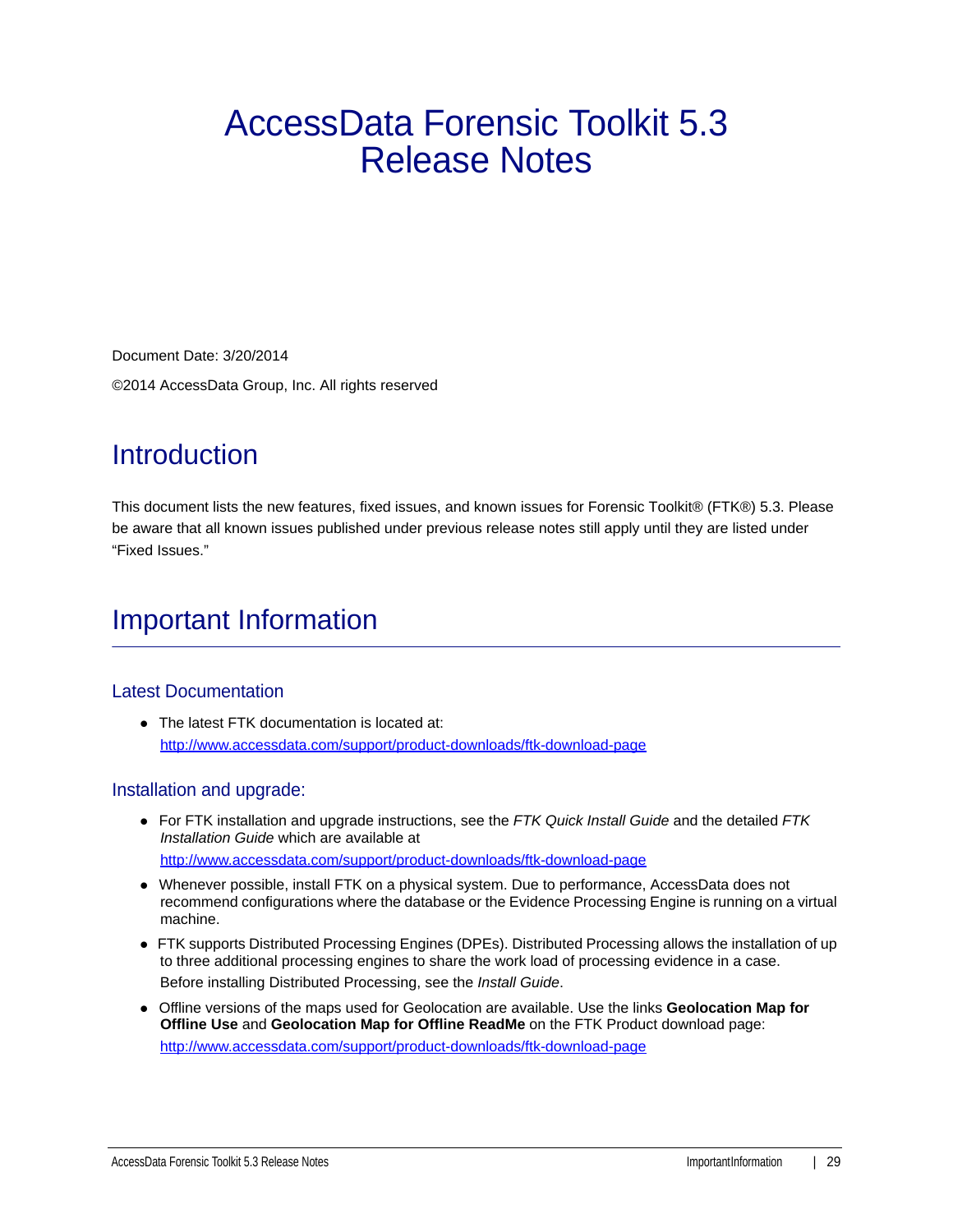### **PostgreSQL**

- If using PostgreSQL, please note the following:
	- We recommend that you disable the "Enable write caching on the device" setting for the hard disk that PostgreSQL is installed on. We recommend this in order to avoid the possible corruption of PostgreSQL data if the computer is not shut down properly or if the disk is defragmented during evidence processing.(3276)
	- If the computer has fewer than 16 cores  $($  < 16), then in the PostgreSQL configuration file, set the max\_connections to 60 per computer.

For example, if there are 4 computers in the Distributed Processing Model in which every computer has fewer than 16 cores, then set max\_connections to 240 (60\*4).

- If the computer has 16 or more cores ( $>= 16$ ), then in the PostgreSQL configuration file, set the max\_connections to 125 per computer.
- For example, if there are 4 computers in the Distributed Processing Model in which 3 computers are 8 core (<16) and 1 computer is 16 core ( $>=16$ ), then set max connections to 245 (60\*3 + 125\*1).
- If there is just one computer in the Distributed Processing Model, the max connections should be no less than 100.

### **Oracle**

- Oracle 10g is not compatible with Windows 8.
- If you are using Oracle, when you first launch FTK and add the database, when you select to use Oracle, you must change the Oracle SID from ADG to FTK2.
- When using an Oracle database, it must be installed on a computer with a name that begins with a letter (a-z and A-Z). Due to a restriction on domain names in RFC 1035, applications cannot connect to Oracle if the computer's name begins with a number. If the Oracle computer name begins with a number, you must change the machine name before installing Oracle.

### Known File Filter

For information on installing and configuring KFF, see the *KFF Install Guide*, available in the *User Guide* or at:

<http://www.accessdata.com/support/product-downloads>> *Known File Filter (KFF)*.

- To install the KFF server, you must have admin privileges. Otherwise, you get the following error: *Unhandled exception has occurred in your application.* (9092)
- If you have too few KFF Lookup Interface threads configured, it can result in KFF not completing and generating the following error in the error log:

"[Date] Failure on item ... Could not connect to KFF Server ..., token ..."

If you get the error, increase the thread count.

For instructions on configuring KFF, see the *Working with the KFF Library* chapter in the FTK User Guide.

• If you are installing KFF in a distributed processing environment, you must specify the KFF server by its IP address and not use 'localhost'. Otherwise you may get incorrect KFF counts.

### Recommendations

AccessData recommends that, whenever possible, you not have an active internet connection when running Imager or FTK. If the computer running Imager or FTK has an active internet connection and you are viewing certain types of HTML web pages or binaries, there is a potential risk that is associated with specially crafted pages or binaries. These pages or binaries can trigger unintended consequences, such as running malicious code or scripts.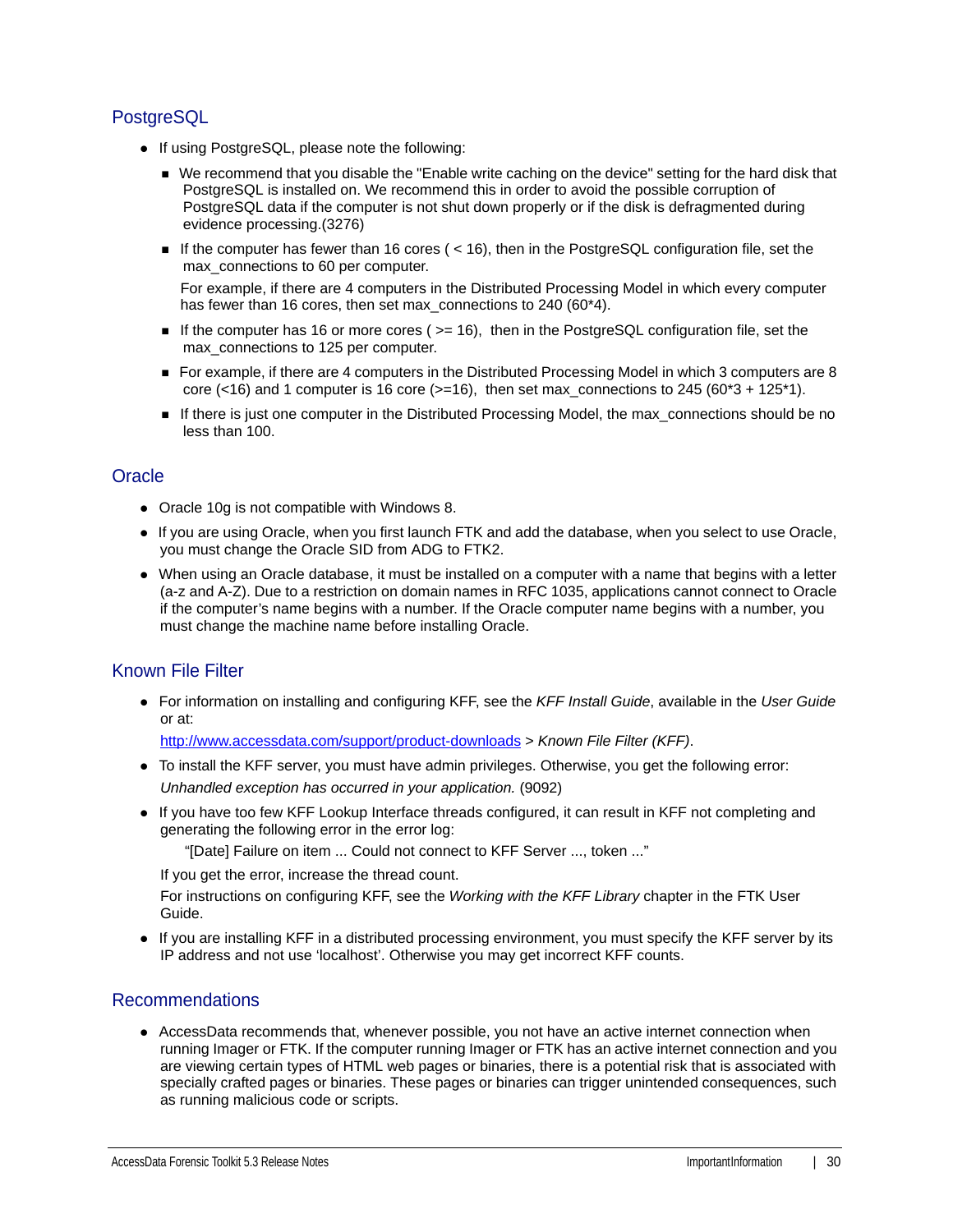- It is strongly recommended that you configure your antivirus to exclude the database (PostgreSQL, Oracle database, Microsoft SQL) AD temp, source images/loose files, and case folders for performance and data integrity.
	- Cerberus writes binaries to the AD Temp folder momentarily in order to perform the malware analysis. Upon completion, it will quickly delete the binary. It is important to ensure that your antivirus is not scanning the AD Temp folder. If the antivirus deletes/quarantines the binary from the temp, Cerberus analysis will not be performed.
- If you choose to have a case's database files placed in the case folder, do not move your case folder without first archiving and detaching the case.

## <span id="page-30-0"></span>5.3 New and Improved

For information about new features in previous 5.x releases, see:

• [5.2 New and Improved \(page 41\)](#page-40-0)

The following items are new and improved features and feature enhancements for this release:

#### Database

- PostgreSQL 9.1.11
	- This updated version of PostgreSQL is now provided on the installation disc.
	- If you have a previous version of PostgreSQL, you can upgrade to 9.1.11 but it is not required.
	- For new installations, PostgreSQL 9.1.11 is the default database.
	- For information about version 9.1.11, see <http://www.postgresql.org/docs/9.2/static/release-9-1-11.html>

**Important:** Important PostgreSQL upgrade instructions are in the *FTK Installation Guide*.

#### Graphics Thumbnails

• Adjustable thumbnail graphic sizing

#### Examiner Category Changes

- Event folder will now be titled Windows EVTX Events instead of Windows Vista/7 Event Logs
- SQLite history files will now be categorized in the Internet Artifacts bucket

### Common Video File Format

MP4 is now the common video file format

#### Review

• You can now view both the MFT and Internal Metadata time stamp information for documents being investigated in FTK.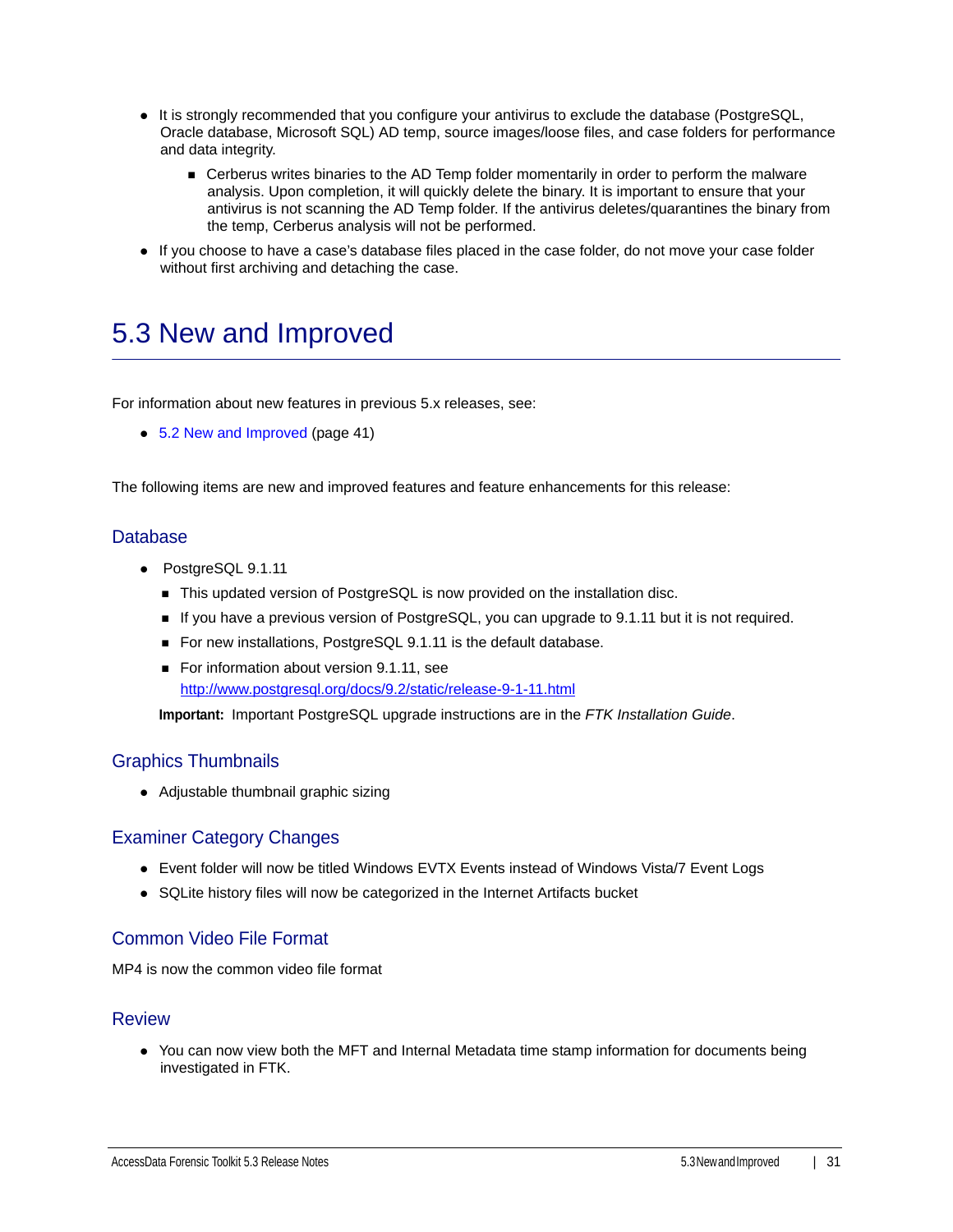### KFF

Updated KFF Server version 1.25Cerberus

- You can now change the scoring for **Security** in the *Manage Cerberus Weighting* window. (TFS 5744)
- <span id="page-31-1"></span> $\bullet$

### <span id="page-31-0"></span>Fixed Issues in 5.3

For information about fixed issues for previous 5.x releases, see the following:

- [Fixed Issues in 5.2.1 \(page 37\)](#page-36-0)
- [Fixed Issues in 5.2 \(page 43\)](#page-42-0)

The following issues have been fixed in this release.

#### **Search**

• The indexing option to include free space is now working correctly. (6039)

#### Evidence Explorer

SQLite history files are now processed correctly to *Case Overview*. Google SQLite files are located under **Internet/Chat Files** and items parsed from the file urlclassifier3.sqlite are located under **Documents > HTML**. (3297)

### KFF

- The Hash Window now opens after creating a new Library Set. (4451)
- You can now sort columns within the Hash window. (5622)
- Hash names now appear correctly in the hash list. Previously, the hash's path appeared in the *Name* column and the hash's name appeared in the *Description* column. (5621)
- When editing hashes in the *KFF Hashes* window, the **OK** button is enabled when there are changes to save and disabled when no changes were made. (4541)

#### **Geolocation**

• The Volatile Geolocation button now displays the description of the feature when hovering the mouse over the button. (3447)

#### Visualization

The *Social Analyzer* now correctly displays all connections to each Domain. (5135)

#### Examiner

• Values in the Duplicate File column now display as "Primary" or "Secondary". Previously, the Duplicate File values displayed as numeric values. (4240)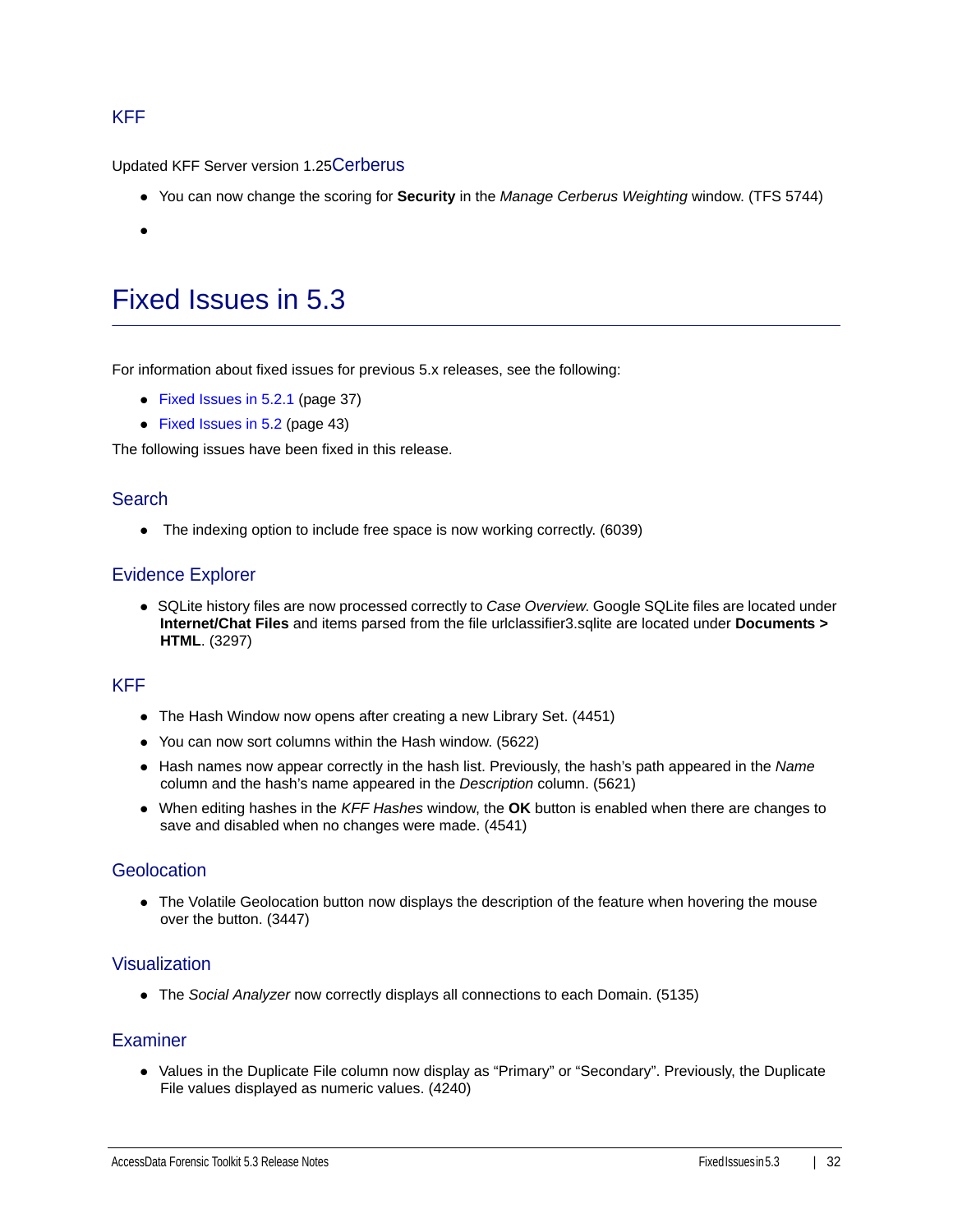- $\bullet$  Increased the size of the Index pane for better usability. (5671)
- The program no longer stops responding when you view hits that are still retrieving. (3986)

#### **Other**

• Adding remote data using an existing agent no longer fails to retrieve the memory scan. (5241)

# <span id="page-32-0"></span>Known Issues in 5.3

For a list of known issues for previous 5.x releases, see the following:

• Known Issues in  $5.2$  (page 45)

The following items are known issues:

#### **Database**

On a PostgreSQL database, restarting a machine while processing an image may corrupt the PostgreSQL database. (4714)

#### **Reports**

In PDF Reports, the *Screen Capture* section does not display page numbers. (6593)

#### **Search**

- Attempting to alter the search while an Index Search is still running generates an error. **Workaround:** Wait for the Index Search to complete before making changes to the query. (5484)
- Attempting to access search results while an Index Search is still running generates an error. **Workaround:** Wait for the Index Search to complete before clicking the results. (6496)

#### KFF

Deleting a hash in a KFF library containing multiple hashes does not remove the deleted hash from the KFF Alert Files. (5648)

#### Review

- There is no scroll bar in the File Content pane for the default Natural View. (6588)
- When creating a Bookmark, the Email Attachments section is not active when an email with attachments is being bookmarked. (6627)

#### Agent

• Running a Memory Analysis or a Memory Dump does not retrieve or display the Remote Address in the *Detail List* pane. (3993)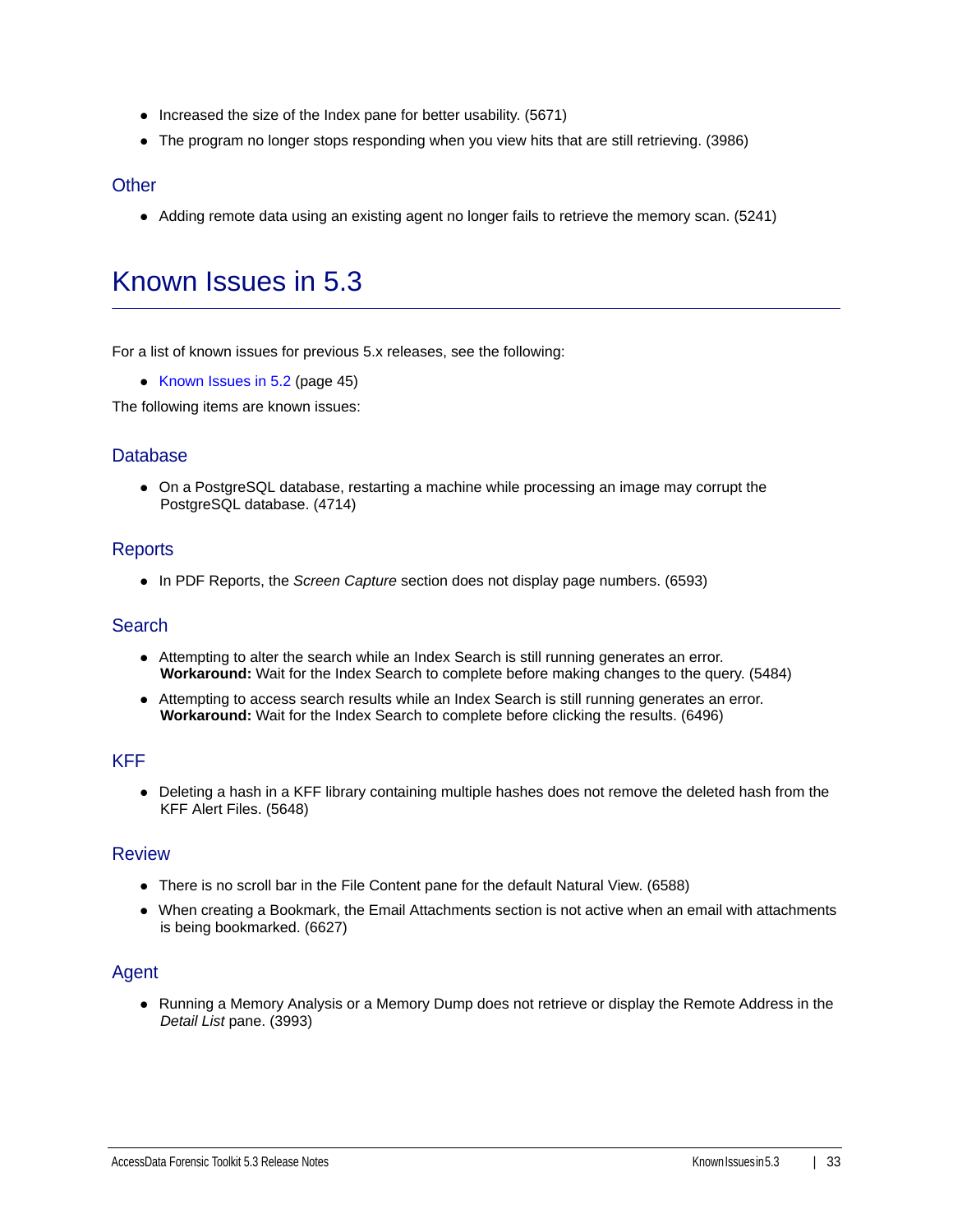#### **Other**

- After processing an image of a file with a Stream File within the file, that file is not recorded anywhere in the FTK results. (3452)
- The *Custodian Duplicates* field is not populating after 8 million records are processed. (543)

## Where to get more information

Use the following documentation resources to learn more about this product. Each document is available in PDF format in the download ISO file. The *User Guide* is also available through the *Help* menu in FTK.

The latest version of each document is available in the *Product Release* pane on the FTK product download page:

http://www.accessdata.com/support/product-downloads/ftk-download-page

| <b>Document</b>                                              | <b>Description</b>                                                                                                                                          |
|--------------------------------------------------------------|-------------------------------------------------------------------------------------------------------------------------------------------------------------|
| Quick Installation Guide                                     | Basic information about how to install and upgrade this and related<br>products.                                                                            |
| <b>FTK</b> Installation Guide                                | Information about how to install and upgrade this and related products.                                                                                     |
| User Guide                                                   | Information about how to use this product, including detailed technical<br>information and instructions for performing tasks.                               |
| Upgrading, Migrating, and Moving<br>Cases                    | Information about upgrading and migrating cases from 4.1 to 4.2, and<br>moving cases from one database to another.                                          |
| <b>Upgrading Cases</b>                                       | Information about upgrading cases from 4.1 to 4.2.                                                                                                          |
| <b>Migrating Archived Cases</b>                              | Information about upgrading or migrating cases that you have archived<br>in a previous release.                                                             |
| <b>KFF Quick Install Guide and KFF</b><br>installation files | For the most current KFF Server and KFF data installation files, as well<br>as the KFF Quick Install Guide, visit the AccessData Product<br>Downloads page: |
|                                                              | http://www.accessdata.com/support/product-downloads                                                                                                         |
|                                                              | Under Current Releases, expand the Known File Filter (KFF) section<br>and then the KFF Server section.                                                      |

### Comments?

We value all feedback from our customers. Please contact us at *support@accessdata.com*, or send documentation issues to *documentation@accessdata.com*.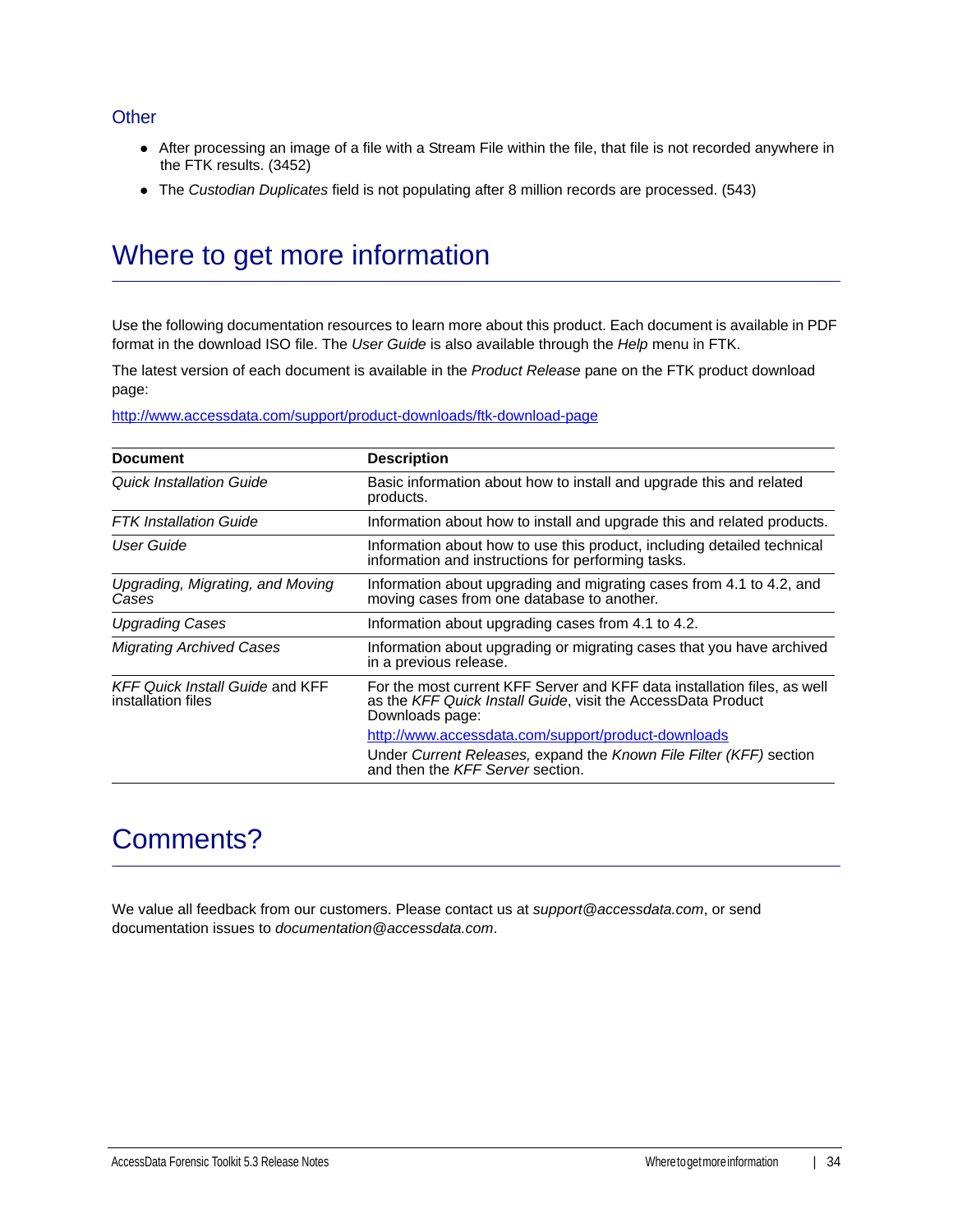# AccessData Forensic Toolkit 5.2.1 Release Notes

Document Date: 2/21/2014 ©2014 AccessData Group, Inc. All rights reserved

## **Introduction**

This document lists the new features, fixed issues, and known issues for Forensic Toolkit® (FTK®) 5.2.1. Please be aware that all known issues published under previous release notes still apply until they are listed under "Fixed Issues."

# Important Information

### Latest Documentation

• The latest FTK 5.2 documentation is located at: http://www.accessdata.com/support/product-downloads/ftk-download-page

### Installation and upgrade:

- For FTK installation and upgrade instructions, see the *FTK Quick Install Guide* and the detailed *FTK Installation Guide* which are available at http://www.accessdata.com/support/product-downloads/ftk-download-page
- Whenever possible, install FTK on a physical system. Due to performance, AccessData does not recommend configurations where the database or the Evidence Processing Engine is running on a virtual machine.
- FTK supports Distributed Processing Engines (DPEs). Distributed Processing allows the installation of up to three additional processing engines to share the work load of processing evidence in a case. Before installing Distributed Processing, see the *Install Guide*.
- Offline versions of the maps used for Geolocation are available. Use the links **Geolocation Map for Offline Use** and **Geolocation Map for Offline ReadMe** on the FTK Product download page: http://www.accessdata.com/support/product-downloads/ftk-download-page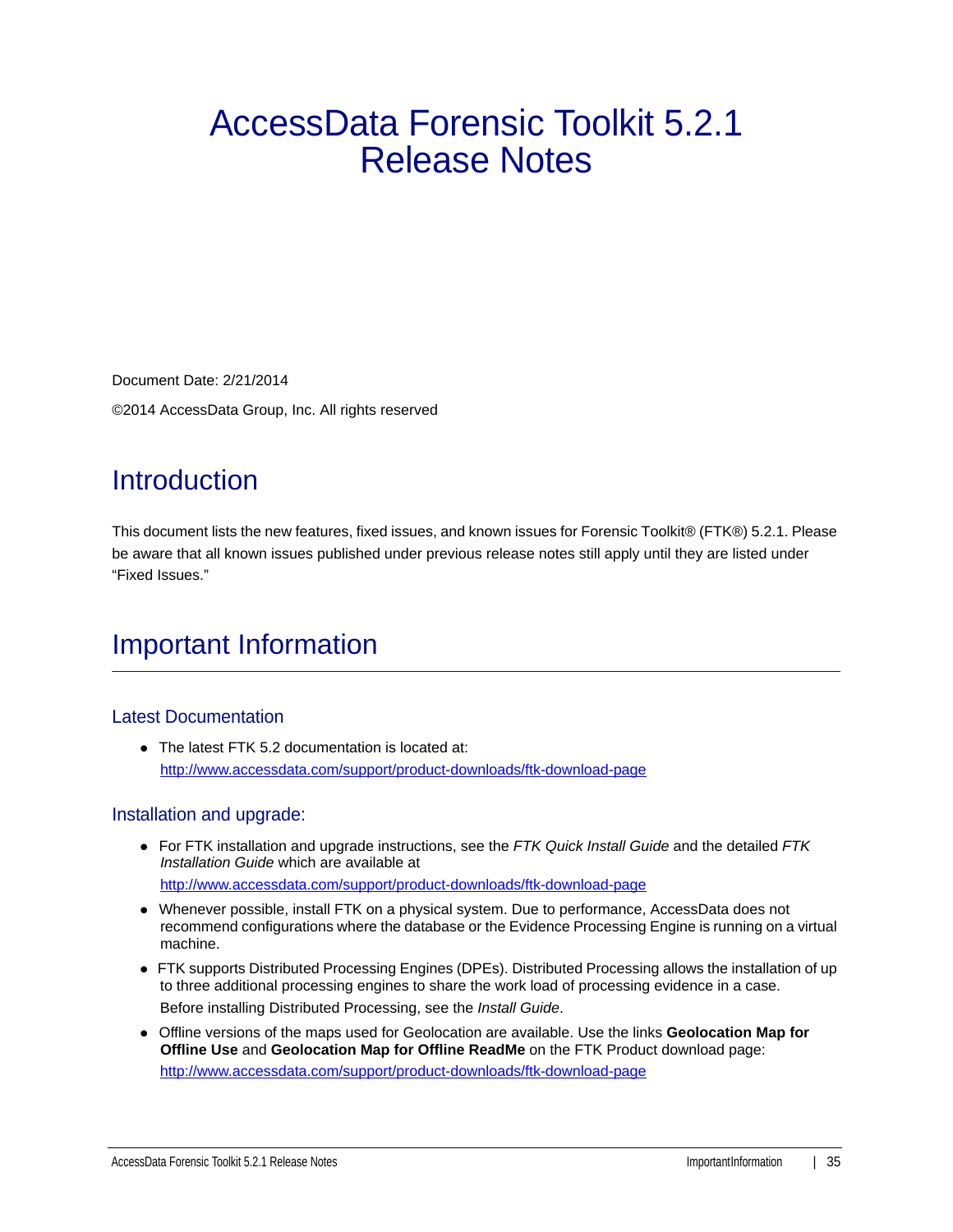### **PostgreSQL**

- If using PostgreSQL, please note the following:
	- If the computer has fewer than 16 cores ( $<$  16), then in the PostgreSQL configuration file, set the max connections to 60 per computer.

For example, if there are 4 computers in the Distributed Processing Model in which every computer has fewer than 16 cores, then set max\_connections to 240 (60\*4).

- If the computer has 16 or more cores ( $>= 16$ ), then in the PostgreSQL configuration file, set the max\_connections to 125 per computer.
- For example, if there are 4 computers in the Distributed Processing Model in which 3 computers are 8 core (<16) and 1 computer is 16 core ( $>=16$ ), then set max\_connections to 245 ( $60*3 + 125*1$ ).
- If there is just one computer in the Distributed Processing Model, the max\_connections should be no less than 100.

### **Oracle**

- Oracle 10g is not compatible with Windows 8.
- If you are using Oracle, when you first launch FTK and add the database, when you select to use Oracle, you must change the Oracle SID from ADG to FTK2.
- When using an Oracle database, it must be installed on a computer with a name that begins with a letter (a-z and A-Z). Due to a restriction on domain names in RFC 1035, applications cannot connect to Oracle if the computer's name begins with a number. If the Oracle computer name begins with a number, you must change the machine name before installing Oracle.

### Known File Filter

For information on installing and configuring KFF, see the *KFF Install Guide*, available in the *User Guide* or at:

<http://www.accessdata.com/support/product-downloads>> *Known File Filter (KFF)*.

- To install the KFF server, you must have admin privileges. Otherwise, you get the following error: *Unhandled exception has occurred in your application.* (9092)
- If you have too few KFF Lookup Interface threads configured, it can result in KFF not completing and generating the following error in the error log:

"[Date] Failure on item ... Could not connect to KFF Server ..., token ..."

If you get the error, increase the thread count.

For instructions on configuring KFF, see the *Working with the KFF Library* chapter in the FTK User Guide.

If you are installing KFF in a distributed processing environment, you must specify the KFF server by its IP address and not use 'localhost'. Otherwise you may get incorrect KFF counts.

### Exporting Emails to PST

The Exporting Emails to PST feature requires that you have either Microsoft Outlook or the Microsoft Collaboration Data Objects (CDO) installed on the same computer as the processing engine.

CDO does not support exporting Unicode email messages. Attempting to export Unicode messages to PST with CDO installed will result in errors and the resulting PST will be missing any Unicode email messages. To export Unicode email messages, install Outlook.

For more information, see the *Quick Installation Guide*.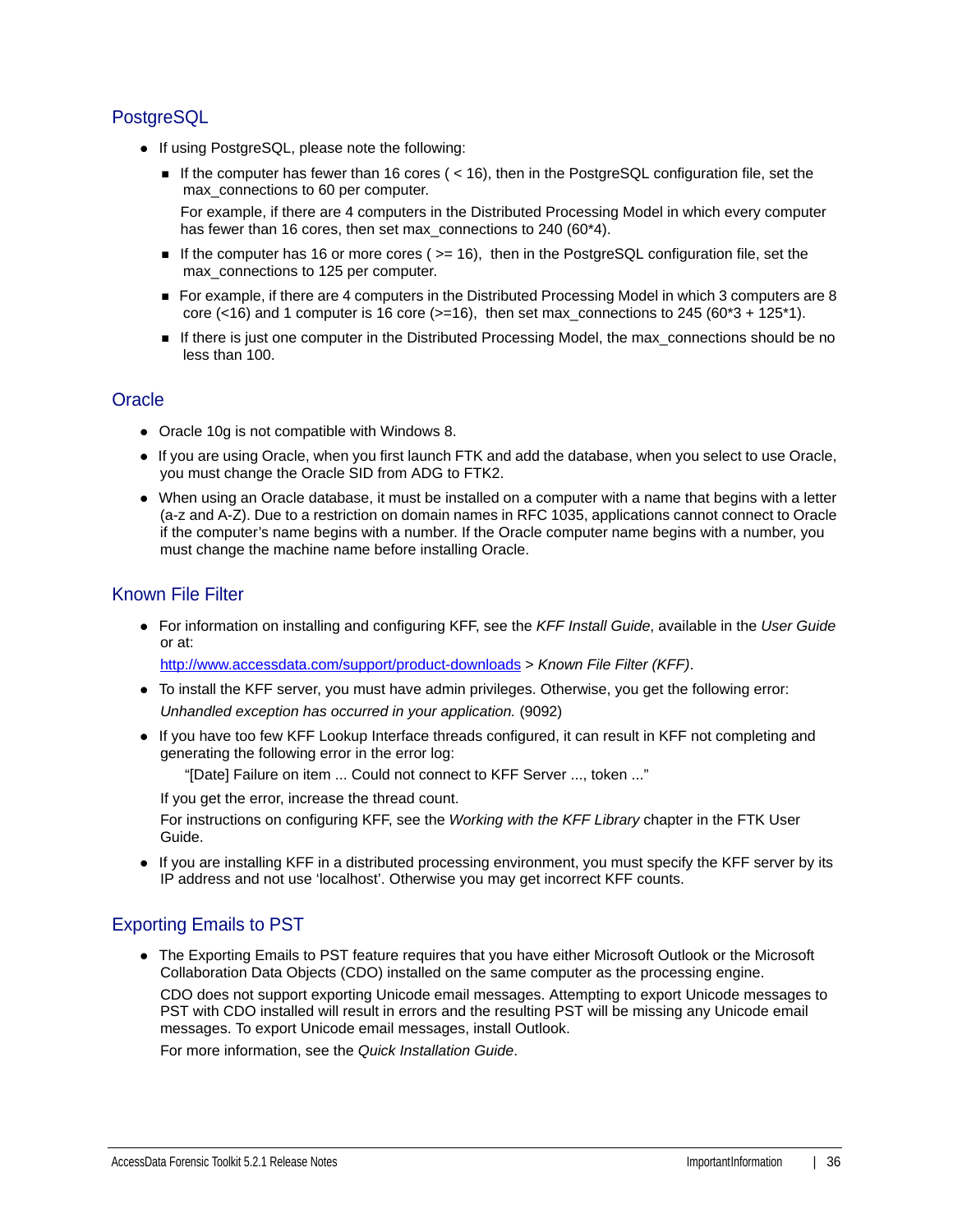#### Recommendations

- AccessData recommends that, whenever possible, you not have an active internet connection when running Imager or FTK. If the computer running Imager or FTK has an active internet connection and you are viewing certain types of HTML web pages or binaries, there is a potential risk that is associated with specially crafted pages or binaries. These pages or binaries can trigger unintended consequences, such as running malicious code or scripts.
- It is strongly recommended that you configure your antivirus to exclude the database (PostgreSQL, Oracle database, Microsoft SQL) AD temp, source images/loose files, and case folders for performance and data integrity.
	- **EXEC** Cerberus writes binaries to the AD Temp folder momentarily in order to perform the malware analysis. Upon completion, it will quickly delete the binary. It is important to ensure that your antivirus is not scanning the AD Temp folder. If the antivirus deletes/quarantines the binary from the temp, Cerberus analysis will not be performed.
- If you choose to have a case's database files placed in the case folder, do not move your case folder without first archiving and detaching the case.

### <span id="page-36-0"></span>Fixed Issues in 5.2.1

For information about fixed issues for previous 5.x releases, see the following:

• [Fixed Issues in 5.2 \(page 43\)](#page-42-0)

The following issues have been fixed in this release.

### **Decryption**

Deleted Credant files are decrypted. (4849)

#### **Search**

• In 5.2, the Merge Case Index option was removed and the processing engine did this function automatically.

#### KFF

● Hashes in custom KFF libraries can be deleted.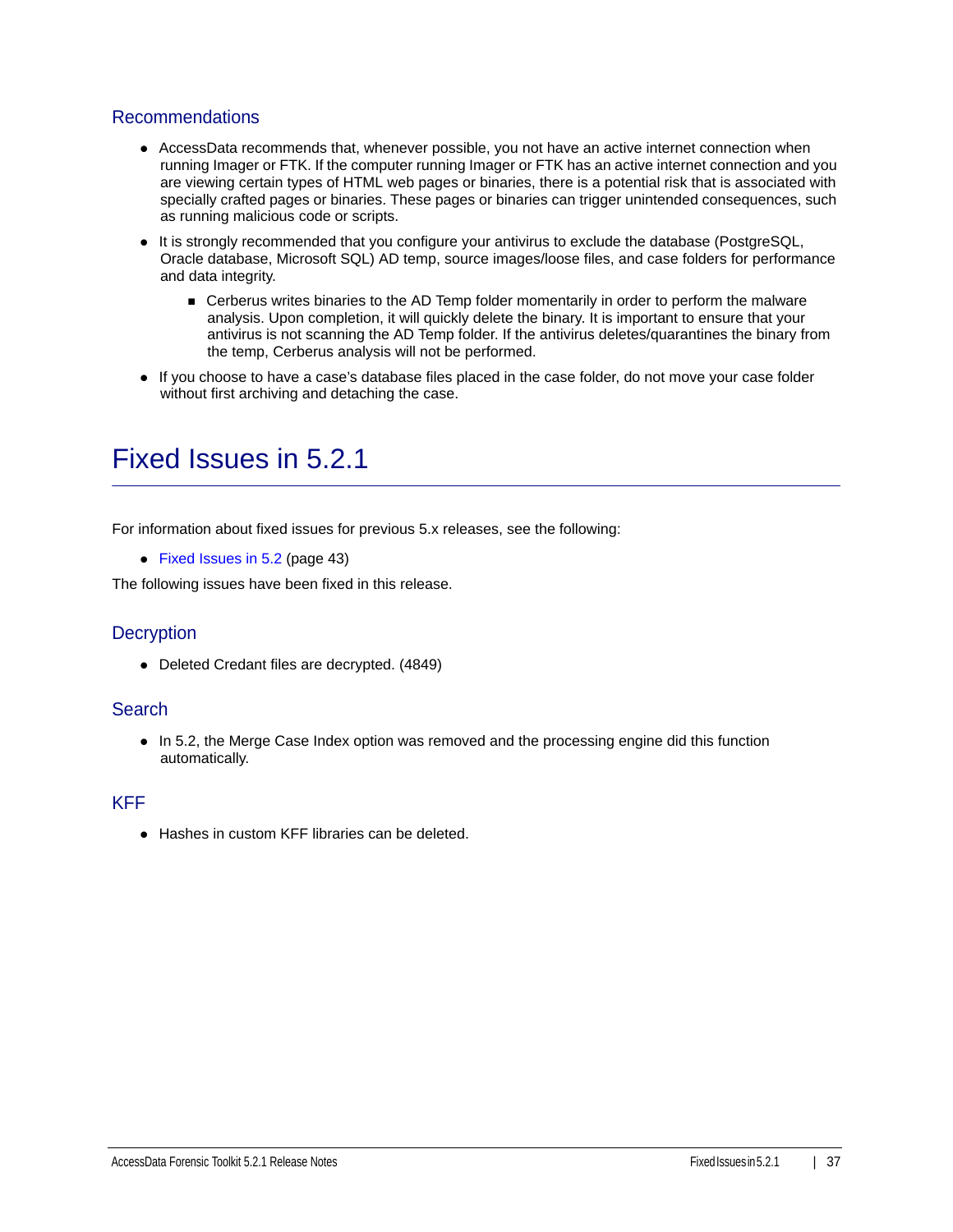# Where to get more information

Use the following documentation resources to learn more about this product. Each document is available in PDF format in the download ISO file. The *User Guide* is also available through the *Help* menu in FTK.

The latest version of each document is available in the *Product Release* pane on the FTK product download page:

http://www.accessdata.com/support/product-downloads/ftk-download-page

| <b>Document</b>                                              | <b>Description</b>                                                                                                                                          |
|--------------------------------------------------------------|-------------------------------------------------------------------------------------------------------------------------------------------------------------|
| <b>Quick Installation Guide</b>                              | Basic information about how to install and upgrade this and related<br>products.                                                                            |
| <b>FTK</b> Installation Guide                                | Information about how to install and upgrade this and related products.                                                                                     |
| User Guide                                                   | Information about how to use this product, including detailed technical<br>information and instructions for performing tasks.                               |
| Upgrading, Migrating, and Moving<br>Cases                    | Information about upgrading and migrating cases from 4.1 to 4.2, and<br>moving cases from one database to another.                                          |
| <b>Upgrading Cases</b>                                       | Information about upgrading cases from 4.1 to 4.2.                                                                                                          |
| <b>Migrating Archived Cases</b>                              | Information about upgrading or migrating cases that you have archived<br>in a previous release.                                                             |
| <b>KFF Quick Install Guide and KFF</b><br>installation files | For the most current KFF Server and KFF data installation files, as well<br>as the KFF Quick Install Guide, visit the AccessData Product<br>Downloads page: |
|                                                              | http://www.accessdata.com/support/product-downloads                                                                                                         |
|                                                              | Under Current Releases, expand the Known File Filter (KFF) section<br>and then the KFF Server section.                                                      |

### Comments?

We value all feedback from our customers. Please contact us at *support@accessdata.com*, or send documentation issues to *documentation@accessdata.com*.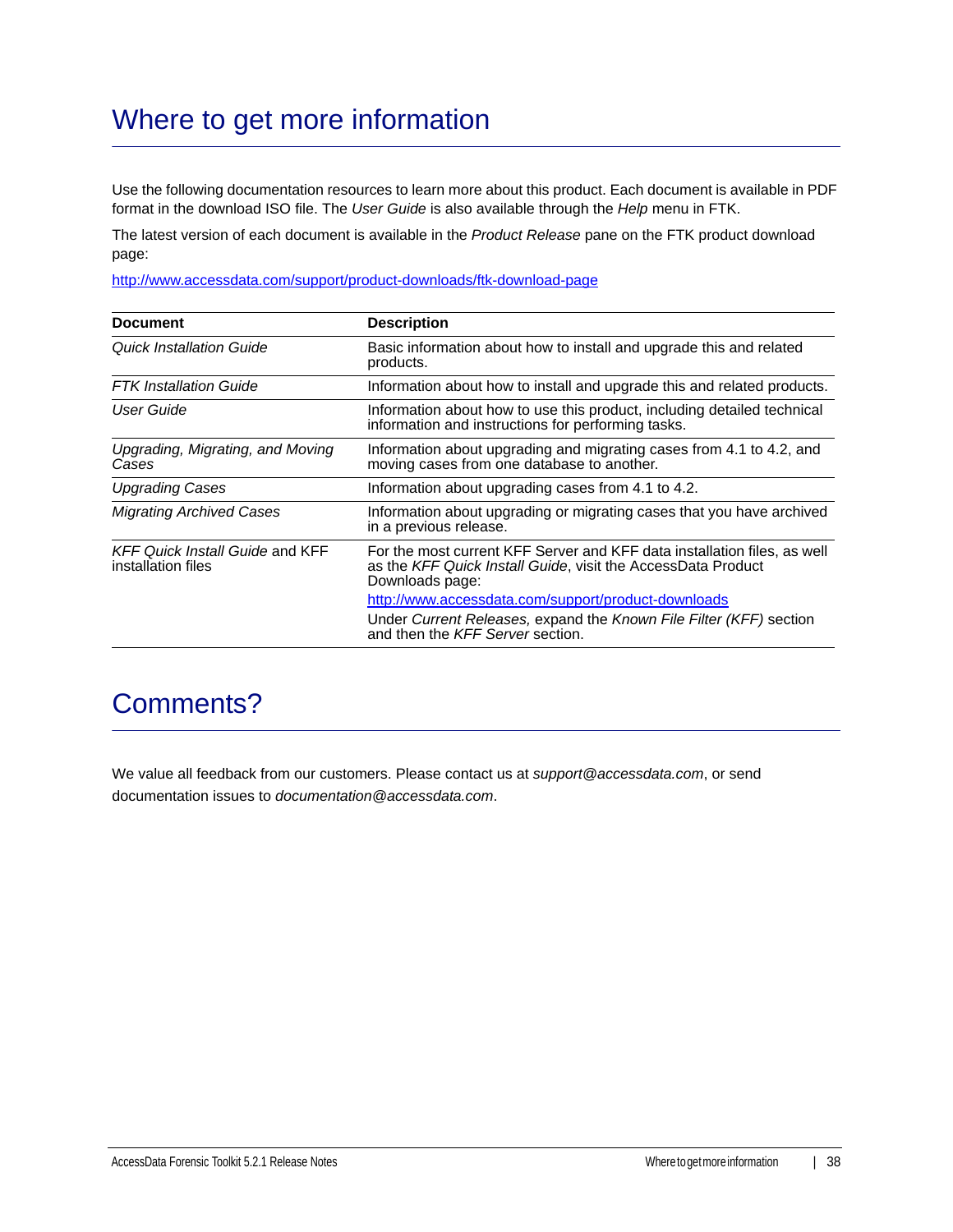# AccessData Forensic Toolkit 5.2 Release Notes

Document Date: 2/18/2014

©2014 AccessData Group, Inc. All rights reserved

# **Introduction**

This document lists the new features, fixed issues, and known issues for Forensic Toolkit® (FTK®) 5.2. Please be aware that all known issues published under previous release notes still apply until they are listed under "Fixed Issues."

## Important Information

### Latest Documentation

• The latest FTK 5.2 documentation is located at: http://www.accessdata.com/support/product-downloads/ftk-download-page

### Installation and upgrade:

- For FTK installation and upgrade instructions, see the *FTK Quick Install Guide* and the detailed *FTK Installation Guide* which are available at http://www.accessdata.com/support/product-downloads/ftk-download-page
- Whenever possible, install FTK on a physical system. Due to performance, AccessData does not recommend configurations where the database or the Evidence Processing Engine is running on a virtual machine.
- FTK supports Distributed Processing Engines (DPEs). Distributed Processing allows the installation of up to three additional processing engines to share the work load of processing evidence in a case. Before installing Distributed Processing, see the *Install Guide*.
- Offline versions of the maps used for Geolocation are available. Use the links **Geolocation Map for Offline Use** and **Geolocation Map for Offline ReadMe** on the FTK Product download page: http://www.accessdata.com/support/product-downloads/ftk-download-page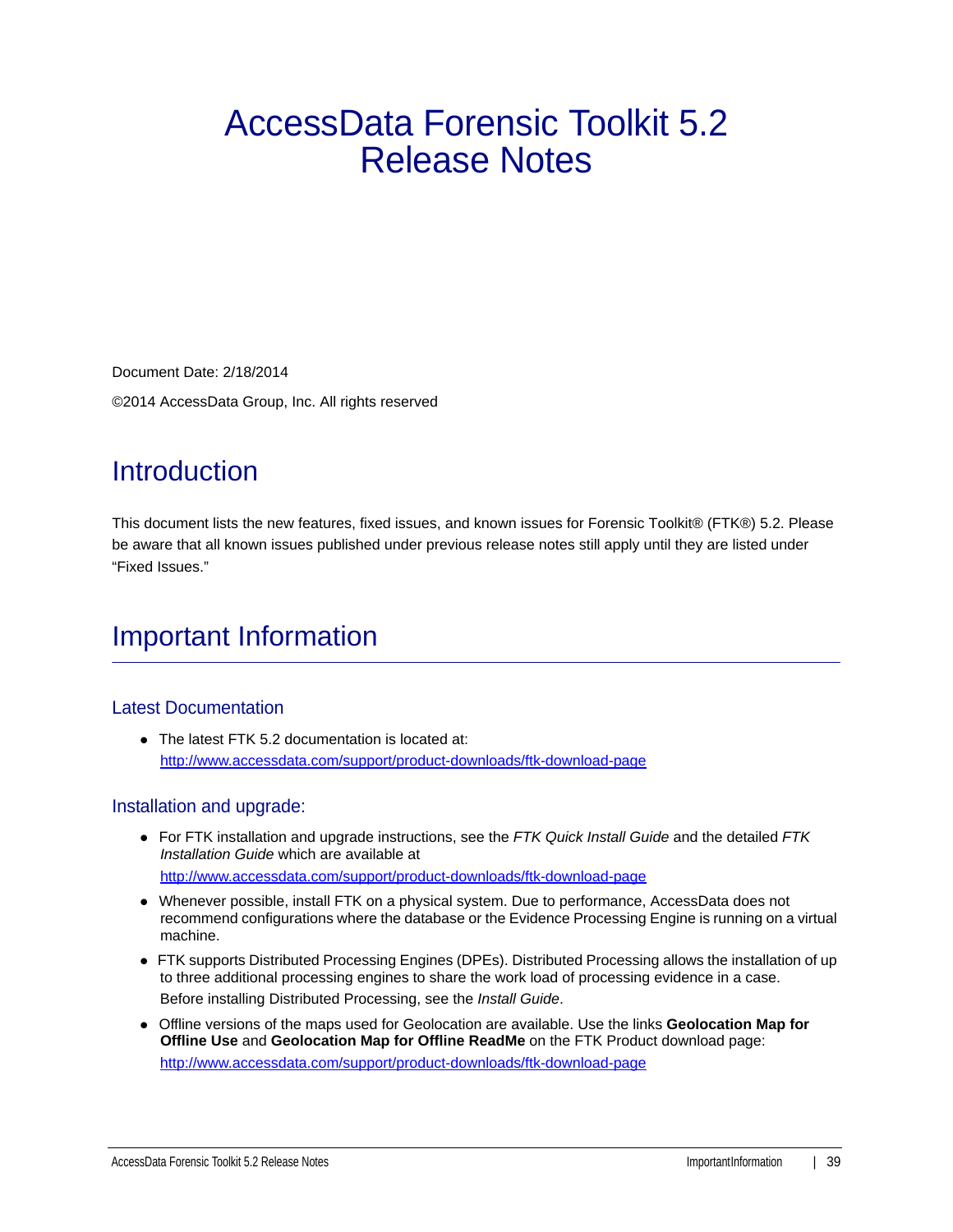### **PostgreSQL**

- If using PostgreSQL, please note the following:
	- If the computer has fewer than 16 cores ( $<$  16), then in the PostgreSQL configuration file, set the max connections to 60 per computer.

For example, if there are 4 computers in the Distributed Processing Model in which every computer has fewer than 16 cores, then set max\_connections to 240 (60\*4).

- If the computer has 16 or more cores ( $>= 16$ ), then in the PostgreSQL configuration file, set the max\_connections to 125 per computer.
- For example, if there are 4 computers in the Distributed Processing Model in which 3 computers are 8 core (<16) and 1 computer is 16 core ( $>=16$ ), then set max\_connections to 245 ( $60*3 + 125*1$ ).
- If there is just one computer in the Distributed Processing Model, the max\_connections should be no less than 100.

### **Oracle**

- Oracle 10g is not compatible with Windows 8.
- If you are using Oracle, when you first launch FTK and add the database, when you select to use Oracle, you must change the Oracle SID from ADG to FTK2.
- When using an Oracle database, it must be installed on a computer with a name that begins with a letter (a-z and A-Z). Due to a restriction on domain names in RFC 1035, applications cannot connect to Oracle if the computer's name begins with a number. If the Oracle computer name begins with a number, you must change the machine name before installing Oracle.

### Known File Filter

For information on installing and configuring KFF, see the *KFF Install Guide*, available in the *User Guide* or at:

<http://www.accessdata.com/support/product-downloads>> *Known File Filter (KFF)*.

- To install the KFF server, you must have admin privileges. Otherwise, you get the following error: *Unhandled exception has occurred in your application.* (9092)
- If you have too few KFF Lookup Interface threads configured, it can result in KFF not completing and generating the following error in the error log:

"[Date] Failure on item ... Could not connect to KFF Server ..., token ..."

If you get the error, increase the thread count.

For instructions on configuring KFF, see the *Working with the KFF Library* chapter in the FTK User Guide.

If you are installing KFF in a distributed processing environment, you must specify the KFF server by its IP address and not use 'localhost'. Otherwise you may get incorrect KFF counts.

### Exporting Emails to PST

The Exporting Emails to PST feature requires that you have either Microsoft Outlook or the Microsoft Collaboration Data Objects (CDO) installed on the same computer as the processing engine.

CDO does not support exporting Unicode email messages. Attempting to export Unicode messages to PST with CDO installed will result in errors and the resulting PST will be missing any Unicode email messages. To export Unicode email messages, install Outlook.

For more information, see the *Quick Installation Guide*.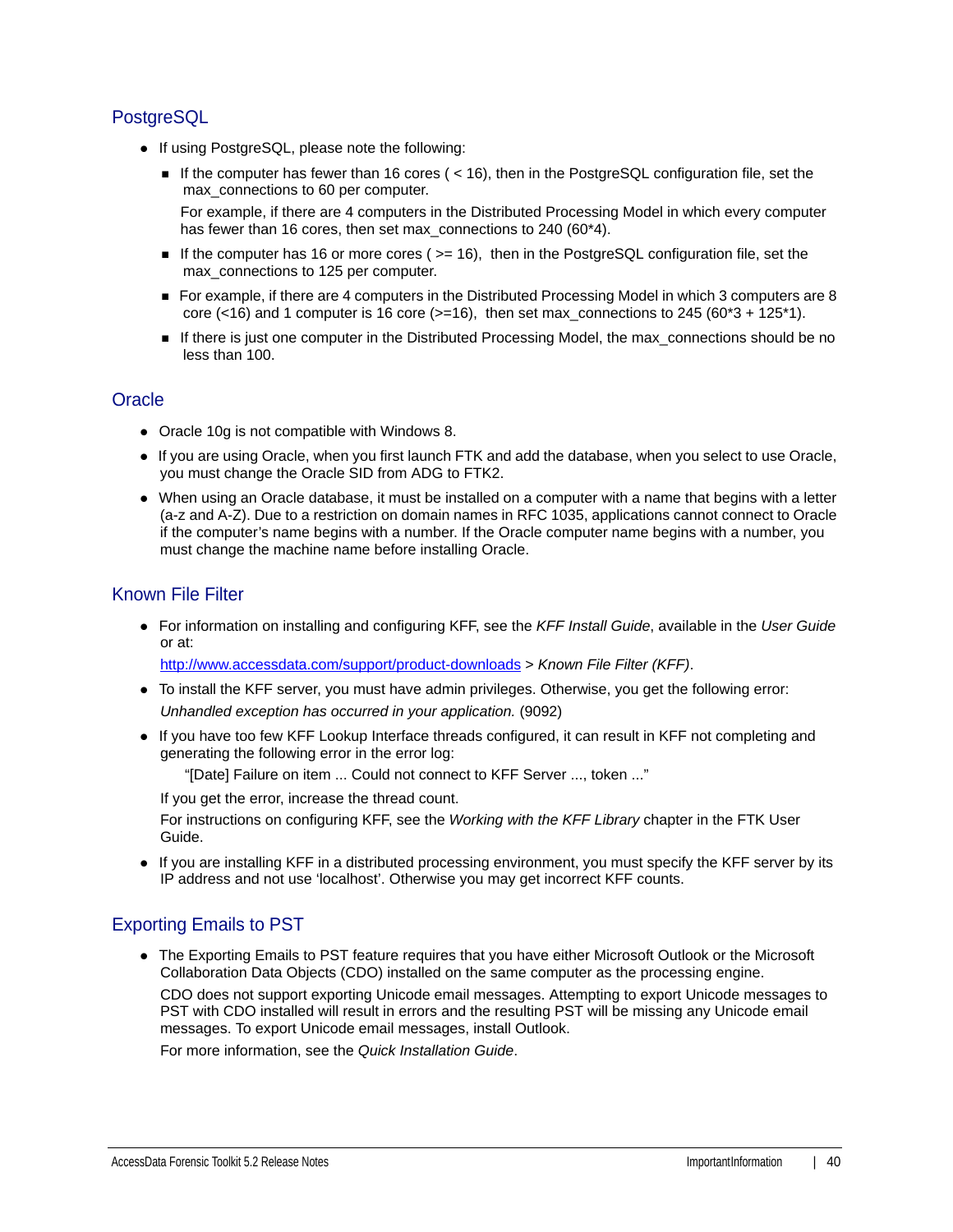#### Recommendations

- AccessData recommends that, whenever possible, you not have an active internet connection when running Imager or FTK. If the computer running Imager or FTK has an active internet connection and you are viewing certain types of HTML web pages or binaries, there is a potential risk that is associated with specially crafted pages or binaries. These pages or binaries can trigger unintended consequences, such as running malicious code or scripts.
- It is strongly recommended that you configure your antivirus to exclude the database (PostgreSQL, Oracle database, Microsoft SQL) AD temp, source images/loose files, and case folders for performance and data integrity.
	- **EXEC** Cerberus writes binaries to the AD Temp folder momentarily in order to perform the malware analysis. Upon completion, it will quickly delete the binary. It is important to ensure that your antivirus is not scanning the AD Temp folder. If the antivirus deletes/quarantines the binary from the temp, Cerberus analysis will not be performed.
- If you choose to have a case's database files placed in the case folder, do not move your case folder without first archiving and detaching the case.

### <span id="page-40-0"></span>5.2 New and Improved

The following items are new and improved features and feature enhancements for this release:

#### Evidence Processing

- Added support for ZIPX file format. You can now expand ZIPX archives and process the contents.
- On the *Additional Analysis* window, the *Target Items* now display on the bottom for each tab.
- During processing, the *Pause* button is no longer available on the processing status page.

#### **Decryption**

The processing status page for Auto Decryption now has a *Cancel* option.

#### Internet Artifacts

You can process and parse mail.ru agent history files (Mra.dbs) for email and chat files.

#### Visualization

- There is a new Heatmap Visualization feature. This feature provides a visual representation of the files being investigated within a case. You can view a representation of the files by their type, size, or count. With Heatmap Visualization, you can:
	- Select a file category, such as Documents, Spreadsheets, Graphics, Email, Executables, Archives, and so on.
	- View by file types, folders, or extensions. You can then view by file count or file size.
	- **Explore each category and view data that is grouped into sub-categories. For example, you can open** the Graphics category to see sub-categories of JPEG, Tiff, Bitmap, PNG, GIF, and so on.
- You can now view volatile network data in geolocation. This lets you see where a computer is communicating to visually.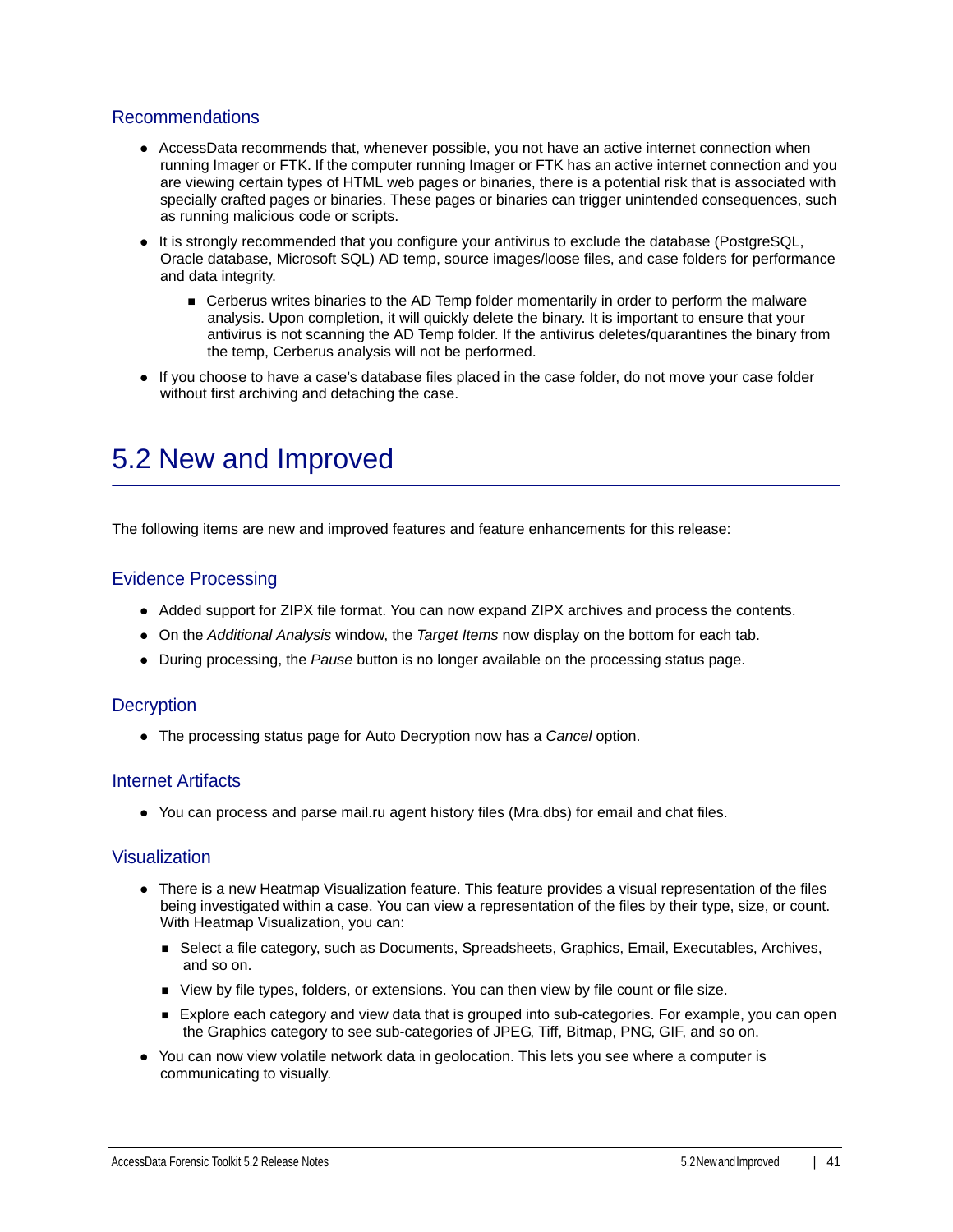- There are three new Column Templates to help you quickly display Geolocation-based columns in the File List:
	- *Geolocation* Displays all available Geolocation columns.
	- **GeoEXIF** Displays all columns that contain EXIF-related Geolocation data.
	- *GeoIP* Displays all columns that contain IP-related Geolocation data.

#### **Examiner**

- When you highlight files in the File List, there is a new right-click option to **Check/Uncheck All Highlighted** items.
- You can now view NTFS ACL attributes in the Properties pane. This gives you the same functionality that is currently found in Imager. When there are multiple sets of ACL attributes present, they are now distinguished by number.

### KFF

- **Updated KFF Server version 1.24**
	- New KFF Templates

When you enable KFF, you now select a single KFF template for the case. When you create a template, you specify the groups of hash sets that you want to use in that template. You can manually create, edit, and delete templates.

**Lockable KFF Libraries** 

You can now lock a KFF library. You may have multiple applications that share the KFF Server and libraries. When you lock a library, another application cannot delete it, edit it, or modify the sets or hashes that are part of it. This is useful when using a product like Summation or InSight along with FTK. If you create a library in FTK and lock it, a user in InSight cannot delete or edit it.

- **Manually create and edit libraries** You can manually view, add, edit, and delete libraries.
- Manually create and edit hash sets

You can manually view, add, edit, and delete hash values within a hash set.

■ KFF Hash Finder

You can use the KFF Hash Finder to search for individual hash values within a hash set.

■ Expanded CSV Hash Import

You can use an expanded CSV format to import hashes into more than one set at a time using a single CSV file. For example, you can add some hashes to one hash set with an Alert status, and add different hashes to another set with an Ignore status.

■ New KFF Import Log

When you perform an import of hashes, a log file is created and records the hashes that were updated or if any errors occurred during the import.

### **Other**

The Merge Case Index option has been removed. The processing engine does this automatically.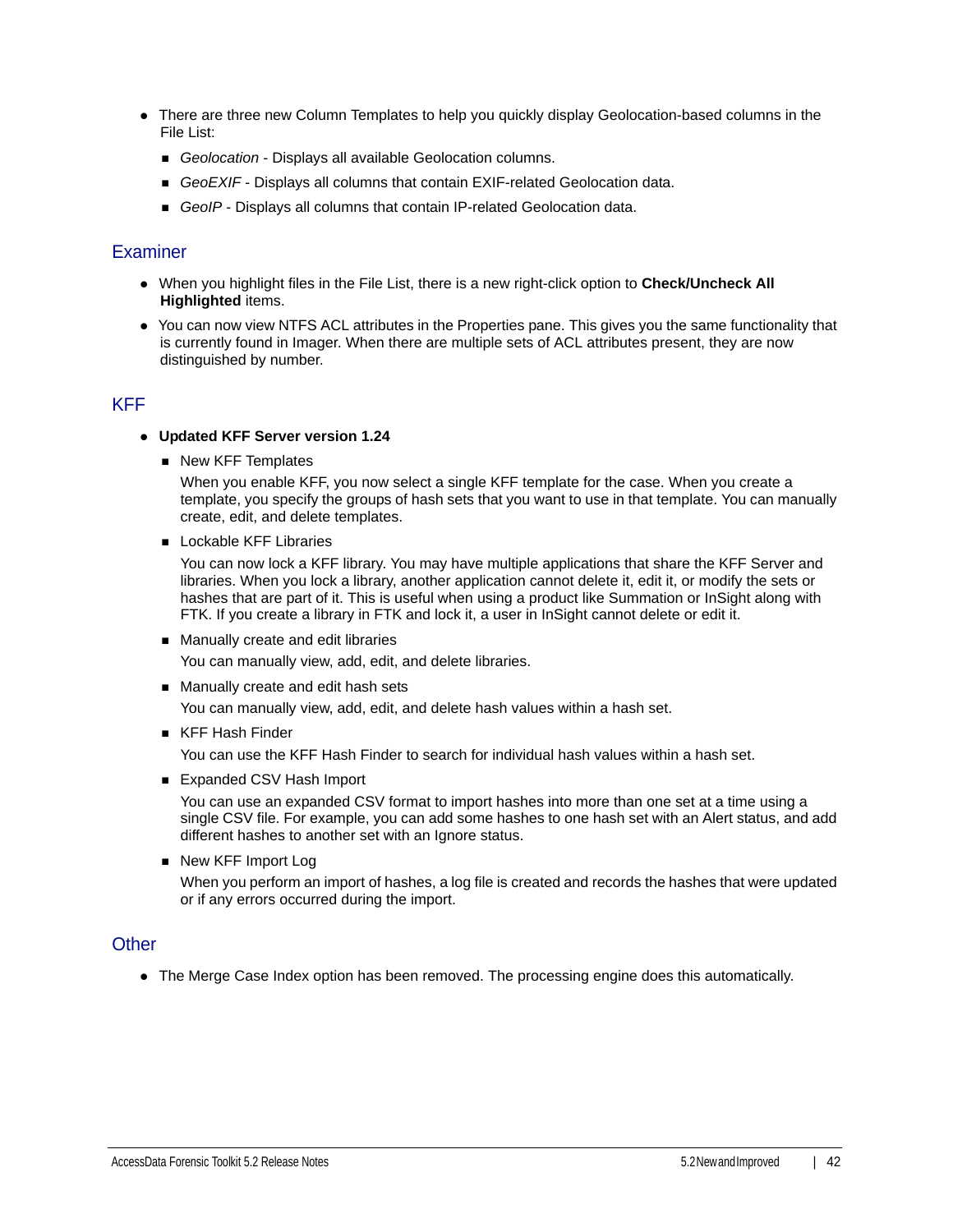### Cerberus Add-on

Cerberus is an integrated add-on module for malware analysis that allows you to detect and triage suspect binaries. Cerberus requires an additional license. For more information, see http://accessdata.com/.

Weighted Cerberus Scores - When you enable Cerberus Analysis, you can define the weight assigned to each Cerberus stage 1 score. These Stage 1 scores are designed to identify and score specific malware properties and traits. The user-defined weights can be saved per case as well as globally in the Evidence Processing templates.

### <span id="page-42-0"></span>Fixed Issues in 5.2

The following issues have been fixed in this release.

### Installation and Upgrade

The BlackIce temporary files that are installed as part of the Processing Engine are installed in the same folder as the temporary Processing Engine files. (31494)

#### Internet Artifacts

- In the *Properties* view of a Chrome internet artifact, the *Last Visited* and *This Visit* date attributes are displayed. (23628)
- The *URL has HTML* Internet History column now populates data. (33368)
- When viewing Gmail Offline Messages from the *Internet/Chat* tab, the counts are correct. (22810)

### **Processing**

- When selecting *Registry Reports* in *Additional Analysis*, the *File Signature Analysis* option is now automatically selected so that the reports are created properly. (27001)
- When configuring the *Indexing Options* within *Processing Options*, if you use accented letters, you no longer get an error. (25944)
- OCR for PNG, BMP, and TIFF file types work properly in Additional Analysis. (32331)

### **Decryption**

- Images with PGP encryption are recognized and processed correctly. (36155)
- Passwords are not removed from the Perform Automatic Decryption password list during processing. (31469)
- All Credant decryption is performed through the Processing Engine. The resolves any inconsistency with using *Tools > Credant Decryption*. (4489)

#### **Reports**

• In HTML reports, bookmarks which have special characters in their names now display correctly. (32291)

#### Labels

Labels colors are now consistent when viewing them across all products. (3982)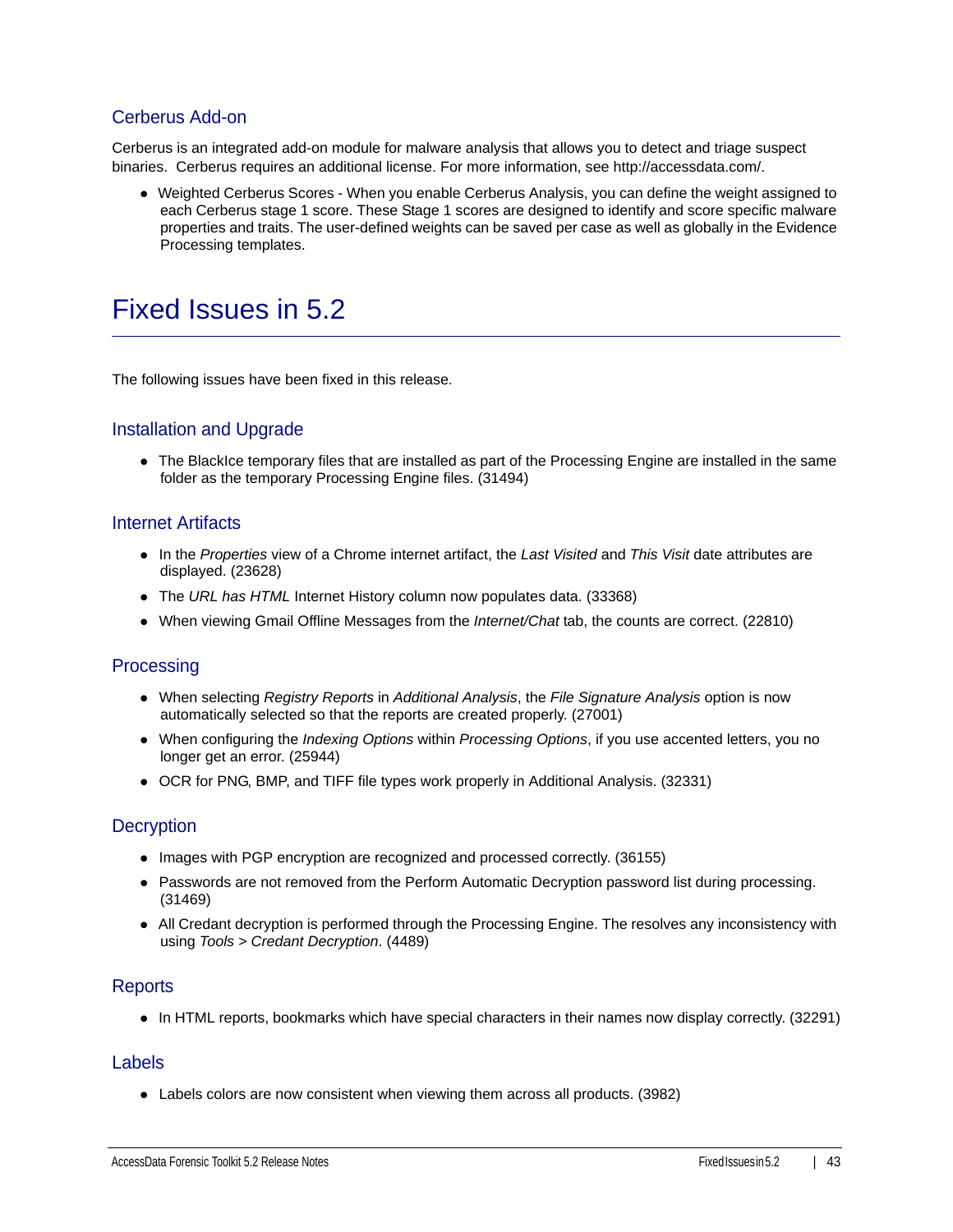#### **Bookmarks**

When creating a report with a bookmark that has the '&' character in the name, the application will now complete the report. (28856)

### KFF

Changes made in KFF are now displayed properly after clicking Apply. (31400)

#### **Examiner**

- Prefetch files are now displayed properly in the File Content pane. (29590)
- The count of *Unknown Types* is correct after selecting *Expand Compound Files* in *Additional Analysis*. (31408)
- Unicode characters in the filename of 7-Zip files are now displayed correctly in the file list. (35269)

#### Volume Shadow Copy

If "Full" restore option is selected, you are warned if more than one restore point is checked. You can add the evidence item again if you don't choose to add it as a restore point image originally. You can then choose restore points. (35734)

#### Agent

• Fixed the issue that when adding remote data (Image Drive) using the Temporary Agent, and then trying to cancel the job, the cancel buttons turn inactive (for both the Creating Image and the Verifying Image tasks). (27694)

#### **Search**

- If you press the Delete key while in the Search Results pane, you no longer get an error. (31847)
- Fixed the issue that when running an index search sometimes caused the application to close. (3963)

#### Imaging

• Imager can properly mount .dd images in Windows 8. (29712)

### Photo DNA

Adding more than 5,000 images to a Photo DNA Library no longer causes the application to hang. (30264)

#### **Other**

- Fixed the issue that when exporting emails to a PST and using the 'Preserve file structure' option selected, some emails may not display in Outlook. (19086)
- The correct MFT Record date for NTFS images is displayed in the properties tab. (30490)

### Cerberus Add-on

Cerberus now takes advantage of the Yara functionality (35363).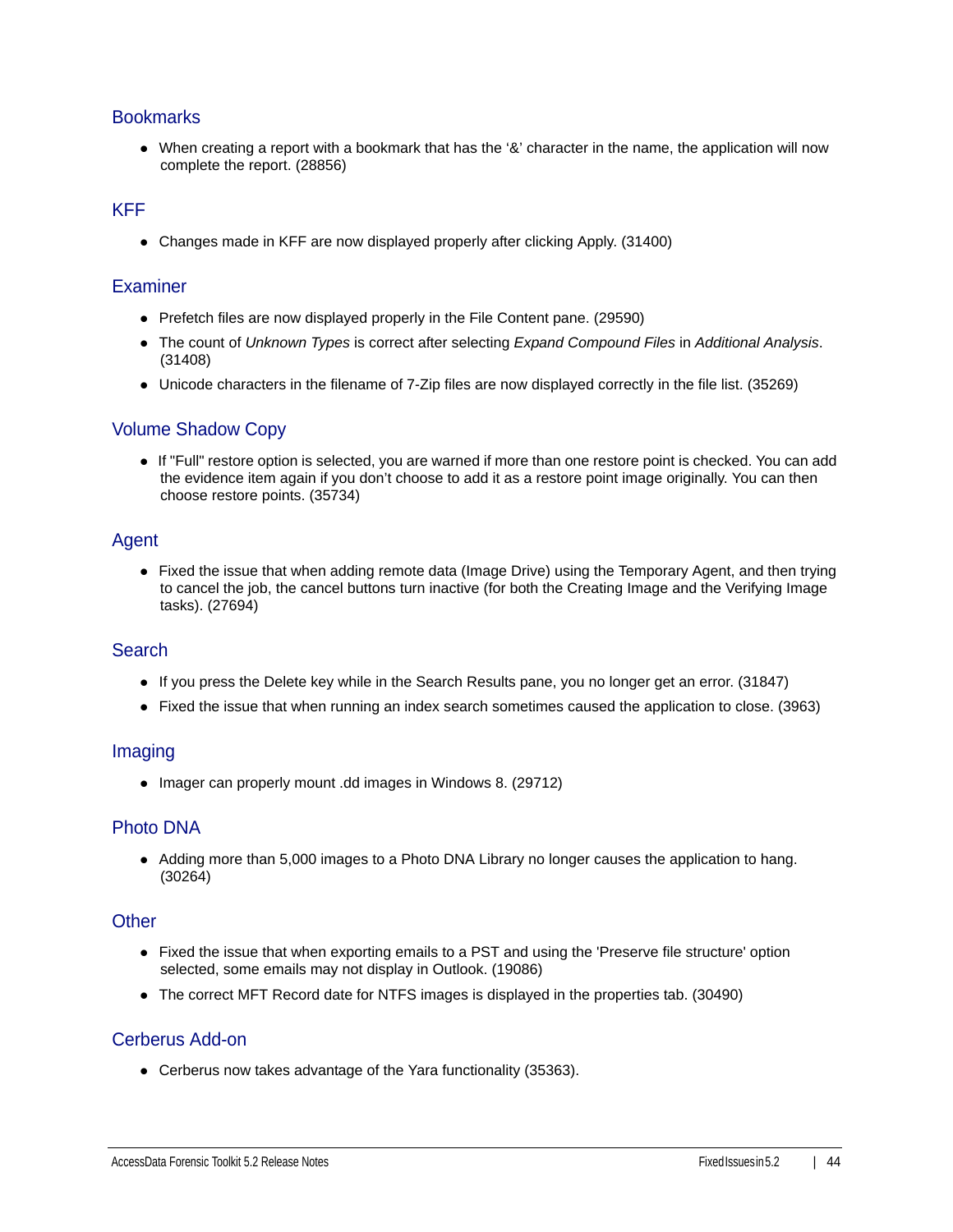### <span id="page-44-0"></span>Known Issues in 5.2

The following items are known issues:

#### Administration

If you only have one Admin account, and you change that user's role to something else, like a case reviewer, there is no way to access the application as an Admin without re-installing the application and the database. Make sure there is another Admin account before deleting or changing an Admin's account. (3486)

#### Case Management

If you are logged in as a Case Administrator with the same user name as was used in a previous version, and attempt to use Copy Previous Case, the case will not copy. (4014)

#### **Decryption**

- Some documents are not being decrypted when the correct password is added in the Decrypt Files dialog. (3450)
- Quickbooks 2009 files may not be identified correctly for file decryption. (4328)
- After decrypting a Credant image, the Machine ID field is blank. (4319)
- Files in Safeboot images may not get decrypted. (4296)
- Some files may not be recognized as being encrypted (displayed in red) and cannot be decrypted using auto decryption. (4277)

#### **Processing**

- The Last Modified and Creation dates for a PDF may be different than those of the original source file, such as a Word file. (4542)
- Running Additional Analysis multiple times may cause the application to become unresponsive and create "Channel Faulted" errors in the ProcessingHost\_error.log. (4394)

#### Internet Artifacts

- Internet Explorer cookies may not be parsed our correctly during processing. (3475)
- Clicking on a parsed Download item generates an "Unable to open the evidence" error. (4276)

#### **Search**

- When viewing the results of an index search and highlighting multiple hits, the focus of the source item in the File List is lost. (3470)
- Deleting a search query from an Index Search may cause the application to become unresponsive. (4536)
- The automatic index merge may not function properly. (4335)
- Setting a pre-filter in index search and trying to export or copy the file to the clipboard may not work. (4327)
- Index search file node shows more hits than what is listed underneath the node. (4303)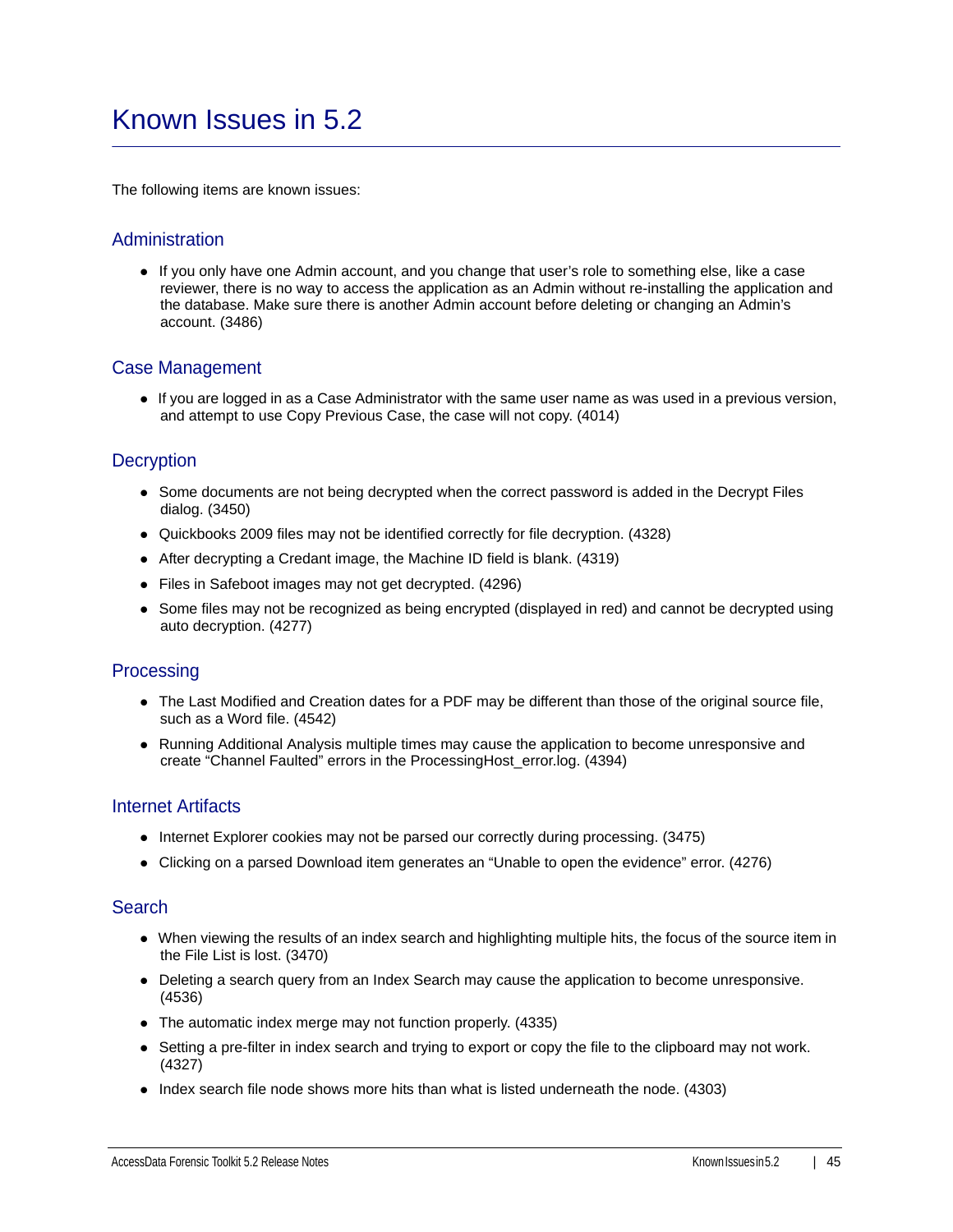### Summation/Insight Integration

If you create a case in FTK and create labels, then open the case in InSight or Summation, you cannot see the labels. (4337)

### Visualization

- Several Geolocation columns are not populated, including: Area Code. Metro Code, Postal Code, and Direction. (4306, 3490)
- When using Heatmap, if you drill down on an AD1 file, the view will go blank. (4321)

#### KFF

- If you have a previous version of the KFF Server, 1.2.2 or older, and click Manage > KFF, the application may close. Be sure to install the latest version of KFF Server (1.2.4). (4635)
- Some CSV files do not import properly. (3461)

### **Cerberus**

If you process data with Cerberus enabled, and then run Additional Analysis and change Cerberus scores, files that already have scores are not analyzed again. (4120)